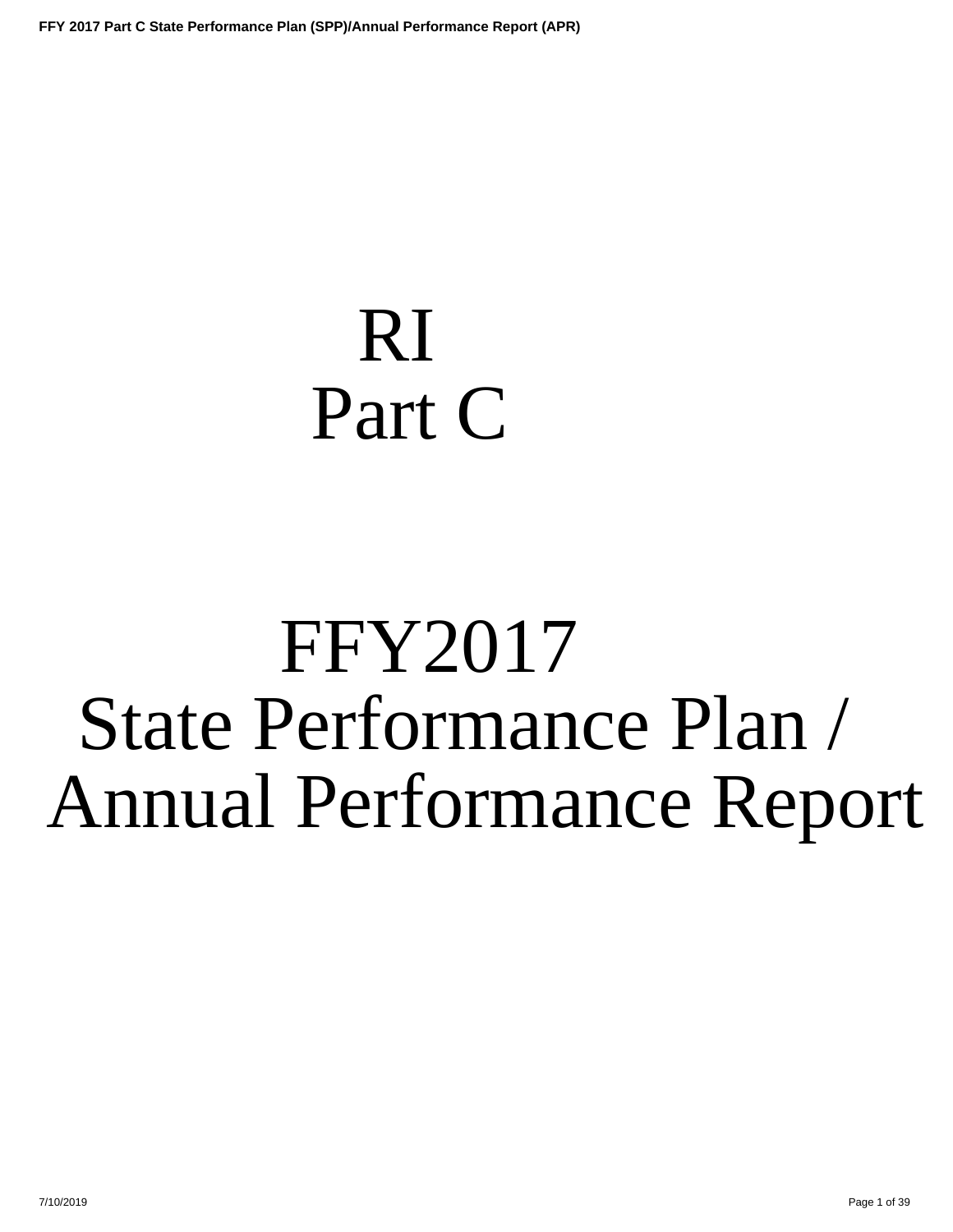#### **Introduction to the State Performance Plan (SPP)/Annual Performance Report (APR) FFY 2017 Part C State Performance Plan (SPP)/Annual Performance Report (APR)**

| <b>Executive Summary:</b>                                                                                                                                                                                                                                                                                                                                                                                                                                                                                                                                                                                                                                                                                                                                                                                                                                                                                                                                                                                                                                                                                                                                                                                                                                                                                                                                                                                                                                                                                                                     |                    |                      |
|-----------------------------------------------------------------------------------------------------------------------------------------------------------------------------------------------------------------------------------------------------------------------------------------------------------------------------------------------------------------------------------------------------------------------------------------------------------------------------------------------------------------------------------------------------------------------------------------------------------------------------------------------------------------------------------------------------------------------------------------------------------------------------------------------------------------------------------------------------------------------------------------------------------------------------------------------------------------------------------------------------------------------------------------------------------------------------------------------------------------------------------------------------------------------------------------------------------------------------------------------------------------------------------------------------------------------------------------------------------------------------------------------------------------------------------------------------------------------------------------------------------------------------------------------|--------------------|----------------------|
| The Rhode Island Executive Office of Health and Human Services (EOHHS) has completed the FFY 2017 State Performance Plan (SPP)/Annual Performance Report (APR) based on the Rhode Island Early Intervention Care<br>Coordination System (RIEICCS) data system; focused monitoring of all Early Intervention Providers, and the Early Childhood Technical Assistance (ECTA) Center's Family Survey (revised version: 2-5-10).                                                                                                                                                                                                                                                                                                                                                                                                                                                                                                                                                                                                                                                                                                                                                                                                                                                                                                                                                                                                                                                                                                                  |                    |                      |
| Rhode Island's Part C system has significant improvement in FFY 17. The difference in this year's APR/SPP data is believed to be directly related to the technical assistance given to individual Early Intervention (EI) prov<br>for Indicators 1, 7, and 8. Specifically, providers showed significant improvement with Indicators 1 and 7, while Indicator 8 is now 100%.                                                                                                                                                                                                                                                                                                                                                                                                                                                                                                                                                                                                                                                                                                                                                                                                                                                                                                                                                                                                                                                                                                                                                                  |                    |                      |
|                                                                                                                                                                                                                                                                                                                                                                                                                                                                                                                                                                                                                                                                                                                                                                                                                                                                                                                                                                                                                                                                                                                                                                                                                                                                                                                                                                                                                                                                                                                                               |                    |                      |
| <b>Attachments</b>                                                                                                                                                                                                                                                                                                                                                                                                                                                                                                                                                                                                                                                                                                                                                                                                                                                                                                                                                                                                                                                                                                                                                                                                                                                                                                                                                                                                                                                                                                                            |                    |                      |
| <b>File Name</b>                                                                                                                                                                                                                                                                                                                                                                                                                                                                                                                                                                                                                                                                                                                                                                                                                                                                                                                                                                                                                                                                                                                                                                                                                                                                                                                                                                                                                                                                                                                              | <b>Uploaded By</b> | <b>Uploaded Date</b> |
| No APR attachments found.                                                                                                                                                                                                                                                                                                                                                                                                                                                                                                                                                                                                                                                                                                                                                                                                                                                                                                                                                                                                                                                                                                                                                                                                                                                                                                                                                                                                                                                                                                                     |                    |                      |
| <b>General Supervision System:</b>                                                                                                                                                                                                                                                                                                                                                                                                                                                                                                                                                                                                                                                                                                                                                                                                                                                                                                                                                                                                                                                                                                                                                                                                                                                                                                                                                                                                                                                                                                            |                    |                      |
| The systems that are in place to ensure that IDEA Part C requirements are met, e.g., monitoring systems, dispute resolution systems.                                                                                                                                                                                                                                                                                                                                                                                                                                                                                                                                                                                                                                                                                                                                                                                                                                                                                                                                                                                                                                                                                                                                                                                                                                                                                                                                                                                                          |                    |                      |
| The Rhode Island (RI) EI General Supervision System incorporates eight components that interact and inform each other to ensure<br>implementation of IDEA and to identify and correct non-compliance. Specific components include the following:                                                                                                                                                                                                                                                                                                                                                                                                                                                                                                                                                                                                                                                                                                                                                                                                                                                                                                                                                                                                                                                                                                                                                                                                                                                                                              |                    |                      |
| 1. State Performance Plan/Annual Performance Report (SPP/APR) and other state selected monitoring indicators<br>2. Rhode Island Early Intervention Certification Standards<br>3. Fiscal Management and Oversight<br>4. Complaints/Dispute Resolution System                                                                                                                                                                                                                                                                                                                                                                                                                                                                                                                                                                                                                                                                                                                                                                                                                                                                                                                                                                                                                                                                                                                                                                                                                                                                                   |                    |                      |
| 5. Rhode Island Early Intervention Care Coordination System (web-based data collection system)<br>6. Integrated Monitoring Activities (e.g., annual desk audit, on site focused monitoring visits, Early Intervention provider<br>self-assessments)<br>7. Professional Development and Technical Assistance (TA) System                                                                                                                                                                                                                                                                                                                                                                                                                                                                                                                                                                                                                                                                                                                                                                                                                                                                                                                                                                                                                                                                                                                                                                                                                       |                    |                      |
| 8. Performance Improvement Plans, Corrective Action Plans, Incentives and Sanctions                                                                                                                                                                                                                                                                                                                                                                                                                                                                                                                                                                                                                                                                                                                                                                                                                                                                                                                                                                                                                                                                                                                                                                                                                                                                                                                                                                                                                                                           |                    |                      |
| The RI EOHHS utilizes RI's General Supervision System to ensure compliance with IDEA and RI EI Certification Standards. There are                                                                                                                                                                                                                                                                                                                                                                                                                                                                                                                                                                                                                                                                                                                                                                                                                                                                                                                                                                                                                                                                                                                                                                                                                                                                                                                                                                                                             |                    |                      |
| three main sources of data used for the spp/APR. The web-based data collection system, RIEICCS, is used to report statewide and program specific data for Indicators 2, 3, 5 & 6 as required by<br>OSEP. ECTA's Family Survey (revised version: 2-5-10) is used to gather data for Indicator 4. Focused monitoring data is used for indicators 1, 7, 8 and 9. All 9 certified El providers participate in focused monitoring annu<br>Providers utilize a state-wide self-assessment tool and a list of State selected records including 10% of each provider's enrollment during January 1-June 30 (or at least 20 records). Records reviewed for Indicator 8 inclu<br>10% of those discharged during the same time period (or at least 10 records). The lead agency review team (which includes CSPD staff) then conducts site-based visits to all certified EI providers every year to review 25% o<br>the records (or a minimum of 10) from the self-assessment in order to verify accuracy of the data. These on-site record reviews provide an opportunity for gathering data for federal reporting and as a mechanism for<br>identification of technical assistance and professional development needs. The state also reviews any and all complaints (including informal complaints), mediations, and due process hearings to identify performance issues<br>and non-compliance.                                                                                                                                                       |                    |                      |
| El providers are required to submit detailed explanations for all findings of non-compliance and to conduct an analysis of the root cause for all findings. The lead agency verifies that each El provider with non-compliance<br>correctly implements regulatory requirements. Corrective Action Plans are required for all findings of non-compliance and must include an analysis of the root cause of the non-compliance along with strategies (including<br>timelines) to correct the non-compliance. Periodic reporting on the Corrective Action Plans is also required until evidence of correction of each finding is submitted and verified by the lead agency. The lead agency requir<br>evidence of correction of any and all findings as soon as possible, but no later than one year from the identification of the finding. The lead agency may also require Performance Improvement Plans on selected performance<br>indicators and/or State selected quality measures. State determinations are made annually for all certified El providers in RI in accordance with OSEP. Programs that "Meet Requirements" are awarded an incentive payment.<br>Programs that do not "Meet Requirements" are given sanctions that may include: additional reporting requirements; specific directives to address the root cause for the non-compliance; increased ongoing on-site monitoring<br>and technical assistance; closure to new referrals; change of certification status, financial sanctions; and termination of certification. |                    |                      |
| <b>Attachments</b>                                                                                                                                                                                                                                                                                                                                                                                                                                                                                                                                                                                                                                                                                                                                                                                                                                                                                                                                                                                                                                                                                                                                                                                                                                                                                                                                                                                                                                                                                                                            |                    |                      |
| <b>File Name</b>                                                                                                                                                                                                                                                                                                                                                                                                                                                                                                                                                                                                                                                                                                                                                                                                                                                                                                                                                                                                                                                                                                                                                                                                                                                                                                                                                                                                                                                                                                                              | <b>Uploaded By</b> | <b>Uploaded Date</b> |
| No APR attachments found.                                                                                                                                                                                                                                                                                                                                                                                                                                                                                                                                                                                                                                                                                                                                                                                                                                                                                                                                                                                                                                                                                                                                                                                                                                                                                                                                                                                                                                                                                                                     |                    |                      |
| <b>Technical Assistance System:</b>                                                                                                                                                                                                                                                                                                                                                                                                                                                                                                                                                                                                                                                                                                                                                                                                                                                                                                                                                                                                                                                                                                                                                                                                                                                                                                                                                                                                                                                                                                           |                    |                      |
| The mechanisms that the State has in place to ensure the timely delivery of high quality, evidenced based technical assistance and support to early intervention service (EIS)<br>programs.                                                                                                                                                                                                                                                                                                                                                                                                                                                                                                                                                                                                                                                                                                                                                                                                                                                                                                                                                                                                                                                                                                                                                                                                                                                                                                                                                   |                    |                      |

The RI Executive Office of Health and Human Services utilizes a contract with the Paul V. Sherlock Center on Disabilities at Rhode Island College (RI's University Center for Excellence in Developmental Disabilities) to ensure the timely and effective delivery of high quality and evidence based technical assistance and support to RI's EI system. The Sherlock Center has been providing technical assistance to RI's Early Intervention system since 2001. The Part C team at EOHHS and the technical assistance team work closely together to identify the Part C system needs, create a work plan related to technical assistance, assign tasks among the team, and meet regularly to ensure that action items are completed. Specific responsibilities under this contract include:

Assessment, planning, development, management, and oversight of an ongoing and comprehensive system of technical assistance. The technical assistance system will incorporate the needs of EOHHS, EI providers and personnel, community partners and referral sources, and families regarding the requirements and purpose of IDEA, the RI EI Certification Standards, and other national best practices for working with young children with special needs and their families. Responsibilities include:

Provide EOHHS and individual EI providers technical assistance related to the collection, analysis, and use of data to guide 7/10/2019 Page 2 of 39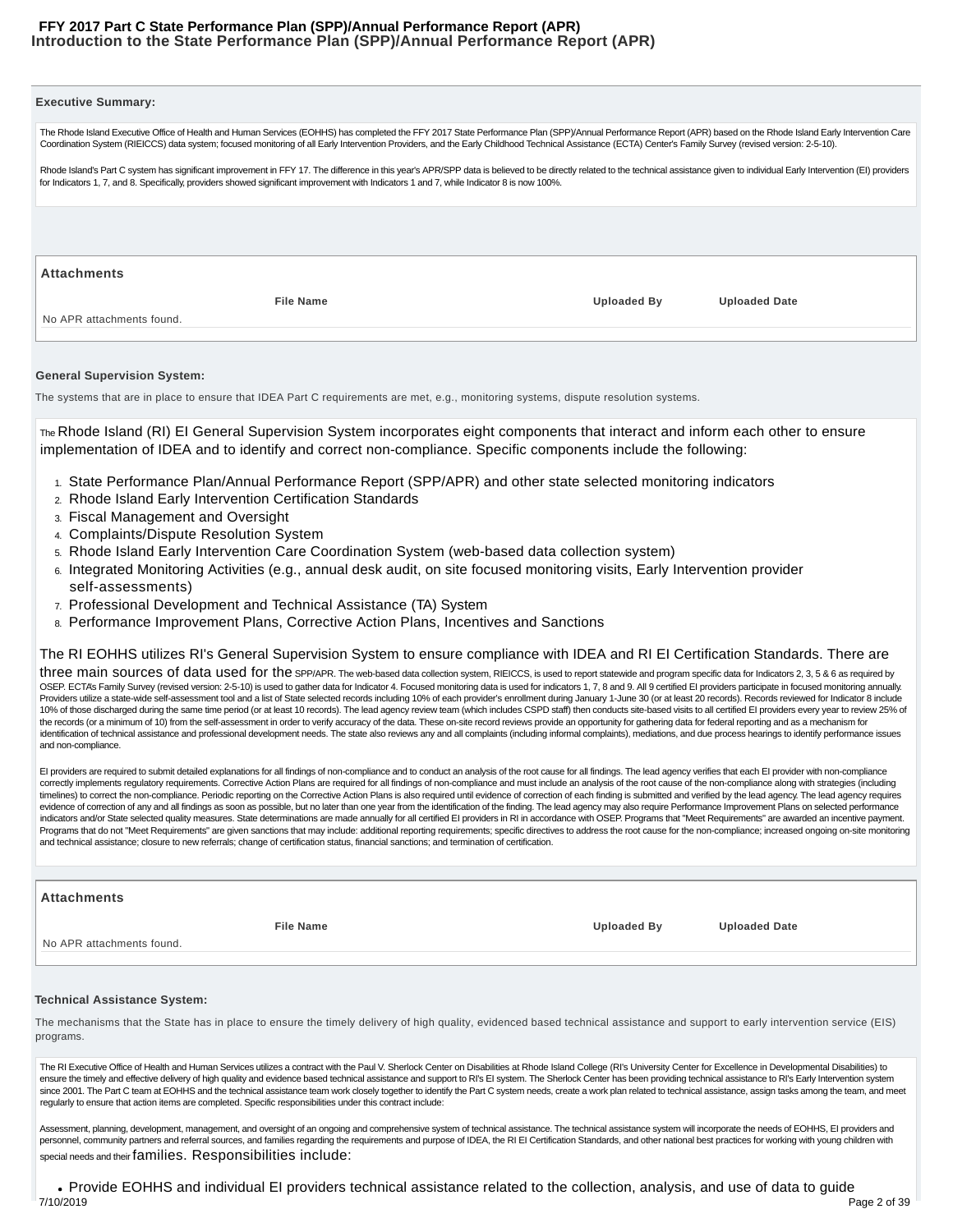decision making, program planning, and potential system changes.

- Assess system needs to develop and implement strategies that support the RI EI system to ensure compliance with federal and state requirements.
- Provide support and assistance to EOHHS for individual EI provider oversight and monitoring, review and revision of state policies and standards, and public awareness materials.
- Serve as the state EI Transition Coordinator to build and maintain a collaborative relationship with the Rhode Island Department of Education's Preschool Special Education team. Assist EOHHS to review, develop, and monitor the ongoing Interagency Agreement that includes effective, collaborative policies related to the efficient transitions for children and their families from EI into the Preschool Education system. This includes the assessment, development, and implementation of professional development activities to ensure compliance with IDEA and the RI EI Certification standards at the provider and state levels.

#### **Attachments**

No APR attachments found.

**File Name Uploaded By Uploaded Date**

#### **Professional Development System:**

The mechanisms the State has in place to ensure that service providers are effectively providing services that improve results for infants and toddlers with disabilities and their families.

The RI Executive Office of Health and Human Services utilizes a contract with the Paul V. Sherlock Center on Disabilities at Rhode Island College (RI's University Center for Excellence in Developmental Disabilities) to ensure that EI providers are effectively providing services that improve outcomes for infants and toddlers with disabilities and their families. The Sherlock Center has been providing professional development to RI's Early Intervention system since 2001. The Part C team at EOHHS and the professional development team work closely together to identify the Part C system needs, create a work plan related to professional development, assign tasks among the team, and meet regularly to ensure that action items are completed. Responsibilities under this contract include:

- The development, implementation, and continuous evaluation of RI's Part C Comprehensive System of Personnel Development. This includes specific focus on recruitment/retention, increasing workforce capacity, providing effective professional development, and developing leadership with the goal that the Part C workforce understands and implements the principles and practices of EI to improve outcomes for children and families.
- The assessment, development, and implementation of professional development to ensure that EI providers understand and effectively incorporate evidence-based practices into the service delivery model to improve outcomes for children and families.
- Develop and provide professional development opportunities that relate to the RI EI Competencies that support the Key Principles and Practices of EI as well as IDEA requirements.
- Assist and support EI providers to ensure the RI EI Competencies are the basis for job descriptions, program level training and supervision, and individualized professional development plans.
- Based on the RI EI Competencies, manage the EI Certificate Program to provide a career path for Level 1 providers to become Level 2.
- Develop and ensure that all new EI providers attend the 4-day Introduction to EI course. The training is based on IDEA requirements, RI EI Certification Standards, EI Principals and Practices, EI Competencies and is focused on the pragmatic skills of relationship-based work. The content is delivered in a multi-modality, activity-based, interactive curriculum and is formatted to follow the EI process beginning with Eligibility through Transition. A main focus is on the IFSP development process that now includes the use of the Routines Based Interview as a tool to develop family-owned, functional, and measurable outcomes that are embedded in the family's daily routine. Experienced EI provider staff serve as "mentors" during each session and presenters include a mix of parents and professionals from all aspects of EI such as: a panel of parents who have been through the EI system; the Part C Coordinator; a developmental behavioral pediatrician; and the state CAPTA liaison.
- Provide trainings to individual EI providers that meet individual needs related to EI processes and procedures.
- Develop and lead the monthly EI Supervisor's Seminar for program supervisors co-facilitated by an infant mental health consultant. The seminars focus on skill building, reflective practices, networking and resource sharing, and leadership support.
- Conduct a professional development needs assessment followed by the provision of topical trainings that are based on the assessment. These trainings are evaluated for content to ensure its relevancy to the EI service delivery model and that the content will have an impact on supporting the EI principles and practices.
- Provide conference sponsorships to support EI provider directors, supervisors and direct-service staff to participate in national/regional opportunities.
- Coordinate and lead meetings with representatives from each program and representatives from Lead Education Agencies that include professional development and technical assistance that align with the RI EI Certification Standards and the EI Competencies related to Transition.
- Coordinate and lead low-incidence population (i.e. autism, D/HH, Visual Impairments) Community of Practice groups to provide up-to-date information, interventions, and community connections.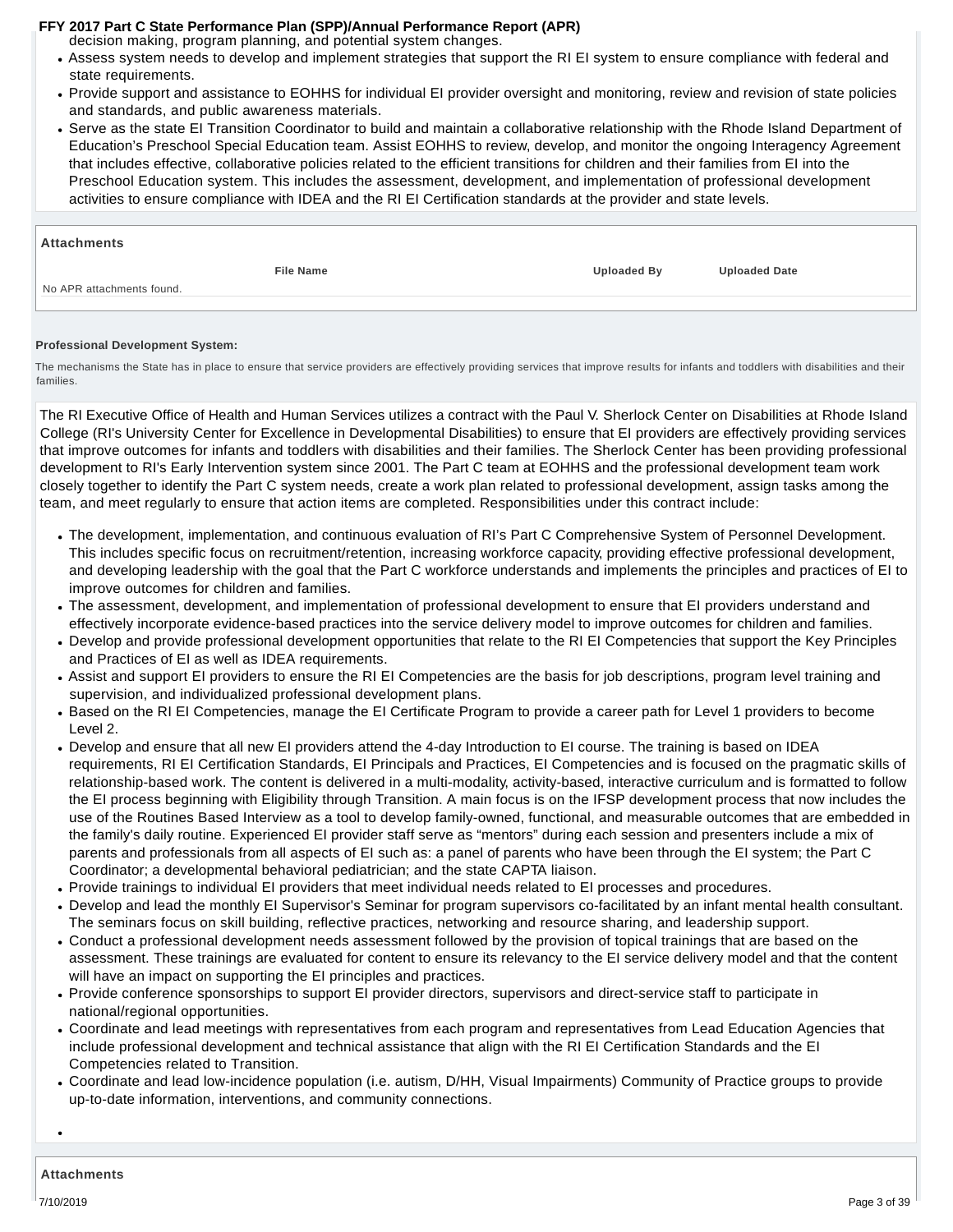<span id="page-3-0"></span>

| <b>Uploaded Date</b><br>EOHHS conducted stakeholder group presentations to present information and gather input related to RI's SPP and APR reports, current and historical data, targets for both compliance and improvement indicators, and<br>previous and ongoing strategies for improvement. The input from these presentations informed the administrative team, the state's Interagency Coordinating Council (ICC), and the state's El Director's group to develop new<br>and/or updated targets. The targets submitted in the APR were reported back to each of the stakeholder groups for final review, comment, and approval. The Annual Report certification of the ICC under Part C of IDEA is |
|------------------------------------------------------------------------------------------------------------------------------------------------------------------------------------------------------------------------------------------------------------------------------------------------------------------------------------------------------------------------------------------------------------------------------------------------------------------------------------------------------------------------------------------------------------------------------------------------------------------------------------------------------------------------------------------------------------|
|                                                                                                                                                                                                                                                                                                                                                                                                                                                                                                                                                                                                                                                                                                            |
|                                                                                                                                                                                                                                                                                                                                                                                                                                                                                                                                                                                                                                                                                                            |
|                                                                                                                                                                                                                                                                                                                                                                                                                                                                                                                                                                                                                                                                                                            |
|                                                                                                                                                                                                                                                                                                                                                                                                                                                                                                                                                                                                                                                                                                            |
|                                                                                                                                                                                                                                                                                                                                                                                                                                                                                                                                                                                                                                                                                                            |
|                                                                                                                                                                                                                                                                                                                                                                                                                                                                                                                                                                                                                                                                                                            |
|                                                                                                                                                                                                                                                                                                                                                                                                                                                                                                                                                                                                                                                                                                            |
| <b>Uploaded Date</b><br>Remove                                                                                                                                                                                                                                                                                                                                                                                                                                                                                                                                                                                                                                                                             |
| Christine Robin Payne<br>12/14/2018 1:30 PM                                                                                                                                                                                                                                                                                                                                                                                                                                                                                                                                                                                                                                                                |
| How and where the State reported to the public on the FFY 2016 performance of each EIS Program or Provider located in the State on the targets in the SPP/APR as soon as                                                                                                                                                                                                                                                                                                                                                                                                                                                                                                                                   |

| EOHHS presented FFY 2016 performance on each RI EI provider on the targets in the SPP/APR (all indicators, measurement               |
|--------------------------------------------------------------------------------------------------------------------------------------|
| requirements, previous and current data, and improvement strategies) with the RI State ICC and the EI Director's group in January of |
| 2018.                                                                                                                                |

The following link was made publicly available on 4/6/2018: http://www.eohhs.ri.gov/ProvidersPartners/EarlyInterventionProviders /EICertificationStandards.aspx

Included on this link are the following:

- 1. FFY 2016 APR data for each indicator by provider and collectively for RI's Part C system
- 2. The most updated State Performance Plan

RI ICC members, EI providers, and interested parties were informed electronically about the availability of these publications on the EOHHS website including a link to the federal OSEP website.

| <b>Attachments</b>                    |                    |                      |  |  |  |  |  |  |
|---------------------------------------|--------------------|----------------------|--|--|--|--|--|--|
| <b>File Name</b>                      | <b>Uploaded By</b> | <b>Uploaded Date</b> |  |  |  |  |  |  |
| No APR attachments found.             |                    |                      |  |  |  |  |  |  |
|                                       |                    |                      |  |  |  |  |  |  |
| Actions required in FFY 2016 response |                    |                      |  |  |  |  |  |  |
|                                       |                    |                      |  |  |  |  |  |  |
|                                       |                    |                      |  |  |  |  |  |  |

#### **OSEP Response**

States were instructed to submit Phase III Year Three of the State Systemic Improvement Plan (SSIP) by April 1, 2019. The State provided the required information.

#### **Required Actions**

In the FFY 2018 SPP/APR, the State must report FFY 2018 data for the State-identified Measurable Result (SiMR). Additionally, the State must, consistent with its evaluation plan described in Phase II, assess and report on its progress in implementing the SSIP. Specifically, the State must provide: (1) a narrative or graphic representation of the principal activities implemented in Phase III, Year 4; (2) measures and outcomes that were implemented and achieved since the State's last SSIP submission (i.e., April 1, 2019); (3) a summary of the SSIP's coherent improvement strategies, including infrastructure improvement strategies and evidence-based practices that were implemented and progress toward short- and long-term outcomes that are intended to impact the SiMR; and (4) any supporting data that demonstrates that implementation of these activities are impacting the State's capacity to improve its SiMR data.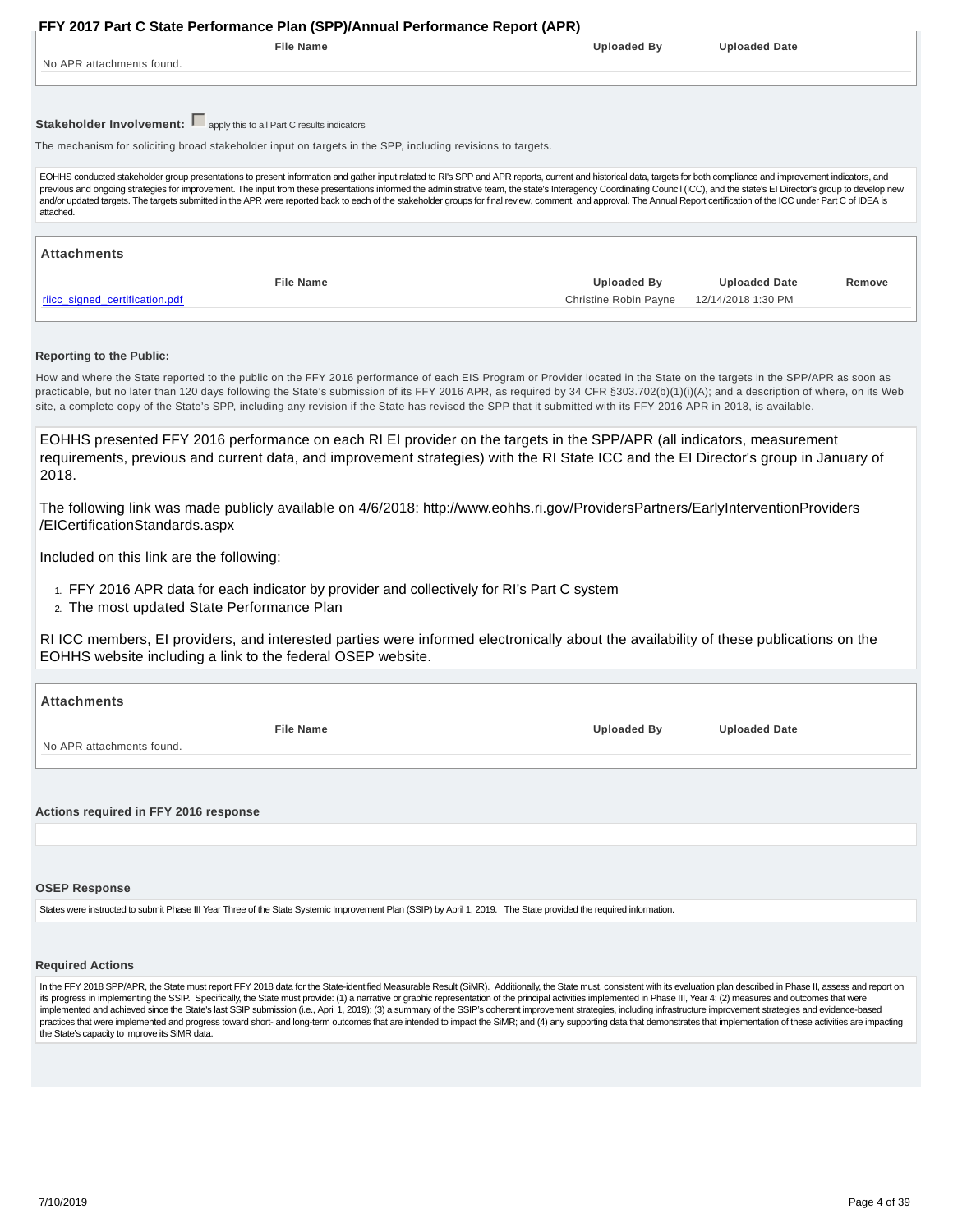#### **Indicator 1: Timely provision of services FFY 2017 Part C State Performance Plan (SPP)/Annual Performance Report (APR)**

Monitoring Priority: Early Intervention Services In Natural Environments

**Compliance indicator: Percent of infants and toddlers with Individual Family Service Plans (IFSPs) who receive the early intervention services on their IFSPs in a timely manner.**

#### **(20 U.S.C. 1416(a)(3)(A) and 1442)**

| <b>Historical Data</b><br>Baseline Data: 2005 |        |        |        |        |                               |        |                   |        |        |        |        |
|-----------------------------------------------|--------|--------|--------|--------|-------------------------------|--------|-------------------|--------|--------|--------|--------|
| <b>FFY</b>                                    | 2004   | 2005   | 2006   | 2007   | 2008                          | 2009   | 2010              | 2011   | 2012   | 2013   | 2014   |
| Target                                        |        |        | 100%   | 100%   | 100%                          | 100%   | 100%              | 100%   | 100%   | 100%   | 100%   |
| Data                                          |        | 64.81% | 81.98% | 83.33% | 88.10%                        | 90.10% | 94.07%            | 81.75% | 95.75% | 95.42% | 97.91% |
| <b>FFY</b>                                    | 2015   | 2016   |        |        |                               |        |                   |        |        |        |        |
| Target                                        | 100%   | 100%   |        |        |                               |        |                   |        |        |        |        |
| Data                                          | 96.40% | 90.69% |        |        |                               |        |                   |        |        |        |        |
|                                               |        |        |        | Key:   | Gray - Data Prior to Baseline |        | Yellow - Baseline |        |        |        |        |

#### **FFY 2017 - FFY 2018 Targets**

| <b>FFY</b> | 2017 | 2018 |
|------------|------|------|
| Target     | 100% | 100% |
|            |      |      |

#### **FFY 2017 SPP/APR Data**

| Number of infants and toddlers with IFSPs who<br>receive the early intervention services on their IFSPs in<br>a timely manner | Total number of infants and toddlers with IFSPs | <b>FFY 2016</b><br><b>Data</b> | <b>FFY 2017</b><br>Target | <b>FFY 2017</b><br><b>Data</b> |
|-------------------------------------------------------------------------------------------------------------------------------|-------------------------------------------------|--------------------------------|---------------------------|--------------------------------|
| 188                                                                                                                           | 249                                             | 90.69%                         | 100%                      | 93.98%                         |

**Number of documented delays attributable to exceptional family circumstances** This number will be added to the "Number of infants and toddlers with IFSPs who receive their early intervention services on their IFSPs in a timely manner" field above to calculate the numerator for this indicator. 46

Include your State's criteria for "timely" receipt of early intervention services (i.e., the time period from parent consent to when IFSP services are actually initiated). Rhode Island's definition of timely services is that any initial or new service added to the IFSP must start within 30 days from the date the parent signed consent for the service.

**What is the source of the data provided for this indicator?**

- **State monitoring**
- **C** State database

**Describe the method used to select EIS programs for monitoring.**

All certified providers are selected for program monitoring.

**Provide the time period in which the data were collected (e.g., September through December, fourth quarter, selection from the full reporting period).**

**Describe how the data accurately reflect data for infants and toddlers with IFSPs for the full reporting period.**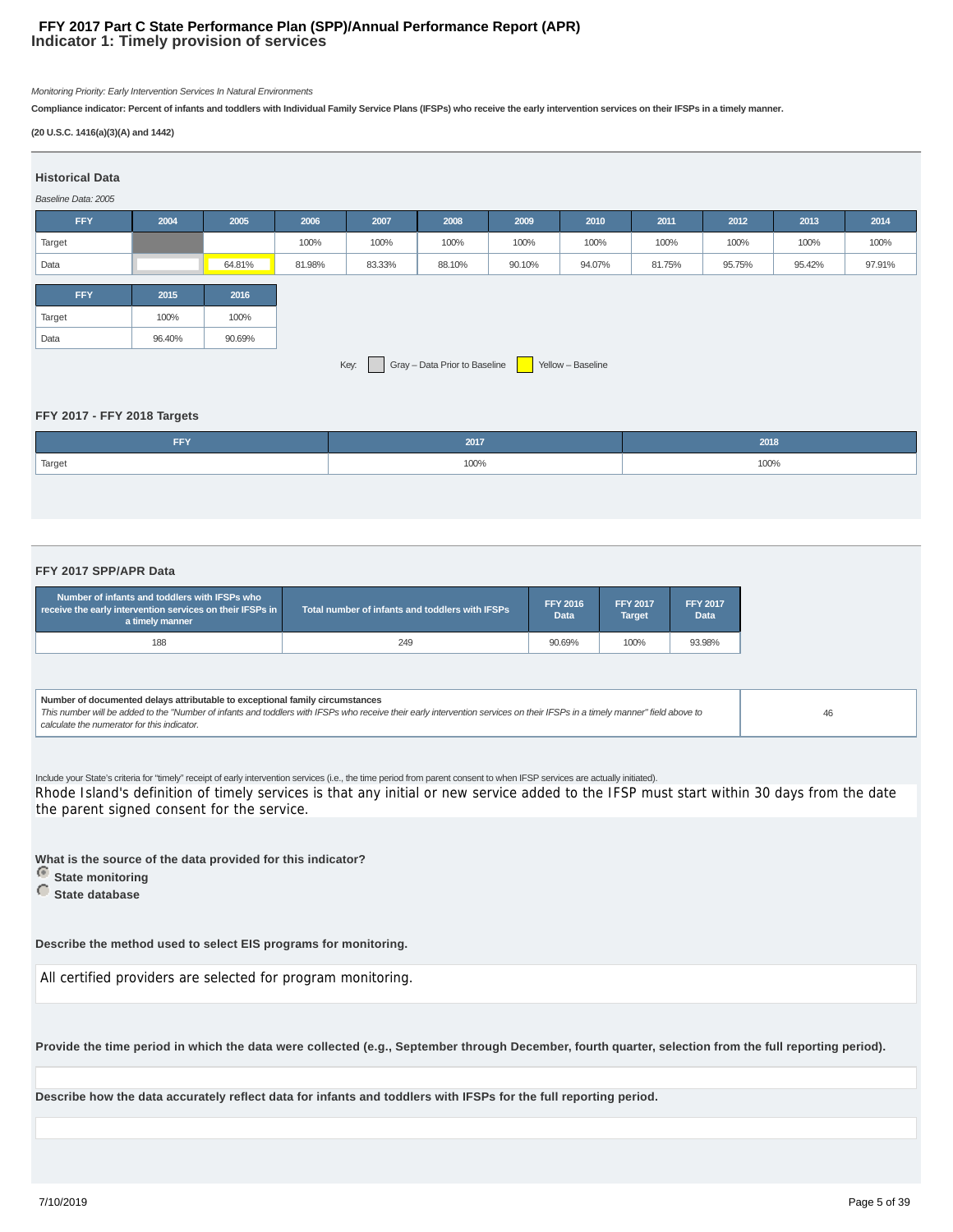#### <span id="page-5-0"></span>**Actions required in FFY 2016 response**

#### none

Note: Any actions required in last year's response table that are related to correction of findings should be responded to on the "Correction of Previous Findings of Noncompliance" page of this indicator. If your State's only actions required in last year's response are related to findings of noncompliance, a text field will not be displayed on this page.

#### **Correction of Findings of Noncompliance Identified in FFY 2016**

| Findings of Noncompliance Identified | <b>Findings of Noncompliance Verified as</b><br><b>Corrected Within One Year</b> | <b>Findings of Noncompliance Subsequently</b><br>Corrected | <b>Findings Not Yet Verified as Corrected</b> |  |  |
|--------------------------------------|----------------------------------------------------------------------------------|------------------------------------------------------------|-----------------------------------------------|--|--|
|                                      |                                                                                  | nul                                                        |                                               |  |  |

#### **FFY 2016 Findings of Noncompliance Verified as Corrected**

Describe how the State verified that the source of noncompliance is correctly implementing the regulatory requirements

The 6 RI timely service findings are corrected. The State has verified that each EIS provider with each noncompliance reported by the State in FFY16 under this indicator: (1) is correctly implementing the specific regulatory requirements; and (2) has initiated services for each child, although late, unless the child is no longer within the jurisdiction of the EIS program, consistent with OSEP Memorandum 09-02, dated October 17, 2008 (OSEP Memo 09-02). The Executive Office of Health and Human Services monitored each EIS program through the Welligent data system, yearly program self-assessment, and on-site verification of data. The process included evaluating each provider for an annual determination; notifying each provider of any identified findings of non-compliance; and notifying each provider of any required actions. Each program submitted a Corrective Action Plan for each finding of non-compliance identified in FFY2016 related to timely services on the IFSP. The Corrective Action Plan included a program analysis of the root cause for the non-compliance and action steps with responsible parties and dates to correct the identified issues that led to non-compliance. Upon completion of the Corrective Action Plan, each program submitted a data sample that was 100% compliant to close each finding of non-compliance.

#### Describe how the State verified that each individual case of noncompliance was corrected

For each individual case of non-compliance reviewed in FFY16, the state verified through the state data system that the child received the early intervention services on their IFSP, although late, unless the child was no longer in the jurisdiction of the provider.

Upon completion of each EI provider's Corrective Action Plan, the state verified that the current data sample submitted was 100% compliant to close each finding of non-compliance.

#### **OSEP Response**

Because the State reported less than 100% compliance for FFY 2017, the State must report on the status of correction of noncompliance identified in FFY 2017 for this indicator. When reporting on the correction of noncompliance, the State must report, in the FFY 2018 SPP/APR, that it has verified that each EIS program or provider with noncompliance identified in FFY 2017 for this indicator: (1) is correctly implementing the specific regulatory requirements (i.e., achieved 100% compliance) based on a review of updated data such as data subsequently collected through on-site monitoring or a State data system; and (2) has corrected each individual case of noncompliance, unless the child is no longer within the jurisdiction of the EIS program or provider, consistent with OSEP Memo 09-02. In the FFY 2018 SPP/APR, the State must describe the specific actions that were taken to verify the correction. If the State did not identify any findings of noncompliance in FFY 2017, although its FFY 2017 data reflect less than 100% compliance, provide an explanation of why the State did not identify any of noncompliance in FFY 2017.

#### **Required Actions**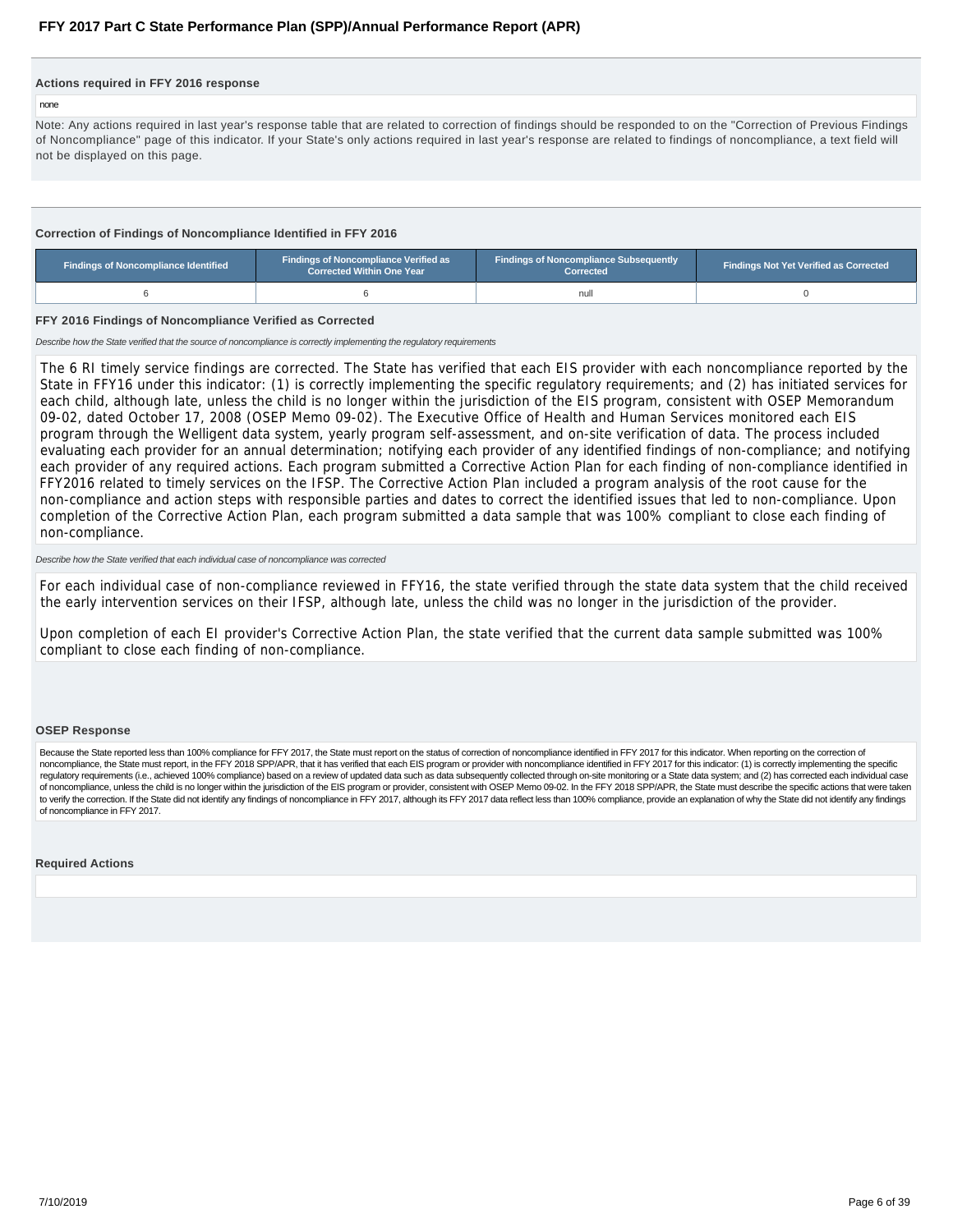#### **Indicator 2: Services in Natural Environments FFY 2017 Part C State Performance Plan (SPP)/Annual Performance Report (APR)**

Monitoring Priority: Early Intervention Services In Natural Environments

**Results indicator: Percent of infants and toddlers with IFSPs who primarily receive early intervention services in the home or community-based settings.**

#### **(20 U.S.C. 1416(a)(3)(A) and 1442)**

| <b>Historical Data</b><br>Baseline Data: 2005 |        |        |        |                               |              |                   |                    |        |        |        |        |
|-----------------------------------------------|--------|--------|--------|-------------------------------|--------------|-------------------|--------------------|--------|--------|--------|--------|
| <b>FFY</b>                                    | 2004   | 2005   | 2006   | 2007                          | 2008         | 2009              | 2010               | 2011   | 2012   | 2013   | 2014   |
| Target $\geq$                                 |        |        | 95.00% | 95.00%                        | 95.00%       | 88.00%            | 88.00%             | 88.00% | 88.00% | 94.00% | 94.20% |
| Data                                          |        | 91.41% | 88.94% | 85.86%                        | 90.90%       | 89.40%            | 87.02%             | 89.21% | 93.98% | 95.78% | 96.71% |
| <b>FFY</b>                                    | 2015   | 2016   |        |                               |              |                   |                    |        |        |        |        |
| Target $\geq$                                 | 94.40% | 94.60% |        |                               |              |                   |                    |        |        |        |        |
| Data                                          | 98.07% | 98.94% |        |                               |              |                   |                    |        |        |        |        |
|                                               |        |        | Key:   | Gray - Data Prior to Baseline | $\mathbf{L}$ | Yellow - Baseline | Blue - Data Update |        |        |        |        |

#### **FFY 2017 - FFY 2018 Targets**

| FFY.          | 2017   | 2018   |
|---------------|--------|--------|
| Target $\geq$ | 94.80% | 95.00% |
|               | Key:   |        |

#### **Targets: Description of Stakeholder Input**

The RI Executive Office of Health and Human Services (EOHHS) conducted presentations to provide information to and gather input from stakeholders related to RI's State Performance Plan and Annual Performance Reports, current and historical data and targets for both compliance and improvement indicators, and previous and ongoing strategies for improvement. These presentations and materials were used with the state's administrative team, the state's ICC, and the state's EI Director's group. Each of the groups were asked to make suggestions for new targets through 2018 with ideas for new or continued improvement strategies. Information was compiled and utilized in setting the new targets and reported back to each of the stakeholder groups for final review and comment. All of the groups agreed to the final targets set.

#### **Prepopulated Data**

| <b>Source</b>                                                        | <b>Date</b> | <b>Description</b>                                                                                                                     | Data  | <b>Overwrite Data</b> |
|----------------------------------------------------------------------|-------------|----------------------------------------------------------------------------------------------------------------------------------------|-------|-----------------------|
| SY 2017-18 Child Count/Educational<br><b>Environment Data Groups</b> | 7/11/2018   | Number of infants and toddlers with IFSPs who primarily receive early intervention services in the<br>home or community-based settings | 2,010 |                       |
| SY 2017-18 Child Count/Educational<br><b>Environment Data Groups</b> | 7/11/2018   | Total number of infants and toddlers with IFSPs                                                                                        | 2,030 |                       |

#### **FFY 2017 SPP/APR Data**

| Number of infants and toddlers with IFSPs who<br>primarily receive early intervention services in<br>the home or community-based settings | Total number of infants and toddlers with<br><b>IFSPs</b> | <b>FFY 2016</b><br>Data | <b>FFY 2017</b><br><b>Target</b> | <b>FFY 2017</b><br><b>Data</b> |
|-------------------------------------------------------------------------------------------------------------------------------------------|-----------------------------------------------------------|-------------------------|----------------------------------|--------------------------------|
| 2.010                                                                                                                                     | 2.030                                                     | 98.94%                  | 94.80%                           | 99.01%                         |

#### **Actions required in FFY 2016 response**

none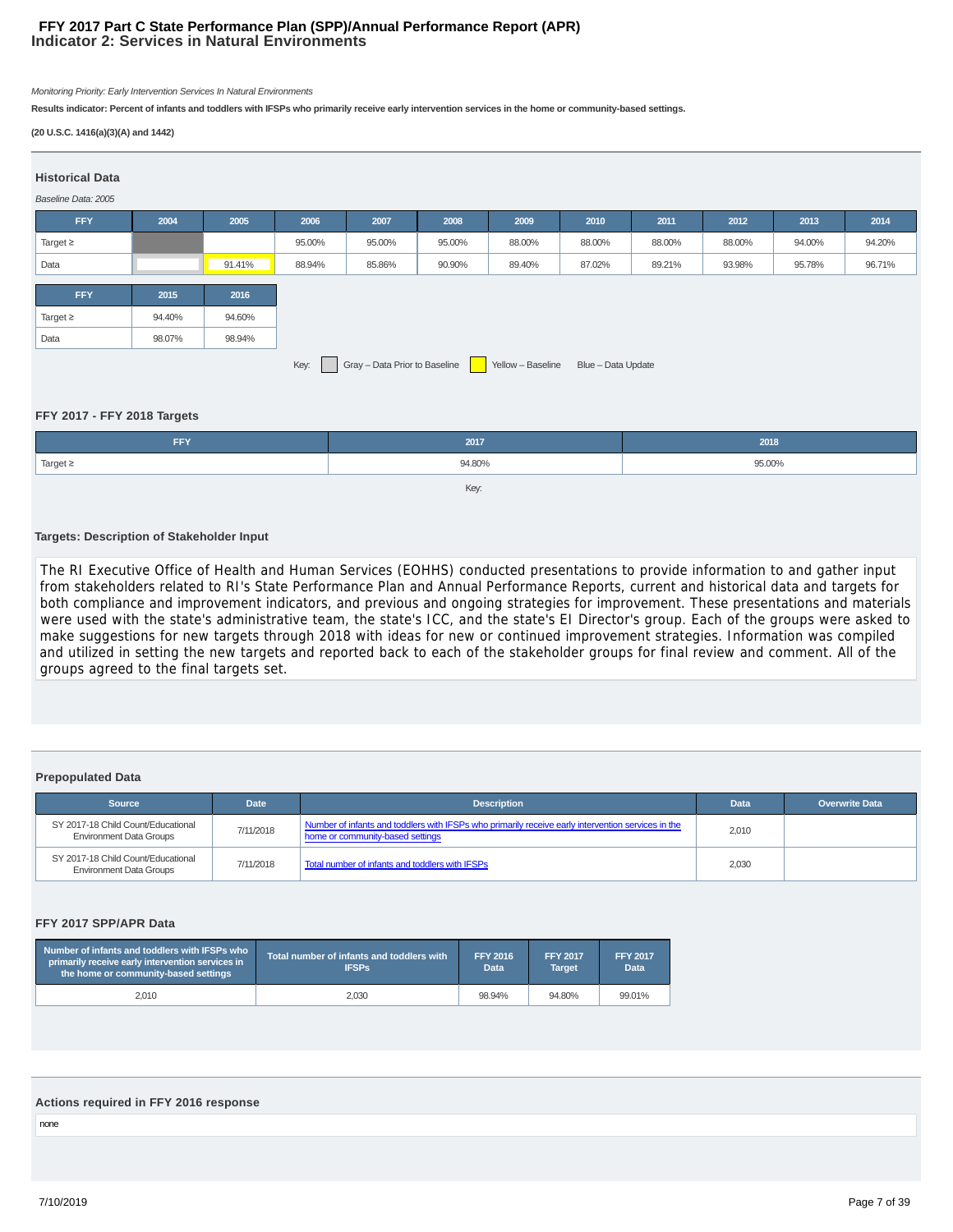<span id="page-7-0"></span>

|                         | Fr EQUIT Part C State Performance Plan (SPP)/Annual Performance Report (APR) |
|-------------------------|------------------------------------------------------------------------------|
| <b>OSEP Response</b>    |                                                                              |
|                         |                                                                              |
|                         |                                                                              |
| <b>Required Actions</b> |                                                                              |
|                         |                                                                              |
|                         |                                                                              |
|                         |                                                                              |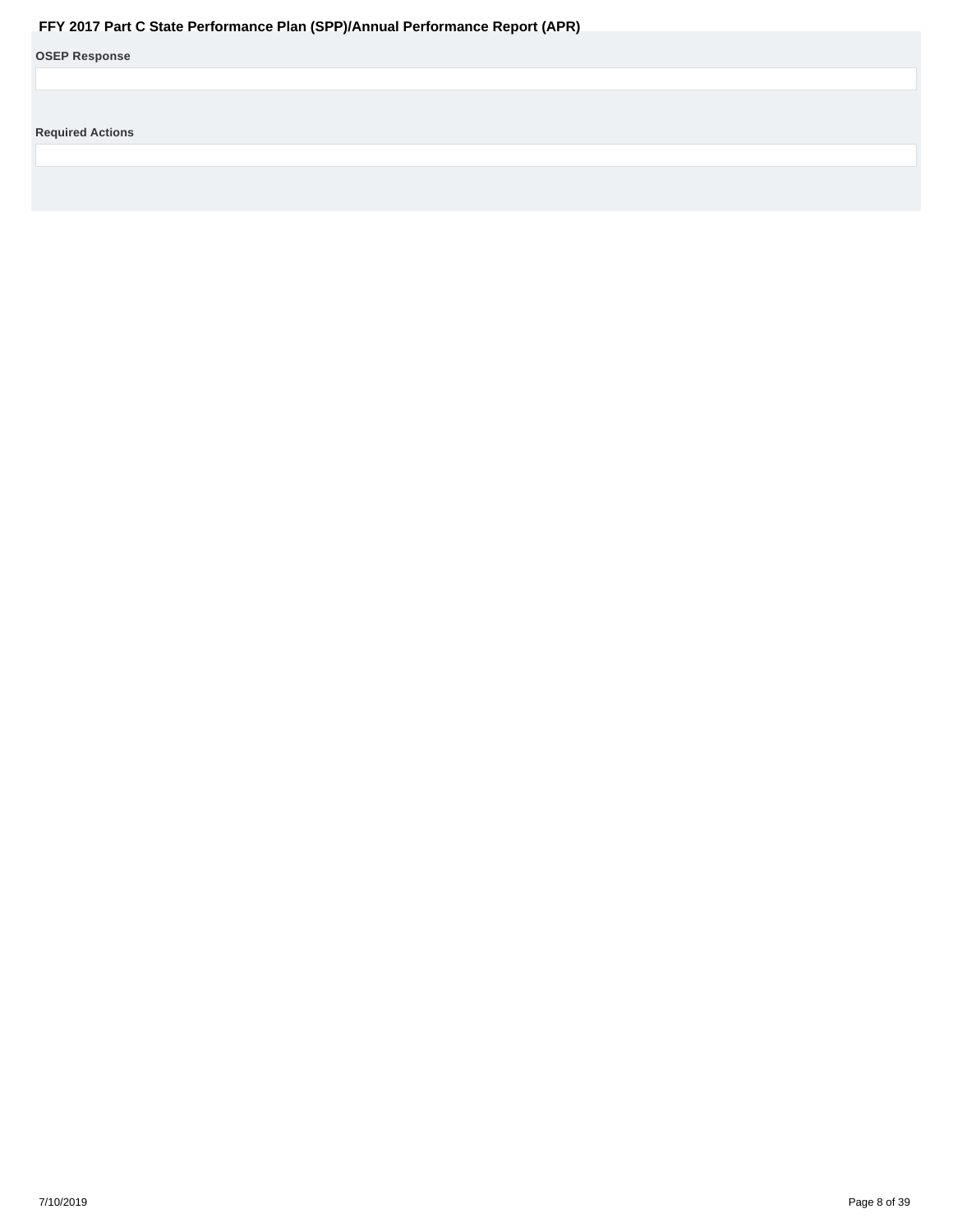#### **Indicator 3: Early Childhood Outcomes FFY 2017 Part C State Performance Plan (SPP)/Annual Performance Report (APR)**

Monitoring Priority: Early Intervention Services In Natural Environments

**Results indicator: Percent of infants and toddlers with IFSPs who demonstrate improved:**

- 
- **A. Positive social-emotional skills (including social relationships); B. Acquisition and use of knowledge and skills (including early language/ communication); and**
- **C. Use of appropriate behaviors to meet their needs.**

**(20 U.S.C. 1416(a)(3)(A) and 1442)**

Does your State's Part C eligibility criteria include infants and toddlers who are at risk of having substantial developmental delays (or "at-risk infants and toddlers") under IDEA section 632(5)(B)(i)? No

#### **Historical Data**

|                | <b>Baseline</b><br>Year | <b>FFY</b>    | 2004 | 2005 | 2006 | 2007 | 2008   | 2009   | 2010   | 2011   | 2012   | 2013   | 2014   |
|----------------|-------------------------|---------------|------|------|------|------|--------|--------|--------|--------|--------|--------|--------|
| A <sub>1</sub> | 2010                    | Target $\geq$ |      |      |      |      |        | 60.90% | 61.00% | 61.00% | 61.00% | 67.90% | 68.00% |
|                |                         | Data          |      |      |      |      | 60.95% | 57.92% | 62.69% | 67.98% | 67.86% | 67.91% | 65.23% |
| A2             | 2010                    | Target $\geq$ |      |      |      |      |        | 64.00% | 56.34% | 56.40% | 56.40% | 57.00% | 57.20% |
|                |                         | Data          |      |      |      |      | 64.55% | 60.25% | 56.34% | 58.18% | 55.23% | 57.84% | 54.75% |
| <b>B1</b>      | 2010                    | Target $\geq$ |      |      |      |      |        | 70.00% | 71.00% | 71.00% | 71.00% | 74.00% | 74.20% |
|                |                         | Data          |      |      |      |      | 70.18% | 66.50% | 70.91% | 73.54% | 77.83% | 75.09% | 73.09% |
| <b>B2</b>      | 2010                    | Target $\geq$ |      |      |      |      |        | 62.00% | 54.62% | 54.70% | 54.70% | 54.70% | 54.70% |
|                |                         | Data          |      |      |      |      | 62.83% | 58.46% | 54.62% | 52.01% | 52.32% | 52.08% | 51.21% |
| C <sub>1</sub> | 2010                    | Target $\geq$ |      |      |      |      |        | 68.00% | 69.50% | 69.50% | 69.50% | 70.00% | 70.50% |
|                |                         | Data          |      |      |      |      | 69.24% | 68.01% | 72.61% | 75.05% | 77.35% | 76.69% | 74.80% |
|                | 2010                    | Target $\geq$ |      |      |      |      |        | 58.00% | 52.65% | 52.70% | 52.70% | 54.00% | 54.20% |
| C <sub>2</sub> |                         | Data          |      |      |      |      | 59.58% | 55.37% | 52.65% | 52.48% | 53.96% | 54.02% | 53.89% |

|                | <b>FFY</b>                                                                                                                        | 2015   | 2016   |
|----------------|-----------------------------------------------------------------------------------------------------------------------------------|--------|--------|
| A1             | Target $\geq$                                                                                                                     | 68.20% | 68.80% |
|                | Data<br>Target $\geq$<br>Data<br>Target $\geq$<br>Data<br>Target $\geq$<br>Data<br>Target $\geq$<br>Data<br>Target $\geq$<br>Data | 67.22% | 57.36% |
| A2             |                                                                                                                                   | 57.40% | 57.60% |
|                |                                                                                                                                   | 57.48% | 54.49% |
| <b>B1</b>      |                                                                                                                                   | 74.60% | 74.80% |
|                |                                                                                                                                   | 74.12% | 65.26% |
| <b>B2</b>      |                                                                                                                                   | 54.80% | 54.80% |
|                |                                                                                                                                   | 52.34% | 46.22% |
| C <sub>1</sub> |                                                                                                                                   | 71.00% | 71.50% |
|                |                                                                                                                                   | 78.66% | 68.21% |
| C <sub>2</sub> |                                                                                                                                   | 54.40% | 54.60% |
|                |                                                                                                                                   | 59.48% | 52.15% |

Key: Gray – Data Prior to Baseline Yellow – Baseline Blue – Data Update

#### **FFY 2017 - FFY 2018 Targets**

| FFY                         | 2017   | 2018   |
|-----------------------------|--------|--------|
| Target $A1 \geq$            | 70.00% | 71.00% |
| Target $A2 \geq$            | 57.80% | 58.00% |
| $\sqrt{1}$ Target B1 $\geq$ | 75.00% | 75.20% |
| Target $B2 \geq$            | 55.00% | 55.00% |
| Target C1 $\geq$            | 72.00% | 73.00% |
| Target $C2 \geq$            | 54.80% | 55.00% |
|                             |        |        |

Key:

#### **Targets: Description of Stakeholder Input**

The RI Executive Office of Health and Human Services (EOHHS) conducted presentations to provide information to and gather input from stakeholders related to RI's State Performance Plan and Annual Performance Reports, current and historical data and targets for both compliance and improvement indicators, and previous and ongoing strategies for improvement. These presentations and materials 7/10/2019 Page 9 of 39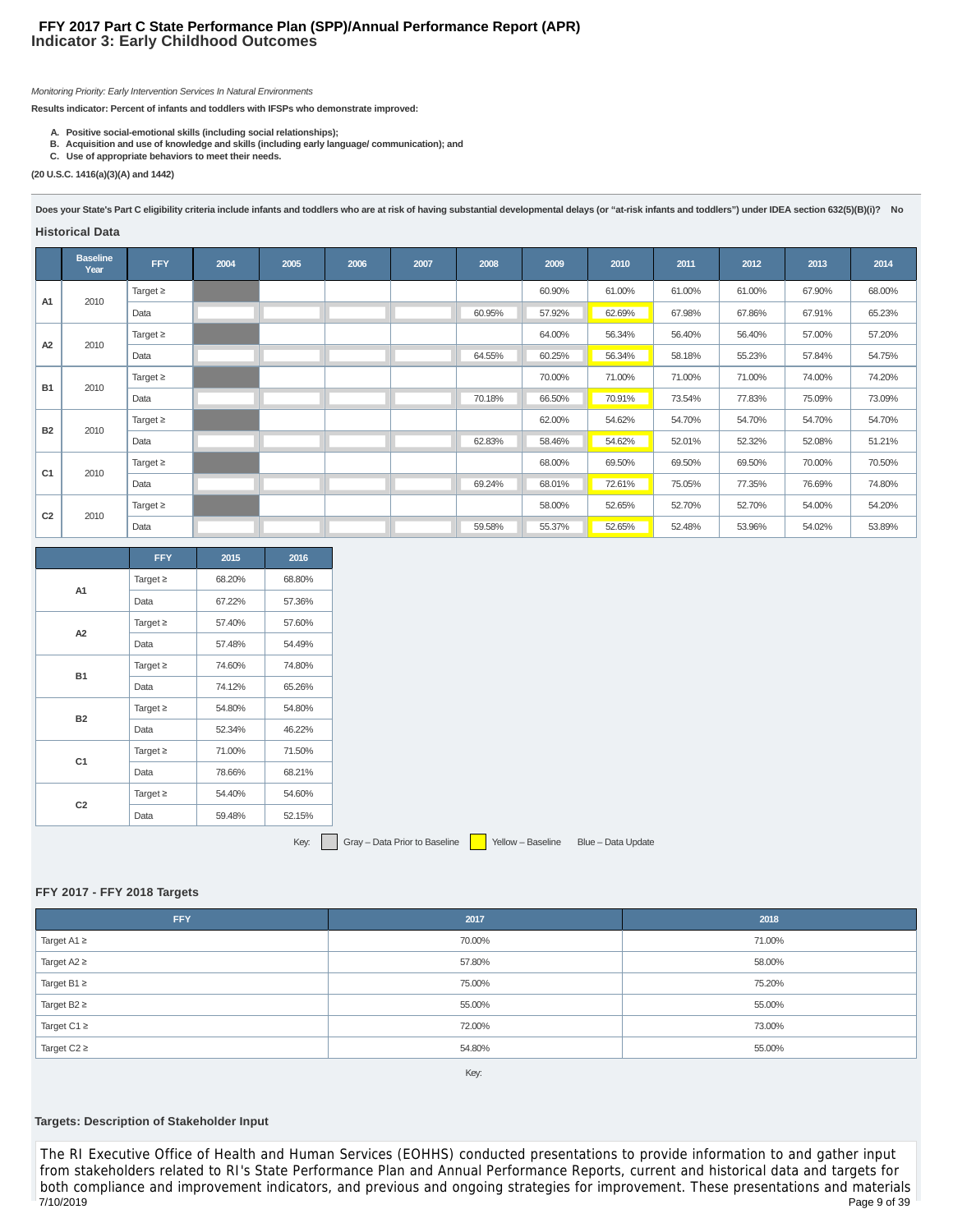were used with the state's administrative team, the state's ICC, and the state's EI Director's group. Each of the groups were asked to make suggestions for new targets through 2018 with ideas for new or continued improvement strategies. Information was compiled and utilized in setting the new targets and reported back to each of the stakeholder groups for final review and comment. All groups agreed to the final targets set.

| FFY 2017 SPP/APR Data                              |         |
|----------------------------------------------------|---------|
| Number of infants and toddlers with IFSPs assessed | 1321.00 |

#### **Outcome A: Positive social-emotional skills (including social relationships)**

|                                                                                                                                 | <b>Number of</b><br><b>Children</b> | Percentage of<br><b>Children</b> |
|---------------------------------------------------------------------------------------------------------------------------------|-------------------------------------|----------------------------------|
| a. Infants and toddlers who did not improve functioning                                                                         | 12                                  | 0.91%                            |
| b. Infants and toddlers who improved functioning but not sufficient to move nearer to functioning comparable to same-aged peers | 494                                 | 37.40%                           |
| c. Infants and toddlers who improved functioning to a level nearer to same-aged peers but did not reach it                      | 143                                 | 10.83%                           |
| d. Infants and toddlers who improved functioning to reach a level comparable to same-aged peers                                 | 379                                 | 28.69%                           |
| e. Infants and toddlers who maintained functioning at a level comparable to same-aged peers                                     | 293                                 | 22.18%                           |

|                                                                                                                                                                                                                                                  | <b>Numerator</b> | <b>Denominator</b> | <b>FFY 2016</b><br>Data | <b>FFY 2017</b><br><b>Target</b> | <b>FFY 2017</b><br>Data |
|--------------------------------------------------------------------------------------------------------------------------------------------------------------------------------------------------------------------------------------------------|------------------|--------------------|-------------------------|----------------------------------|-------------------------|
| A1. Of those children who entered or exited the program below age<br>expectations in Outcome A, the percent who substantially increased<br>their rate of growth by the time they turned 3 years of age or exited the<br>program (c+d)/(a+b+c+d). | 522.00           | 1028.00            | 57.36%                  | 70.00%                           | 50.78%                  |
| A2. The percent of infants and toddlers who were functioning within<br>age expectations in Outcome A by the time they turned 3 years of age<br>or exited the program (d+e)/(a+b+c+d+e).                                                          | 672.00           | 1321.00            | 54.49%                  | 57.80%                           | 50.87%                  |

#### **Reasons for A1 Slippage**

- . Rhode Island has seen a downward change in all outcomes in FFY17. We believe the change is due to a new process for completing child outcomes measurement which began in November 2016. The new process is a result of a collaborative project with Part B 619 Preschool Special Education to align our systems to develop one child outcome measurement system for both programs. Benefits of the new aligned system include a focus on a common language for Part B 619 and Part C which supports a coordinated approach for families as they transition between these two systems.
- FFY17 data includes children who were rated at entry in the old process and were rated at exit in the new process. Until all children have both entered and exited in the new process, our data will be skewed. The full data represents 1321 children. Of these, only 534 entered and exited in the new process and 787 entered in the old process and exited in the new process.
- In comparing both groups, the progress in all outcomes for both summary statements is significantly greater for the 534 who entered and exited in the same process. (See chart below).

| Summary Statement A |                                                                            |                                                                 | <b>Summary Statement B</b> |           |                                                                            |                                                                 |        |
|---------------------|----------------------------------------------------------------------------|-----------------------------------------------------------------|----------------------------|-----------|----------------------------------------------------------------------------|-----------------------------------------------------------------|--------|
|                     | FFY17-18                                                                   | <b>FFY17-18</b>                                                 |                            |           | FFY17-18                                                                   | <b>FFY17-18</b>                                                 |        |
|                     | 787 Children who<br>entered in old<br>process and exited<br>in new process | 534 Children who Dif<br>entered and exited<br>using new process |                            |           | 787 Children who<br>entered in old<br>process and exited<br>in new process | 534 Children who Dif<br>entered and exited<br>using new process |        |
| Outcome 1           | 45.99%                                                                     | 58.17%                                                          | 12.18%                     | Outcome 1 | 46.63%                                                                     | 57.12%                                                          | 10.49% |
| Outcome 2           | 55.07%                                                                     | 60.55%                                                          | 5.48%                      | Outcome 2 | 35.88%                                                                     | 47.38%                                                          | 11.50% |
| Outcome 3           | 60.78%                                                                     | 67.60%                                                          | 6.82%                      | Outcome 3 | 46.43%                                                                     | 59.21%                                                          | 12.78% |

- We believe staff are rating differently in the new process. Qualitative data from a survey conducted in January 2018 of staff who complete child outcomes found that the majority of participants indicated that they were rating differently in the new process. We believe that the new process has given providers a different (and more accurate) lens than was what was used in the old process. Changes in the new process which would improve the accuracy of ratings include the following:
	- Professional development: In addition to new policies and procedures, the collaborative project with Part B 619 also resulted in professional development regarding implementing the new child outcomes system. Ten (10) comprehensive modules were developed based on the ECTA Child Outcomes modules and modified for Rhode Island and are required to be completed by all staff. In addition, on site trainings to individual Early Intervention sites included a thorough review of age anchoring tools and how to use them. The new modules and the technical assistance has provided a mechanism to ensure all staff have the same information about the child outcomes process, thereby increasing the accuracy of the ratings.
	- o Integration of Child Outcomes and the IFSP: The new process includes the integration of the three child outcomes into the IFSP for entry ratings. The child outcomes process is no longer seen as an ancillary form without much purpose to the provider. Instead, it has been transformed into an important part of the IFSP process. This integration has ensured a comprehensive collection of information upon which to determine a rating, thereby increasing the accuracy of the ratings.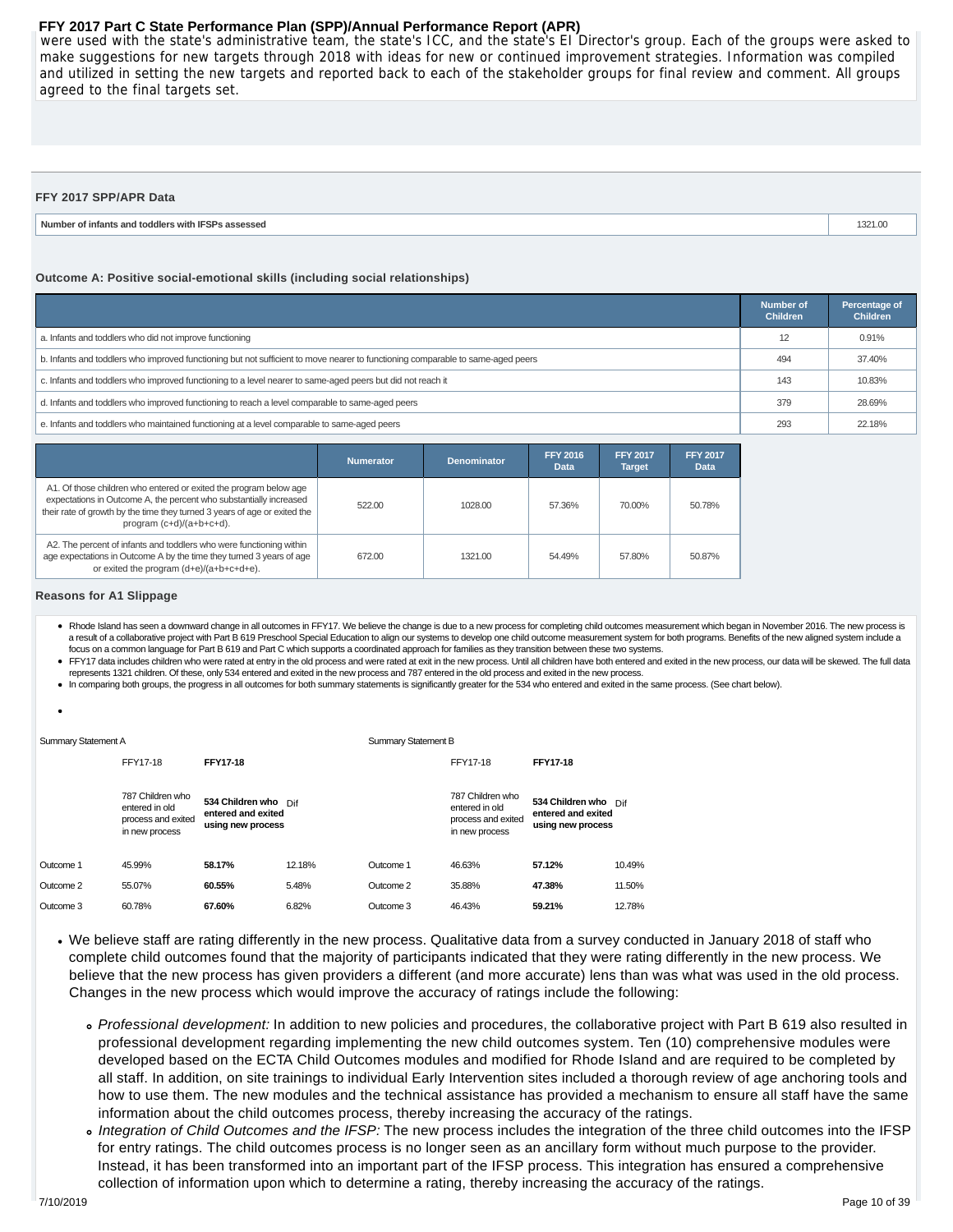- o Integration of Child Outcomes into the transition process for Part B: The new process includes a collaborative rating completed by Part B 619 and Part C which is used as the Part C exit rating and the Part B 619 entry rating. This collaboration to determine ratings has elevated the importance of the process and ensures that there has been a comprehensive collection of information to determine the rating.
- Team Approach: The new process requires a team approach which includes the family. This process ensures a more comprehensive collection of information to determine a rating.

#### **Reasons for A2 Slippage**

- Rhode Island has seen a downward change in all outcomes in FFY17. We believe the change is due to a new process for completing child outcomes measurement which began in November 2016. The new process is a result of a collaborative project with Part B 619 Preschool Special Education to align our systems to develop one child outcome measurement system for both programs. Benefits of the new aligned system include a focus on a common language for Part B 619 and Part C which supports a coordinated approach for families as they transition between these two systems.
- FFY17 data includes children who were rated at entry in the old process and were rated at exit in the new process. Until all children have both entered and exited in the new process, our data will be skewed. The full data represents 1321 children. Of these, only 534 entered and exited in the new process and 787 entered in the old process and exited in the new process.
- In comparing both groups, the progress in all outcomes for both summary statements is significantly greater for the 534 who entered and exited in the same process. (See chart below).

| Summary Statement A |                                                                            |                                                             |        | <b>Summary Statement B</b> |                                                                            |                                                             |        |
|---------------------|----------------------------------------------------------------------------|-------------------------------------------------------------|--------|----------------------------|----------------------------------------------------------------------------|-------------------------------------------------------------|--------|
|                     | FFY17-18                                                                   | FFY17-18                                                    |        |                            | FFY17-18                                                                   | <b>FFY17-18</b>                                             |        |
|                     | 787 Children who<br>entered in old process<br>and exited in new<br>process | 534 Children who<br>entered and exited<br>using new process | Dif    |                            | 787 Children who<br>entered in old process<br>and exited in new<br>process | 534 Children who<br>entered and exited<br>using new process | Dif    |
| Outcome 1           | 45.99%                                                                     | 58.17%                                                      | 12.18% | Outcome 1                  | 46.63%                                                                     | 57.12%                                                      | 10.49% |
| Outcome 2           | 55.07%                                                                     | 60.55%                                                      | 5.48%  | Outcome 2                  | 35.88%                                                                     | 47.38%                                                      | 11.50% |
| Outcome 3           | 60.78%                                                                     | 67.60%                                                      | 6.82%  | Outcome 3                  | 46.43%                                                                     | 59.21%                                                      | 12.78% |

- We believe staff are rating differently in the new process. Qualitative data from a survey conducted in January 2018 of staff who complete child outcomes found that the majority of participants indicated that they were rating differently in the new process. We believe that the new process has given providers a different (and more accurate) lens than was what was used in the old process. Changes in the new process which would improve the accuracy of ratings include the following:
	- Professional development: In addition to new policies and procedures, the collaborative project with Part B 619 also resulted in professional development regarding implementing the new child outcomes system. Ten (10) comprehensive modules were developed based on the ECTA Child Outcomes modules and modified for Rhode Island and are required to be completed by all staff. In addition, on site trainings to individual Early Intervention sites included a thorough review of age anchoring tools and how to use them. The new modules and the technical assistance has provided a mechanism to ensure all staff have the same information about the child outcomes process, thereby increasing the accuracy of the ratings.
	- Integration of Child Outcomes and the IFSP: The new process includes the integration of the three child outcomes into the IFSP for entry ratings. The child outcomes process is no longer seen as an ancillary form without much purpose to the provider. Instead, it has been transformed into an important part of the IFSP process. This integration has ensured a comprehensive collection of information upon which to determine a rating, thereby increasing the accuracy of the ratings.
	- Integration of Child Outcomes into the transition process for Part B: The new process includes a collaborative rating completed by Part B 619 and Part C which is used as the Part C exit rating and the Part B 619 entry rating. This collaboration to determine ratings has elevated the importance of the process and ensures that there has been a comprehensive collection of information to determine the rating.
	- Team Approach: The new process requires a team approach which includes the family. This process ensures a more comprehensive collection of information to determine a rating.

#### **Outcome B. Acquisition and use of knowledge and skills (including early language/ communication)**

|                                                                                                                                 | <b>Number of</b><br><b>Children</b> | Percentage of<br><b>Children</b> |
|---------------------------------------------------------------------------------------------------------------------------------|-------------------------------------|----------------------------------|
| a. Infants and toddlers who did not improve functioning                                                                         |                                     | 0.61%                            |
| b. Infants and toddlers who improved functioning but not sufficient to move nearer to functioning comparable to same-aged peers | 507                                 | 38.41%                           |
| c. Infants and toddlers who improved functioning to a level nearer to same-aged peers but did not reach it                      | 270                                 | 20.45%                           |
| d. Infants and toddlers who improved functioning to reach a level comparable to same-aged peers                                 | 419                                 | 31.74%                           |
| e. Infants and toddlers who maintained functioning at a level comparable to same-aged peers                                     | 116                                 | 8.79%                            |

|                                                                   | Numerator | <b>Denominator</b> | <b>FFY 2016</b><br>Data | <b>FFY 2017</b><br><b>Target</b> | <b>FFY 2017</b><br>Data |
|-------------------------------------------------------------------|-----------|--------------------|-------------------------|----------------------------------|-------------------------|
| B1. Of those children who entered or exited the program below age | 689.00    | 1204.00            | 65.26%                  | 75.00%                           | 57.23%                  |
| 7/10/2019                                                         |           |                    |                         |                                  |                         |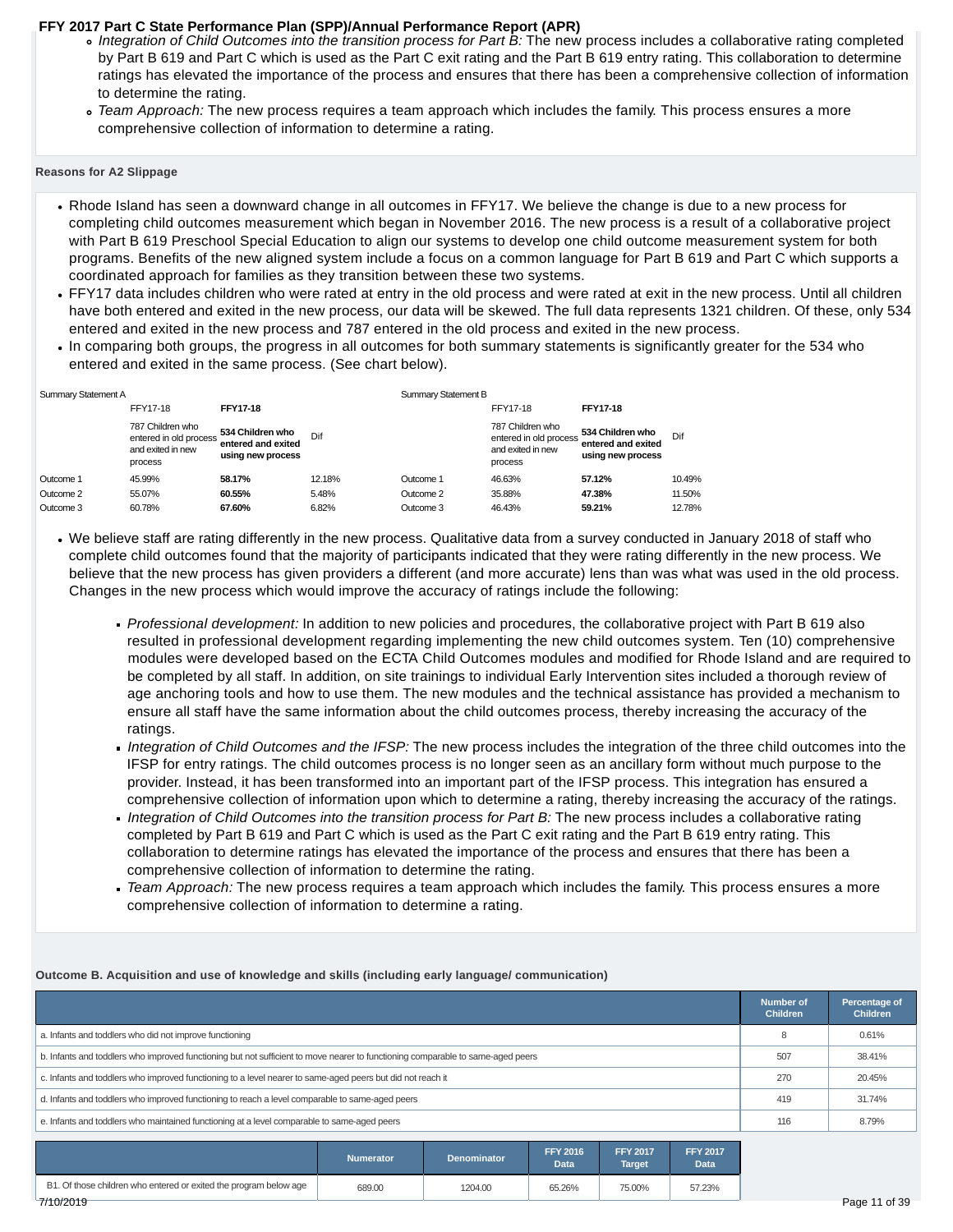|                                                                                                                                                                                         | <b>Numerator</b> | <b>Denominator</b> | FFY 2016 Data | <b>FFY 2017</b><br><b>Target</b> | FFY 2017 Data |
|-----------------------------------------------------------------------------------------------------------------------------------------------------------------------------------------|------------------|--------------------|---------------|----------------------------------|---------------|
| expectations in Outcome B, the percent who substantially increased<br>their rate of growth by the time they turned 3 years of age or exited the<br>program (c+d)/(a+b+c+d).             |                  |                    |               |                                  |               |
| B2. The percent of infants and toddlers who were functioning within<br>age expectations in Outcome B by the time they turned 3 years of age<br>or exited the program (d+e)/(a+b+c+d+e). | 535.00           | 1320.00            | 46.22%        | 55.00%                           | 40.53%        |

**Reasons for B1 Slippage**

- Rhode Island has seen a downward change in all outcomes in FFY17. We believe the change is due to a new process for completing child outcomes measurement which began in November 2016. The new process is a result of a collaborative project with Part B 619 Preschool Special Education to align our systems to develop one child outcome measurement system for both programs. Benefits of the new aligned system include a focus on a common language for Part B 619 and Part C which supports a coordinated approach for families as they transition between these two systems.
- FFY17 data includes children who were rated at entry in the old process and were rated at exit in the new process. Until all children have both entered and exited in the new process, our data will be skewed. The full data represents 1321 children. Of these, only 534 entered and exited in the new process and 787 entered in the old process and exited in the new process.
- In comparing both groups, the progress in all outcomes for both summary statements is significantly greater for the 534 who entered and exited in the same process. (See chart below).

| Summary Statement A                                                        |                                                             |        | <b>Summary Statement B</b> |                                                                            |                                                             |        |
|----------------------------------------------------------------------------|-------------------------------------------------------------|--------|----------------------------|----------------------------------------------------------------------------|-------------------------------------------------------------|--------|
| FFY17-18                                                                   | FFY17-18                                                    |        |                            | FFY17-18                                                                   | <b>FFY17-18</b>                                             |        |
| 787 Children who<br>entered in old process<br>and exited in new<br>process | 534 Children who<br>entered and exited<br>using new process | Dif    |                            | 787 Children who<br>entered in old process<br>and exited in new<br>process | 534 Children who<br>entered and exited<br>using new process | Dif    |
| 45.99%<br>Outcome 1                                                        | 58.17%                                                      | 12.18% | Outcome 1                  | 46.63%                                                                     | 57.12%                                                      | 10.49% |
| Outcome 2<br>55.07%                                                        | 60.55%                                                      | 5.48%  | Outcome 2                  | 35.88%                                                                     | 47.38%                                                      | 11.50% |
| 60.78%<br>Outcome 3                                                        | 67.60%                                                      | 6.82%  | Outcome 3                  | 46.43%                                                                     | 59.21%                                                      | 12.78% |

- We believe staff are rating differently in the new process. Qualitative data from a survey conducted in January 2018 of staff who complete child outcomes found that the majority of participants indicated that they were rating differently in the new process. We believe that the new process has given providers a different (and more accurate) lens than was what was used in the old process. Changes in the new process which would improve the accuracy of ratings include the following:
	- Professional development: In addition to new policies and procedures, the collaborative project with Part B 619 also resulted in professional development regarding implementing the new child outcomes system. Ten (10) comprehensive modules were developed based on the ECTA Child Outcomes modules and modified for Rhode Island and are required to be completed by all staff. In addition, on site trainings to individual Early Intervention sites included a thorough review of age anchoring tools and how to use them. The new modules and the technical assistance has provided a mechanism to ensure all staff have the same information about the child outcomes process, thereby increasing the accuracy of the ratings.
	- Integration of Child Outcomes and the IFSP: The new process includes the integration of the three child outcomes into the IFSP for entry ratings. The child outcomes process is no longer seen as an ancillary form without much purpose to the provider. Instead, it has been transformed into an important part of the IFSP process. This integration has ensured a comprehensive collection of information upon which to determine a rating, thereby increasing the accuracy of the ratings.
	- Integration of Child Outcomes into the transition process for Part B: The new process includes a collaborative rating completed by Part B 619 and Part C which is used as the Part C exit rating and the Part B 619 entry rating. This collaboration to determine ratings has elevated the importance of the process and ensures that there has been a comprehensive collection of information to determine the rating.
	- Team Approach: The new process requires a team approach which includes the family. This process ensures a more comprehensive collection of information to determine a rating.

**Reasons for B2 Slippage**

- Rhode Island has seen a downward change in all outcomes in FFY17. We believe the change is due to a new process for completing child outcomes measurement which began in November 2016. The new process is a result of a collaborative project with Part B 619 Preschool Special Education to align our systems to develop one child outcome measurement system for both programs. Benefits of the new aligned system include a focus on a common language for Part B 619 and Part C which supports a coordinated approach for families as they transition between these two systems.
- FFY17 data includes children who were rated at entry in the old process and were rated at exit in the new process. Until all children have both entered and exited in the new process, our data will be skewed. The full data represents 1321 children. Of these, only 534 entered and exited in the new process and 787 entered in the old process and exited in the new process.
- In comparing both groups, the progress in all outcomes for both summary statements is significantly greater for the 534 who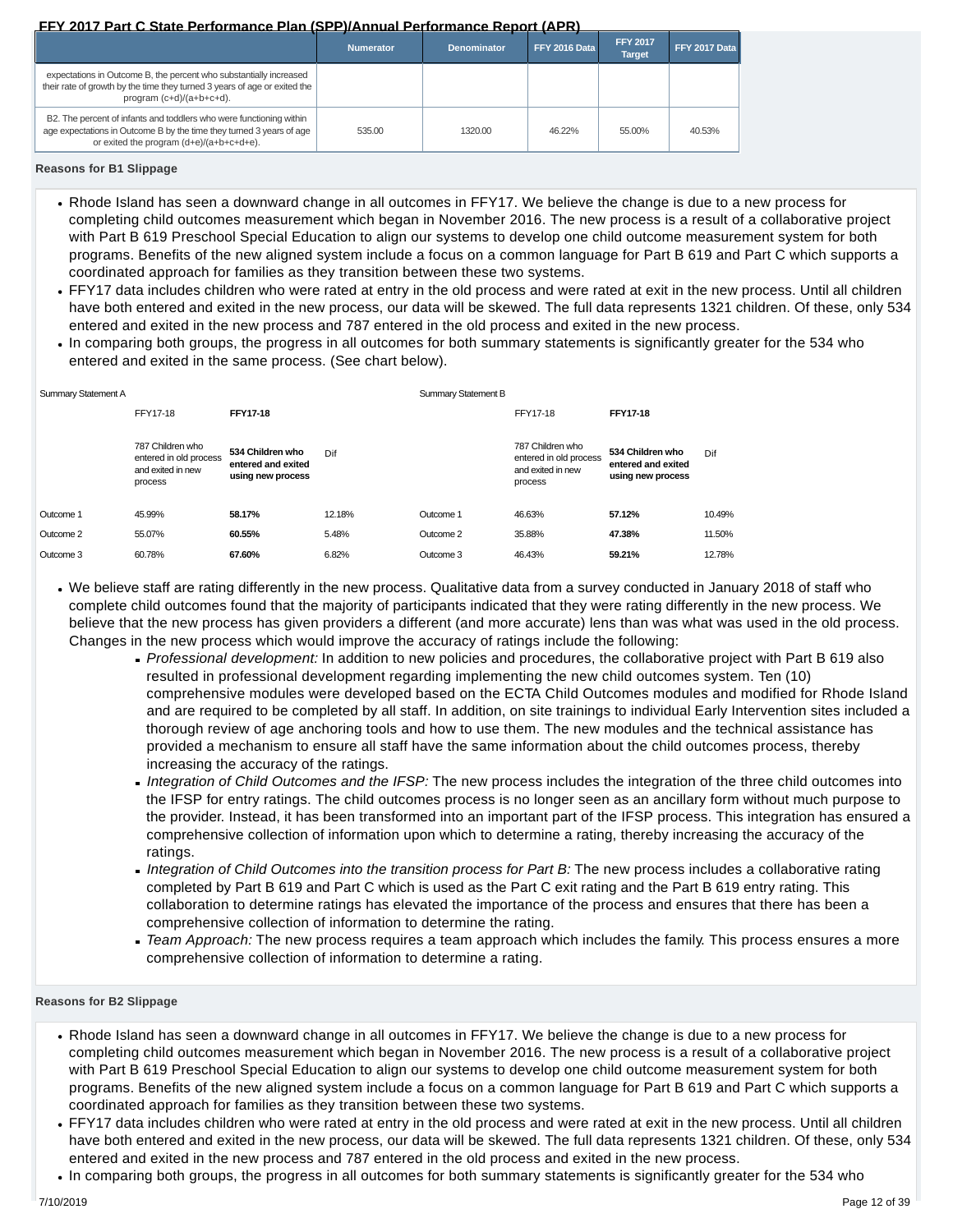#### entered and exited in the same process. (See chart below). **FFY 2017 Part C State Performance Plan (SPP)/Annual Performance Report (APR)**

| Summary Statement A |                                                                            |                                                             |        | Summary Statement B |                                                                            |                                                             |        |
|---------------------|----------------------------------------------------------------------------|-------------------------------------------------------------|--------|---------------------|----------------------------------------------------------------------------|-------------------------------------------------------------|--------|
|                     | FFY17-18                                                                   | <b>FFY17-18</b>                                             |        |                     | FFY17-18                                                                   | <b>FFY17-18</b>                                             |        |
|                     | 787 Children who<br>entered in old process<br>and exited in new<br>process | 534 Children who<br>entered and exited<br>using new process | Dif    |                     | 787 Children who<br>entered in old process<br>and exited in new<br>process | 534 Children who<br>entered and exited<br>using new process | Dif    |
| Outcome 1           | 45.99%                                                                     | 58.17%                                                      | 12.18% | Outcome 1           | 46.63%                                                                     | 57.12%                                                      | 10.49% |
| Outcome 2           | 55.07%                                                                     | 60.55%                                                      | 5.48%  | Outcome 2           | 35.88%                                                                     | 47.38%                                                      | 11.50% |
| Outcome 3           | 60.78%                                                                     | 67.60%                                                      | 6.82%  | Outcome 3           | 46.43%                                                                     | 59.21%                                                      | 12.78% |

- We believe staff are rating differently in the new process. Qualitative data from a survey conducted in January 2018 of staff who complete child outcomes found that the majority of participants indicated that they were rating differently in the new process. We believe that the new process has given providers a different (and more accurate) lens than was what was used in the old process. Changes in the new process which would improve the accuracy of ratings include the following:
	- Professional development: In addition to new policies and procedures, the collaborative project with Part B 619 also resulted in professional development regarding implementing the new child outcomes system. Ten (10) comprehensive modules were developed based on the ECTA Child Outcomes modules and modified for Rhode Island and are required to be completed by all staff. In addition, on site trainings to individual Early Intervention sites included a thorough review of age anchoring tools and how to use them. The new modules and the technical assistance has provided a mechanism to ensure all staff have the same information about the child outcomes process, thereby increasing the accuracy of the ratings.
	- Integration of Child Outcomes and the IFSP: The new process includes the integration of the three child outcomes into the IFSP for entry ratings. The child outcomes process is no longer seen as an ancillary form without much purpose to the provider. Instead, it has been transformed into an important part of the IFSP process. This integration has ensured a comprehensive collection of information upon which to determine a rating, thereby increasing the accuracy of the ratings.
	- Integration of Child Outcomes into the transition process for Part B: The new process includes a collaborative rating completed by Part B 619 and Part C which is used as the Part C exit rating and the Part B 619 entry rating. This collaboration to determine ratings has elevated the importance of the process and ensures that there has been a comprehensive collection of information to determine the rating.
	- Team Approach: The new process requires a team approach which includes the family. This process ensures a more comprehensive collection of information to determine a rating.

|                                                                                                                                 | Number of<br><b>Children</b> | Percentage of<br><b>Children</b> |
|---------------------------------------------------------------------------------------------------------------------------------|------------------------------|----------------------------------|
| a. Infants and toddlers who did not improve functioning                                                                         |                              | 0.61%                            |
| b. Infants and toddlers who improved functioning but not sufficient to move nearer to functioning comparable to same-aged peers | 423                          | 32.14%                           |
| c. Infants and toddlers who improved functioning to a level nearer to same-aged peers but did not reach it                      | 206                          | 15.65%                           |
| d. Infants and toddlers who improved functioning to reach a level comparable to same-aged peers                                 | 543                          | 41.26%                           |
| e. Infants and toddlers who maintained functioning at a level comparable to same-aged peers                                     | 136                          | 10.33%                           |

#### **Outcome C: Use of appropriate behaviors to meet their needs**

|                                                                                                                                                                                                                                                  | <b>Numerator</b> | <b>Denominator</b> | <b>FFY 2016</b><br><b>Data</b> | <b>FFY 2017</b><br><b>Target</b> | <b>FFY 2017</b><br>Data |
|--------------------------------------------------------------------------------------------------------------------------------------------------------------------------------------------------------------------------------------------------|------------------|--------------------|--------------------------------|----------------------------------|-------------------------|
| C1. Of those children who entered or exited the program below age<br>expectations in Outcome C, the percent who substantially increased<br>their rate of growth by the time they turned 3 years of age or exited the<br>program (c+d)/(a+b+c+d). | 749.00           | 1180.00            | 68.21%                         | 72.00%                           | 63.47%                  |
| C2. The percent of infants and toddlers who were functioning within<br>age expectations in Outcome C by the time they turned 3 years of age<br>or exited the program (d+e)/(a+b+c+d+e).                                                          | 679.00           | 1316.00            | 52.15%                         | 54.80%                           | 51.60%                  |

#### **Reasons for C1 Slippage**

- Rhode Island has seen a downward change in all outcomes in FFY17. We believe the change is due to a new process for completing child outcomes measurement which began in November 2016. The new process is a result of a collaborative project with Part B 619 Preschool Special Education to align our systems to develop one child outcome measurement system for both programs. Benefits of the new aligned system include a focus on a common language for Part B 619 and Part C which supports a coordinated approach for families as they transition between these two systems.
- FFY17 data includes children who were rated at entry in the old process and were rated at exit in the new process. Until all children have both entered and exited in the new process, our data will be skewed. The full data represents 1321 children. Of these, only 534 entered and exited in the new process and 787 entered in the old process and exited in the new process.
- In comparing both groups, the progress in all outcomes for both summary statements is significantly greater for the 534 who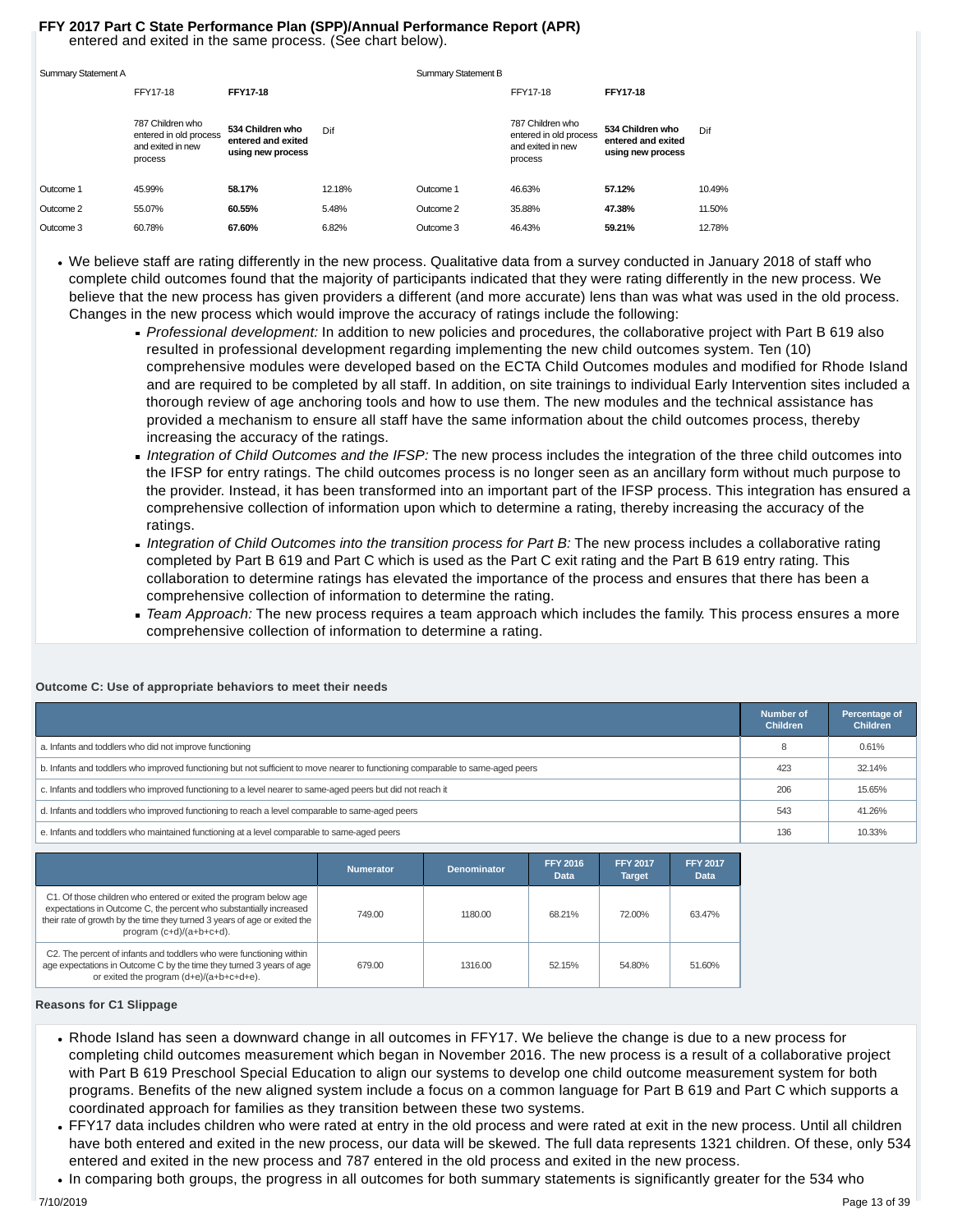#### entered and exited in the same process. (See chart below). **FFY 2017 Part C State Performance Plan (SPP)/Annual Performance Report (APR)**

| Summary Statement A |                                                                            |                                                             |        | Summary Statement B |                                                                            |                                                             |        |
|---------------------|----------------------------------------------------------------------------|-------------------------------------------------------------|--------|---------------------|----------------------------------------------------------------------------|-------------------------------------------------------------|--------|
|                     | FFY17-18                                                                   | <b>FFY17-18</b>                                             |        |                     | FFY17-18                                                                   | <b>FFY17-18</b>                                             |        |
|                     | 787 Children who<br>entered in old process<br>and exited in new<br>process | 534 Children who<br>entered and exited<br>using new process | Dif    |                     | 787 Children who<br>entered in old process<br>and exited in new<br>process | 534 Children who<br>entered and exited<br>using new process | Dif    |
| Outcome 1           | 45.99%                                                                     | 58.17%                                                      | 12.18% | Outcome 1           | 46.63%                                                                     | 57.12%                                                      | 10.49% |
| Outcome 2           | 55.07%                                                                     | 60.55%                                                      | 5.48%  | Outcome 2           | 35.88%                                                                     | 47.38%                                                      | 11.50% |
| Outcome 3           | 60.78%                                                                     | 67.60%                                                      | 6.82%  | Outcome 3           | 46.43%                                                                     | 59.21%                                                      | 12.78% |

We believe staff are rating differently in the new process. Qualitative data from a survey conducted in January 2018 of staff who complete child outcomes found that the majority of participants indicated that they were rating differently in the new process. We believe that the new process has given providers a different (and more accurate) lens than was what was used in the old process. Changes in the new process which would improve the accuracy of ratings include the following:

- Professional development: In addition to new policies and procedures, the collaborative project with Part B 619 also resulted in professional development regarding implementing the new child outcomes system. Ten (10) comprehensive modules were developed based on the ECTA Child Outcomes modules and modified for Rhode Island and are required to be completed by all staff. In addition, on site trainings to individual Early Intervention sites included a thorough review of age anchoring tools and how to use them. The new modules and the technical assistance has provided a mechanism to ensure all staff have the same information about the child outcomes process, thereby increasing the accuracy of the ratings.
- o Integration of Child Outcomes and the IFSP: The new process includes the integration of the three child outcomes into the IFSP for entry ratings. The child outcomes process is no longer seen as an ancillary form without much purpose to the provider. Instead, it has been transformed into an important part of the IFSP process. This integration has ensured a comprehensive collection of information upon which to determine a rating, thereby increasing the accuracy of the ratings.
- o Integration of Child Outcomes into the transition process for Part B: The new process includes a collaborative rating completed by Part B 619 and Part C which is used as the Part C exit rating and the Part B 619 entry rating. This collaboration to determine ratings has elevated the importance of the process and ensures that there has been a comprehensive collection of information to determine the rating.
- Team Approach: The new process requires a team approach which includes the family. This process ensures a more comprehensive collection of information to determine a rating.

#### **The number of infants and toddlers who did not receive early intervention services for at least six months before exiting the Part C program**

| The number of infants and toddlers who exited the Part C program during the reporting period, as reported in the State's part C exiting 618 data    |  |
|-----------------------------------------------------------------------------------------------------------------------------------------------------|--|
| The number of those infants and toddlers who did not receive early intervention services for at least six months before exiting the Part C program. |  |

Please note that this data about the number of infants and toddlers who did not receive early intervention services for at least six months before exiting the Part C program is optional in this FFY16 submission. It will be in the FFY17 submission.

#### Was sampling used? No

**Did you use the Early Childhood Outcomes Center (ECO) Child Outcomes Summary (COS) process?** Yes

#### **List the instruments and procedures used to gather data for this indicator.**

Rhode Island Part C Early Intervention has collaborated with Part B 619 Preschool Special Education to develop one aligned child outcomes measurement process for both systems. Rhode Island's Early Intervention and Early Childhood Special Education Comprehensive Assessment System: EI/ECSE Global Child Outcomes Measurement System is based on the Child Outcome Summary (COS) process developed by the Early Childhood Outcomes (ECO) Center. Early Intervention providers complete the Child Outcome Summary (COS) process at entry, after they acquire a rich picture of the child's development and functioning (by the initial IFSP start date). The same process is completed at exit (prior to discharge), along with determining if the child has made progress during their time in EI. Rhode Island has integrated the COS into the IFSP process so that present levels of development are organized using the framework of the Global Child Outcomes. Organizing the child's functioning in this way, better supports the team to choose the most appropriate child outcomes summary statement and corresponding rating. For children transitioning to Part B 619, the discussion about the exit rating happens in collaboration with the school district. The collaborative rating is used by Part C as their exit rating and by 619 as their entry rating. For children not transitioning to Part B 619 the COS is completed as part of the discharge process.

The COS/IFSP process includes:

- Gathering rich information about child functioning using multiple sources (family members/caregivers, other adults who know the child well such as child care providers, and other service providers).
- Using methods such as: team discussion, child/family observation, semi-structured interview with family members and caregivers.
- Using standardized and criterion based assessment tools. Examples include Robin McWilliam's Routines Based Interview ©(RBI), the Bailey Scales of Development, the Battelle Developmental Inventory, Hawaii Early Learning Profile (HELP® Birth-3); and the Assessment, Evaluation, and Programming System (AEPS).
- Using guidance tools developed by RI to support discussions with families and caregivers including the RI Functional Outcomes Discussion Sheet, Guiding Questions for Families and Guiding Questions for Teachers and other Caregivers.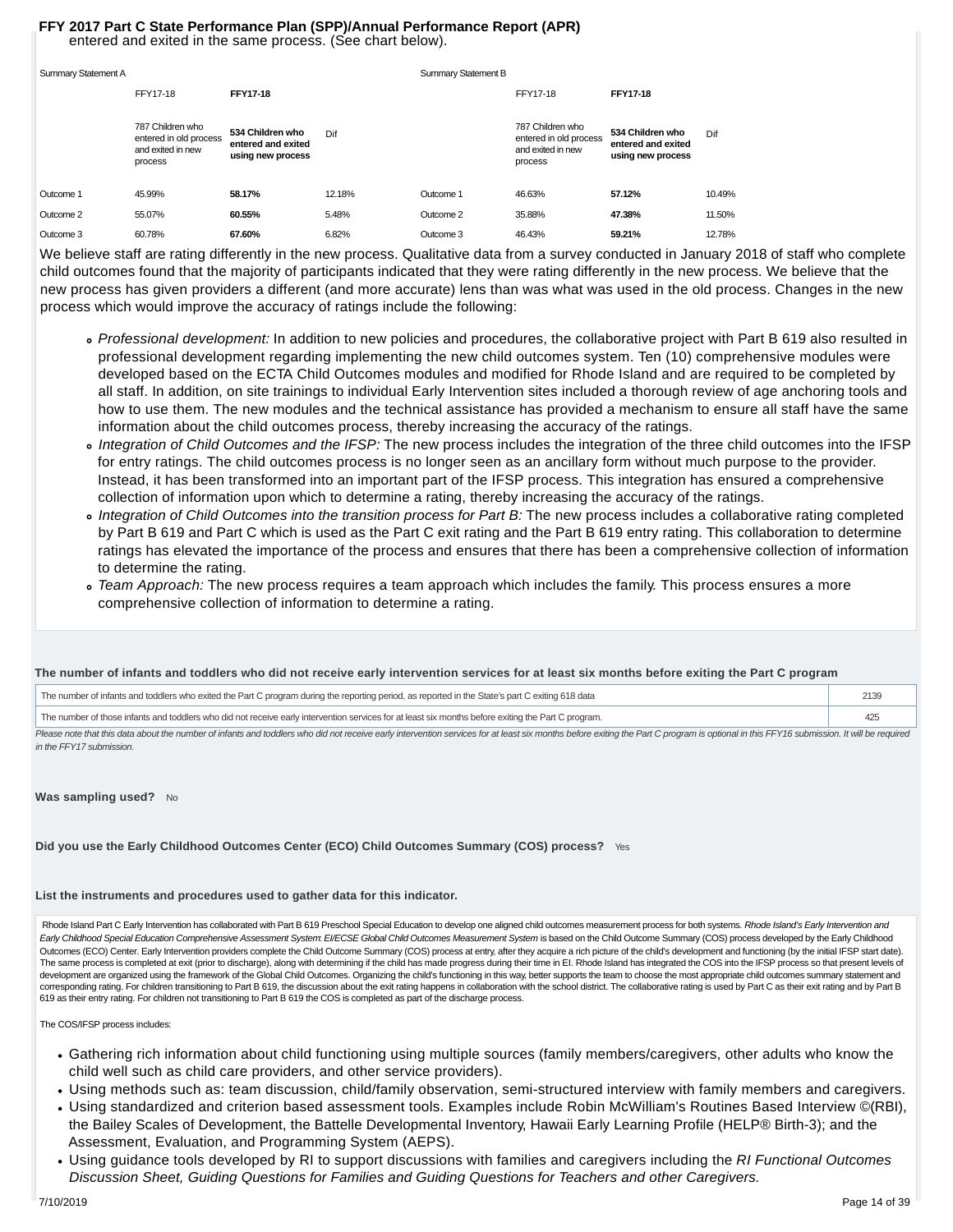<span id="page-14-0"></span>. Using the original COS rating scale, family friendly summary statements, and the ECO Decision Making Tree.

Entry and exit ratings along with the answer to the questions about the acquisition of new skills are entered into the State's database. Entry data are collected on all children, and exit data are reported on children enro longer than six months. In addition to state-wide data, Early Intervention programs have the ability to download a quarterly pivot table to view their own data and compare their program to all programs in the state. The le

## **Provide additional information about this indicator (optional)**

| Category                                             | #    | %      |
|------------------------------------------------------|------|--------|
| Number of Discharges 2017-18                         | 2139 |        |
| Number of Completed Outcomes                         | 1321 | 61.76% |
| Number in EI less than 6 months                      | 456  | 21.32% |
| Number Outcomes not completed due to limited contact | 136  | 6.36%  |
| Missing Data                                         | 226  | 10.57% |
|                                                      |      |        |

#### **Actions required in FFY 2016 response**

none

#### **OSEP Response**

**Required Actions**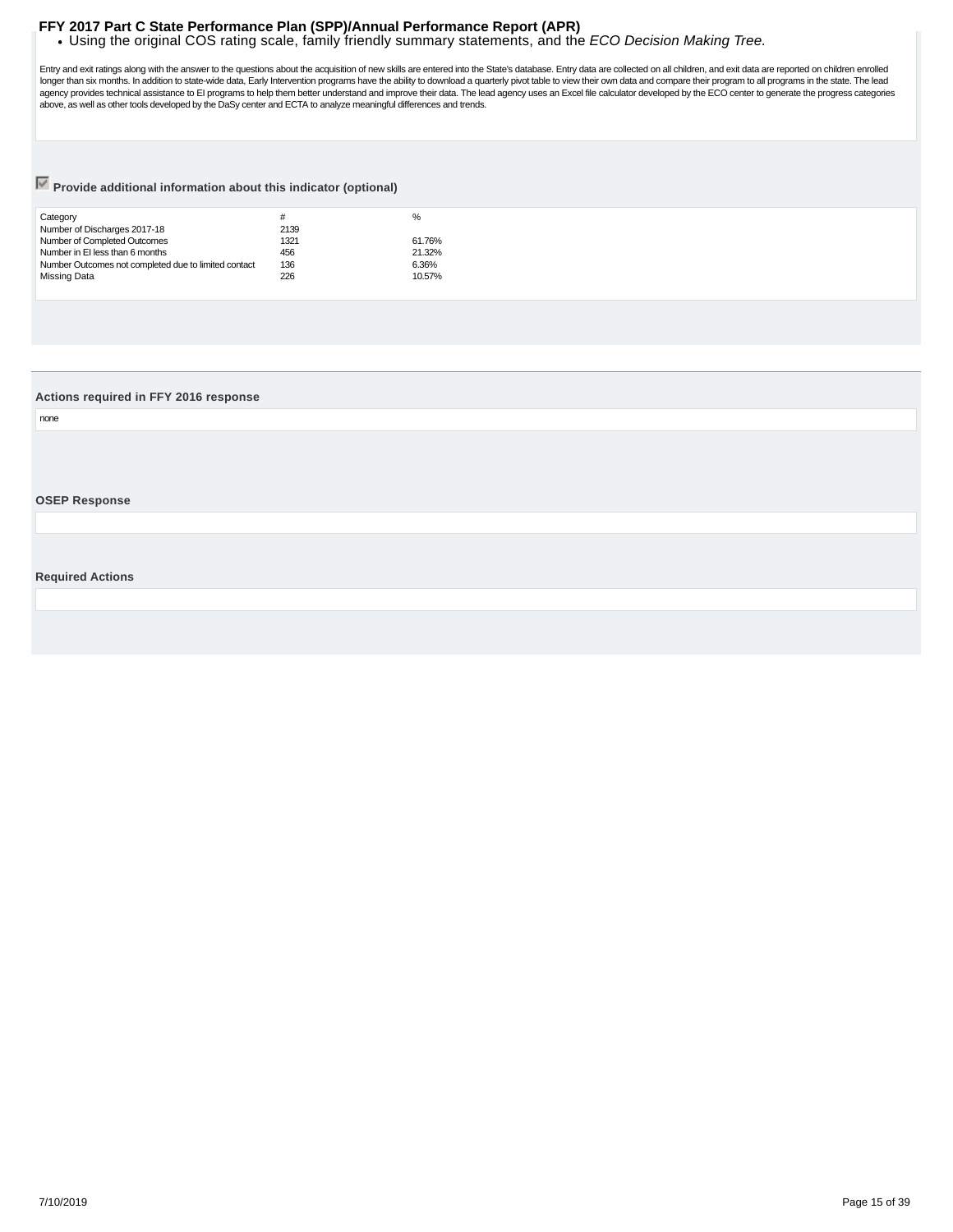### **Indicator 4: Family Involvement FFY 2017 Part C State Performance Plan (SPP)/Annual Performance Report (APR)**

Monitoring Priority: Early Intervention Services In Natural Environments

**Results indicator: Percent of families participating in Part C who report that early intervention services have helped the family:**

- **A. Know their rights;**
- **B. Effectively communicate their children's needs; and C. Help their children develop and learn.**

**(20 U.S.C. 1416(a)(3)(A) and 1442)**

#### **Historical Data**

|   | <b>Baseline</b><br>Year | <b>FFY</b>    | 2004 | 2005 | 2006   | 2007   | 2008   | 2009   | 2010   | 2011   | 2012   | 2013   | 2014   |
|---|-------------------------|---------------|------|------|--------|--------|--------|--------|--------|--------|--------|--------|--------|
| A | 2006                    | Target $\geq$ |      |      |        |        | 86.00% | 87.00% | 87.50% | 87.50% | 87.50% | 90.00% | 90.20% |
|   |                         | Data          |      |      | 87.89% | 89.04% | 91.33% | 85.46% | 87.60% | 91.40% | 92.36% | 91.76% | 91.97% |
| в |                         | Target $\geq$ |      |      |        |        | 92.00% | 93.00% | 93.50% | 93.50% | 93.50% | 94.00% | 94.00% |
|   | 2006                    | Data          |      |      | 91.40% | 93.53% | 93.45% | 90.88% | 92.70% | 94.90% | 94.90% | 94.02% | 94.82% |
|   |                         | Target $\geq$ |      |      |        |        | 93.00% | 94.00% | 94.50% | 94.50% | 94.50% | 94.50% | 94.50% |
| с | 2006                    | Data          |      |      | 93.90% | 93.75% | 95.77% | 90.36% | 91.90% | 93.90% | 94.75% | 93.37% | 94.10% |

|   | <b>FFY</b>    | 2015   | 2016   |
|---|---------------|--------|--------|
| А | Target $\geq$ | 90.40% | 90.60% |
|   | Data          | 89.40% | 91.68% |
|   | Target $\geq$ | 94.20% | 94.60% |
| в | Data          | 92.76% | 94.70% |
|   | Target $\geq$ | 94.50% | 94.50% |
| с | Data          | 91.07% | 92.90% |

Key: Gray – Data Prior to Baseline Yellow – Baseline Blue – Data Update

#### **FFY 2017 - FFY 2018 Targets**

| <b>FFY</b>      | 2017                 | 2018   |
|-----------------|----------------------|--------|
| Target $A \geq$ | 90.80%               | 91.00% |
| Target $B \ge$  | 94.80%               | 95.00% |
| Target $C \geq$ | 94.50%               | 94.50% |
|                 | $\sim$ $\sim$ $\sim$ |        |

Key:

#### **Targets: Description of Stakeholder Input**

The RI Executive Office of Health and Human Services (EOHHS) conducted presentations to provide information to and gather input from stakeholders related to RI's State Performance Plan and Annual Performance Reports, current and historical data and targets for both compliance and improvement indicators, and previous and ongoing strategies for improvement. These presentations and materials were used with the state's administrative team, the state's ICC, and the state's EI Director's group. Each of the groups were asked to make suggestions for new targets through 2018 with ideas for new or continued improvement strategies. Information was compiled and utilized in setting the new targets and reported back to each of the stakeholder groups for final review and comment. All of the groups agreed to the final targets set.

| FFY 2017 SPP/APR Data                                                                                                                                                       |       |
|-----------------------------------------------------------------------------------------------------------------------------------------------------------------------------|-------|
| Number of families to whom surveys were distributed                                                                                                                         | 2,015 |
| Number of respondent families participating in Part C<br>46.00%                                                                                                             | 927   |
| A1. Number of respondent families participating in Part C who report that early intervention services have helped the family know their rights                              | 841   |
| A2. Number of responses to the question of whether early intervention services have helped the family know their rights                                                     | 920   |
| B1. Number of respondent families participating in Part C who report that early intervention services have helped the family effectively communicate their children's needs | 873   |
| B2. Number of responses to the question of whether early intervention services have helped the family effectively communicate their children's needs                        | 921   |
| C1. Number of respondent families participating in Part C who report that early intervention services have helped the family help their children develop and leam           | 848   |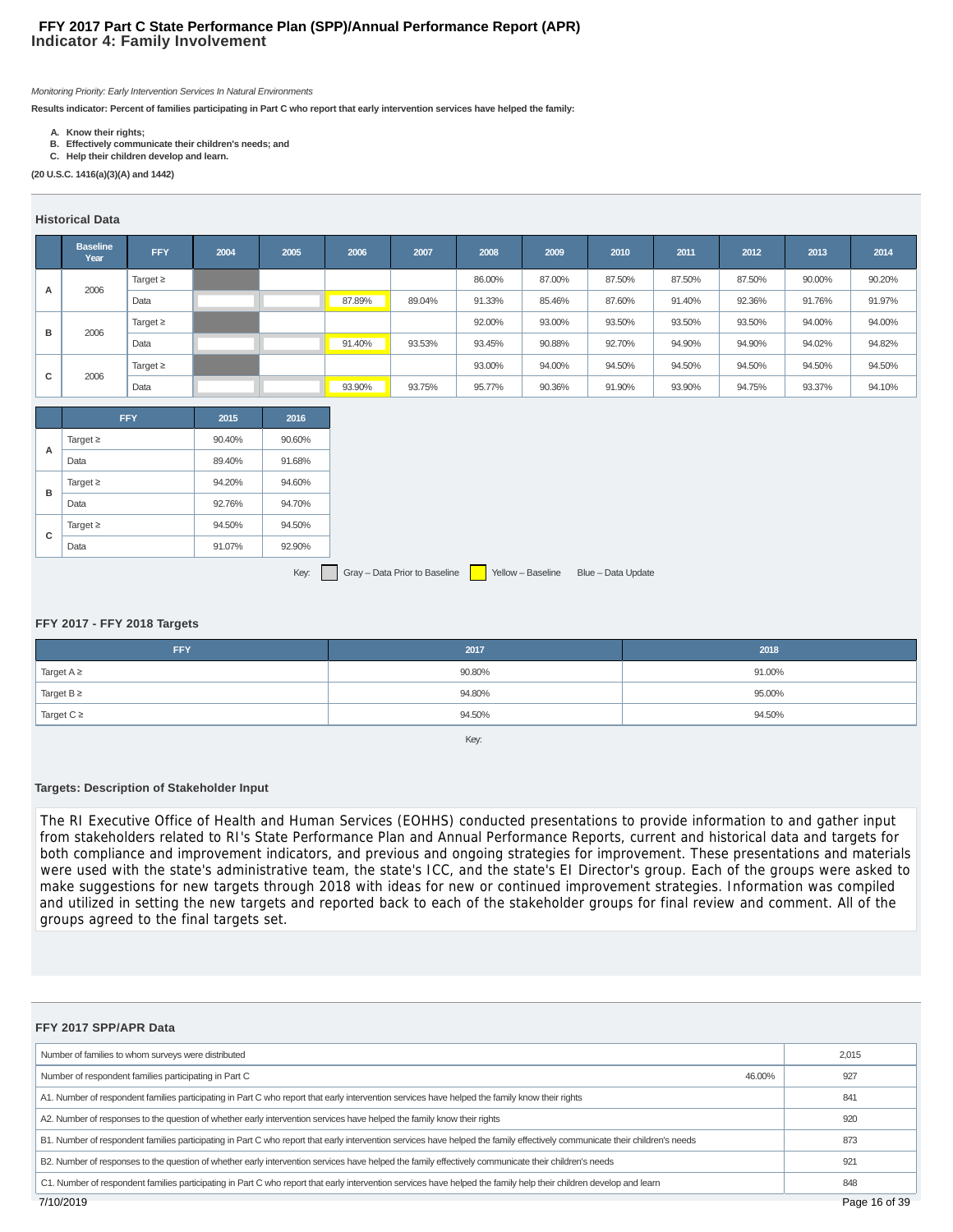C2. Number of responses to the question of whether early intervention services have helped the family help their children develop and learn

|                                                                                                                                                                     | <b>FFY 2016</b><br>Data | <b>FFY 2017</b><br><b>Target</b> | <b>FFY 2017</b><br><b>Data</b> |
|---------------------------------------------------------------------------------------------------------------------------------------------------------------------|-------------------------|----------------------------------|--------------------------------|
| A. Percent of families participating in Part C who report that early intervention services have helped the family know their<br>rights                              | 91.68%                  | 90.80%                           | 91.41%                         |
| B. Percent of families participating in Part C who report that early intervention services have helped the family effectively<br>communicate their children's needs | 94.70%                  | 94.80%                           | 94.78%                         |
| C. Percent of families participating in Part C who report that early intervention services have helped the family help their<br>children develop and learn          | 92.90%                  | 94.50%                           | 92.40%                         |

**Was sampling used?** No

**Was a collection tool used?** Yes **Is it a new or revised collection tool?** No

**The demographics of the families responding are representative of the demographics of infants, toddlers, and families enrolled in the Part C program.** Yes

**Include the State's analysis of the extent to which the demographics of the families responding are representative of the demographics of infants, toddlers, and families enrolled in the Part C program.**

The Early Childhood Technical Assistance Center's Family Survey (revised version-2-5-10) is used to gather data for Indicator #4. Scoring for A from the survey is the average of questions 1-5 "Very" or "Extremely" responses divided by the average number of responses. Scoring for B from the survey is the average of questions 7-12 "Very" or "Extremely" responses divided by the average number of responses. Scoring for C from the survey is the average of questions 13-18 "Very" or "Extremely" responses divided by the average number of responses.

All families with an active IFSP (extracted on March 31, 2018) were hand delivered a survey and given the option to complete the survey on-line. The State Family Outcomes Survey Workgroup (consisting of representatives from each EI provider site, RI EI TA center, and Rhode Island Parent Information Network) met several times throughout the 2018 calendar year. The meetings in the winter and early spring focused on survey design, overall packaging, delivery method, and strategies to improve return rates. Service Coordinators and Parent Consultants were charged with hand-delivering a cover letter, which explained the purpose of the survey and how to access the Survey Monkey on line version. All Service Coordinators and Parent Consultants had hard copies of the survey with them for families who preferred this method. A non-EI provider is available to provide assistance to a family should they require to complete the survey. This assures that all families have equal access to complete the survey. Self-addressed stamped envelopes where also provided for these families who chose to mail in their responses.

This year's return rate (927/2015) was 46%. (850/1842) 46.15% English speaking and (77/173) 44.12% Spanish speaking.

The a report was given to the to the Part C Coordinator and each provider with their own results. Data was analyzed using the ECTA Meaningful difference calculator. Data is determined to be valid and reliable. The demographic data of the respondents is representative of statewide data as seen below:

|                                  | Mailing |         |     | Self-Identified Survey |
|----------------------------------|---------|---------|-----|------------------------|
| Race                             | #       | %       | #   | $\%$                   |
| Unavailable/no response          | 16      | 0.77%   | 39  | 4.21%                  |
| American Indian or Alaska Native | 5       | 0.24%   | 6   | 0.65%                  |
| Asian                            | 45      | 2.16%   | 14  | 1.51%                  |
| <b>Black or African American</b> | 156     | 7.49%   | 56  | 6.04%                  |
| Hispanic                         | 564     | 27.06%  | 214 | 23.09%                 |
| Mixed Racial                     | 72      | 3.45%   | 85  | 9.17%                  |
| White                            | 1226    | 58.83%  | 513 | 55.34%                 |
| <b>Grand Total</b>               | 2084    | 100.00% | 927 | 100.00%                |
| Gender                           | #       | %       | #   | %                      |
| Unavailable/no response          | 0       | 0.00%   | 5   | 0.54%                  |
| Female                           | 746     | 35.80%  | 363 | 39.16%                 |
| Male                             | 1338    | 64.20%  | 559 | 60.30%                 |
| <b>Grand Total</b>               | 2084    | 100.00% | 927 | 100.00%                |
| Language                         | #       | %       | #   | %                      |
| English                          | 1885    | 90.45%  | 843 | 90.94%                 |
| Spanish                          | 172     | 8.25%   | 77  | 8.31%                  |
| Other                            | 27      | 1.30%   | 7   | 0.76%                  |
| <b>Grand Total</b>               | 2084    | 100.00% | 927 | 100.00%                |

#### **Actions required in FFY 2016 response**

none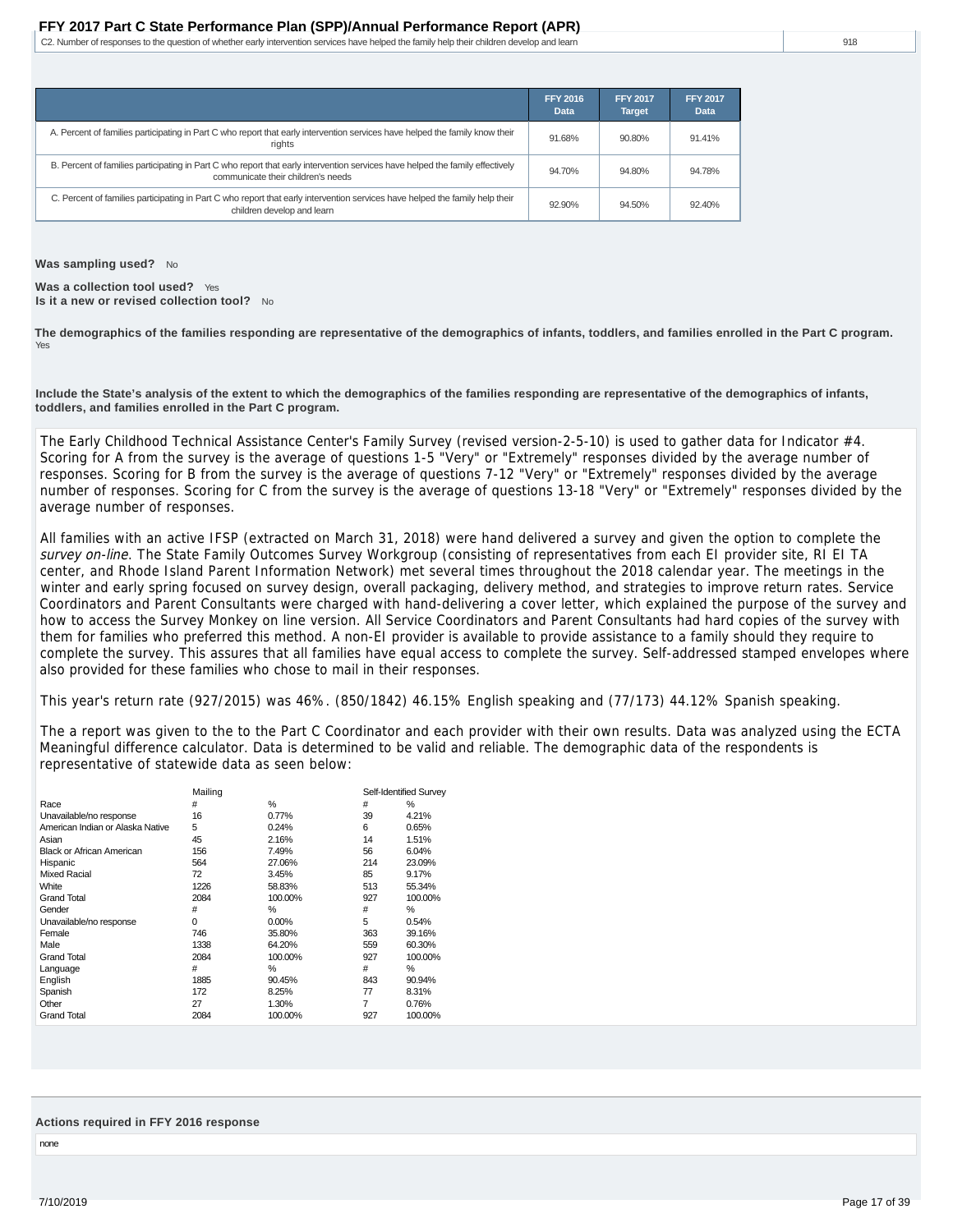<span id="page-17-0"></span>

| <b>OSEP Response</b>    |
|-------------------------|
|                         |
|                         |
| <b>Required Actions</b> |
|                         |
|                         |
|                         |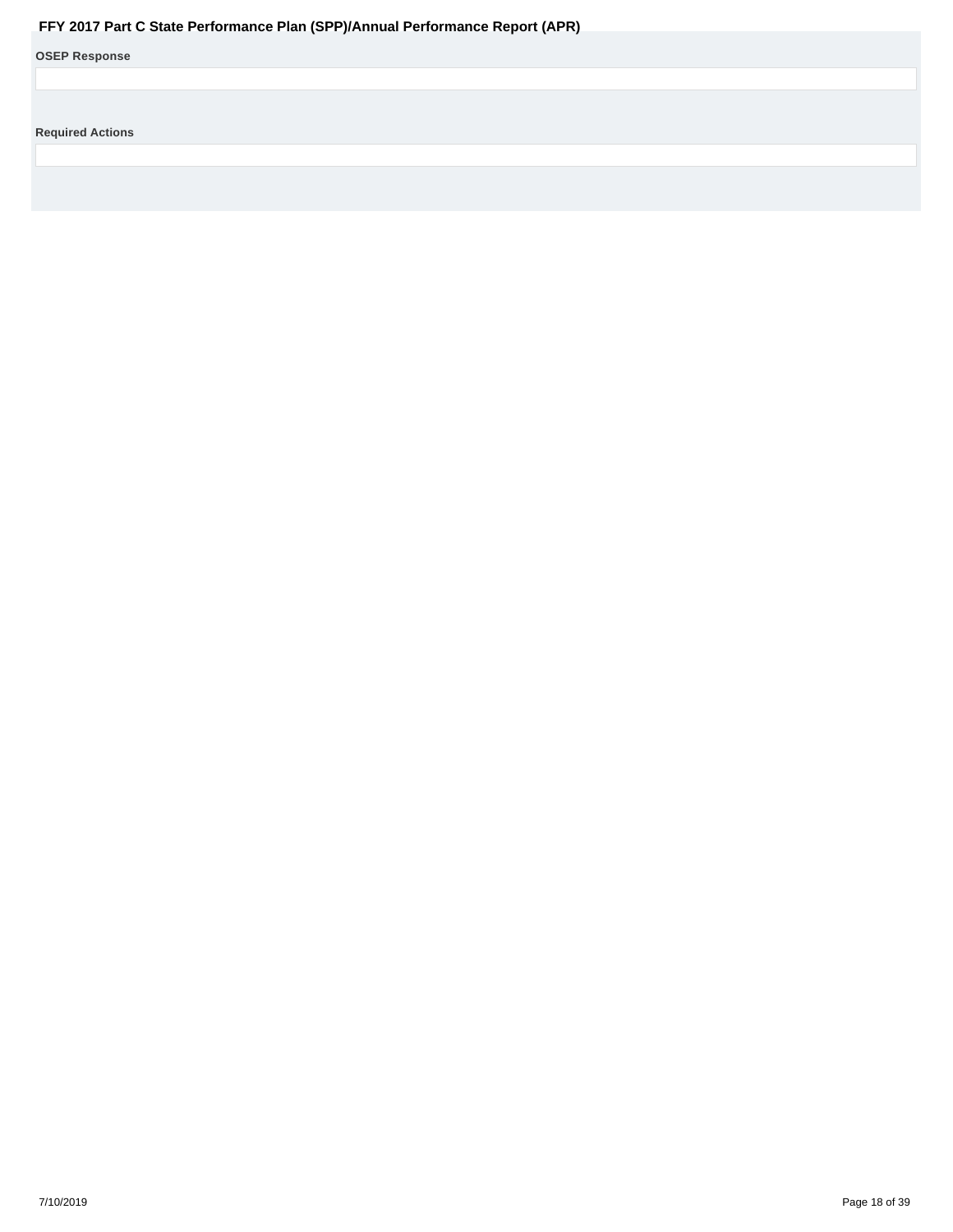### **Indicator 5: Child Find (Birth to One) FFY 2017 Part C State Performance Plan (SPP)/Annual Performance Report (APR)**

Monitoring Priority: Effective General Supervision Part C / Child Find

**Results indicator: Percent of infants and toddlers birth to 1 with IFSPs compared to national data.**

#### **(20 U.S.C. 1416(a)(3)(B) and 1442)**

| <b>Historical Data</b><br>Baseline Data: 2005 |                                                                               |       |       |       |       |       |       |       |       |       |       |
|-----------------------------------------------|-------------------------------------------------------------------------------|-------|-------|-------|-------|-------|-------|-------|-------|-------|-------|
| <b>FFY</b>                                    | 2004                                                                          | 2005  | 2006  | 2007  | 2008  | 2009  | 2010  | 2011  | 2012  | 2013  | 2014  |
| Target $\geq$                                 |                                                                               |       | 1.75% | 1.75% | 1.75% | 1.90% | 2.00% | 2.00% | 2.00% | 2.50% | 2.50% |
| Data                                          |                                                                               | 1.86% | 2.04% | 2.29% | 2.20% | 2.38% | 2.45% | 2.33% | 2.86% | 2.89% | 3.05% |
| <b>FFY</b>                                    | 2016<br>2015                                                                  |       |       |       |       |       |       |       |       |       |       |
| Target $\geq$                                 | 2.50%                                                                         | 2.50% |       |       |       |       |       |       |       |       |       |
| Data                                          | 2.75%                                                                         | 3.00% |       |       |       |       |       |       |       |       |       |
|                                               | Key: Gray - Data Prior to Baseline<br>Yellow - Baseline<br>Blue - Data Update |       |       |       |       |       |       |       |       |       |       |

#### **FFY 2017 - FFY 2018 Targets**

| <b>FFY</b>    | 2017  | 2018  |
|---------------|-------|-------|
| Target $\geq$ | 2.50% | 2.50% |
|               |       |       |

#### **Targets: Description of Stakeholder Input**

The RI Executive Office of Health and Human Services (EOHHS) developed presentations to provide information to and gather input from stakeholders related to RI's State Performance Plan and Annual Performance Reports, current and historical data and targets for both compliance and improvement indicators, and previous and ongoing strategies for improvement. This presentation and materials were used with the state's administrative team, the state's ICC, and the state's EI Director's group. Each of the groups were asked to make suggestions for new targets through 2018 with ideas for new or continued improvement strategies. Information was compiled and utilized in setting the new targets and reported back to each of the stakeholder groups for final review and comment. All of the groups agreed to the final targets set.

#### **Prepopulated Data**

| Source                                                                                    | <b>Date</b> | <b>Description</b>                                   | <b>Data</b> | <b>Overwrite Data</b> |
|-------------------------------------------------------------------------------------------|-------------|------------------------------------------------------|-------------|-----------------------|
| SY 2017-18 Child Count/Educational<br><b>Environment Data Groups</b>                      | 7/11/2018   | Number of infants and toddlers birth to 1 with IFSPs | 284         | null                  |
| U.S. Census Annual State Resident<br>Population Estimates April 1, 2010 to July<br>1.2017 | 6/12/2018   | Population of infants and toddlers birth to 1        | 10,923      | null                  |

#### **FFY 2017 SPP/APR Data**

| Number of infants and toddlers birth to 1 with IFSPs | Population of infants and toddlers birth $^{\prime}$<br>to ' | FFY 2016 Data | FFY 2017 Target | FFY 2017 Data |
|------------------------------------------------------|--------------------------------------------------------------|---------------|-----------------|---------------|
| 284                                                  | 10.923                                                       | 3.00%         | 2.50%           | 2.60%         |

#### **Compare your results to the national data**

| RI Ranks 5th in the nation |               |          |            |      |  |  |  |
|----------------------------|---------------|----------|------------|------|--|--|--|
| Rank                       | State         | # Served | Population | %    |  |  |  |
| 1                          | Massachusetts | 3.372    | 71.523     | 4.71 |  |  |  |
| 2                          | New Mexico    | 914      | 25,060     | 3.65 |  |  |  |
| 3                          | West Virginia | 577      | 18.958     | 3.04 |  |  |  |
| 4                          | Pennsylvania  | 3.655    | 138.354    | 2.64 |  |  |  |
| 5                          | Rhode Island  | 284      | 10.923     | 2.60 |  |  |  |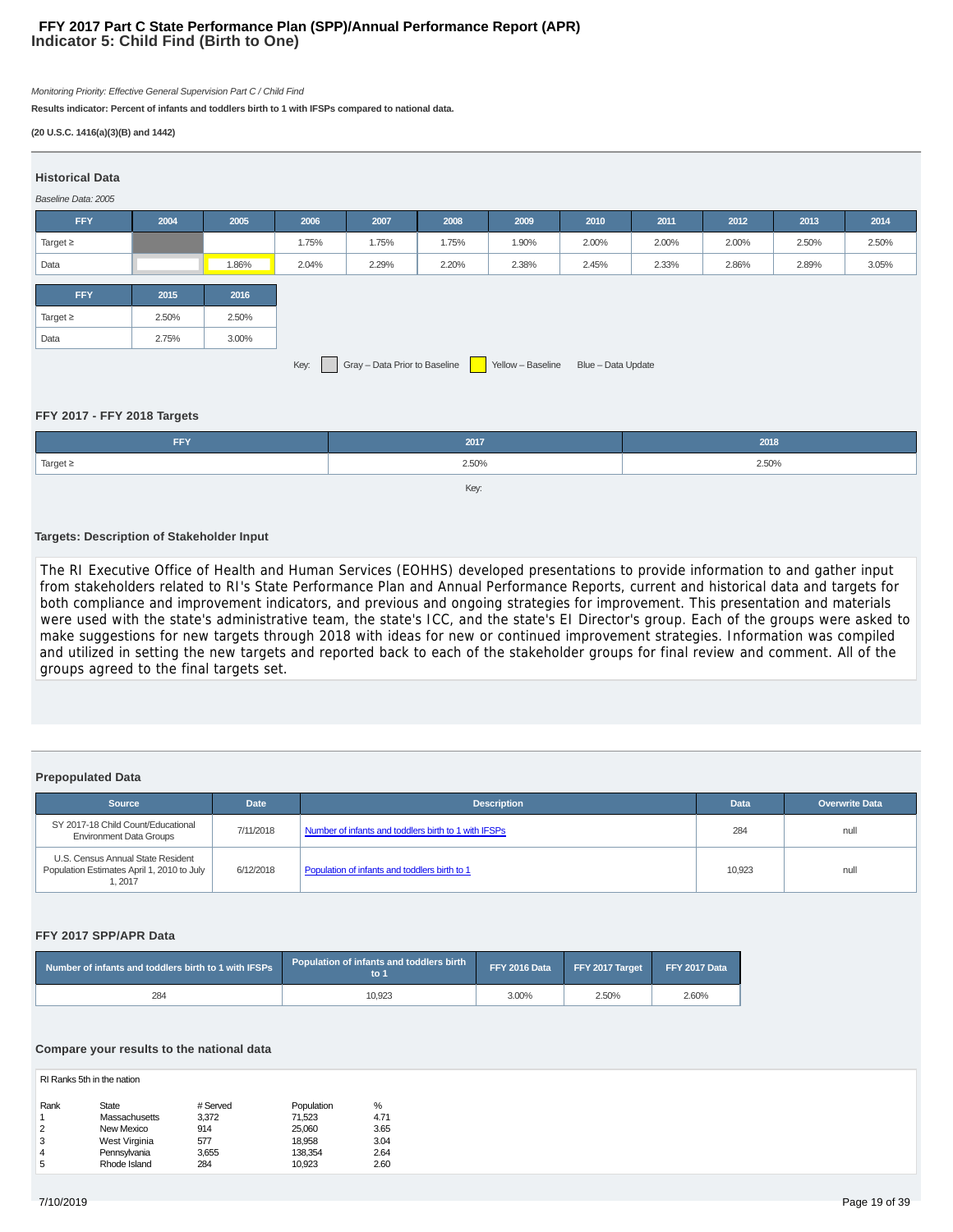<span id="page-19-0"></span>**Actions required in FFY 2016 response**

none

### **OSEP Response**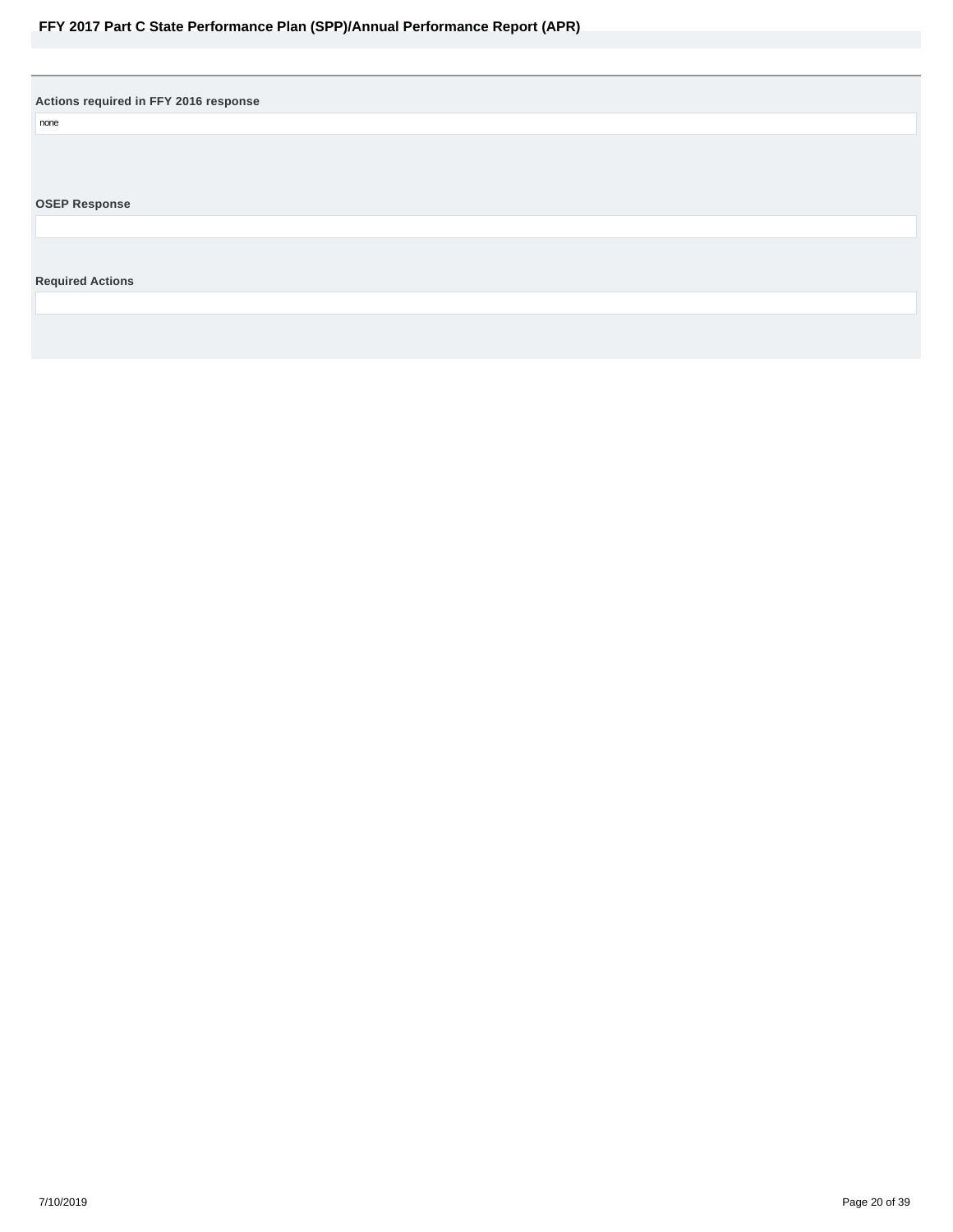#### **Indicator 6: Child Find (Birth to Three) FFY 2017 Part C State Performance Plan (SPP)/Annual Performance Report (APR)**

Monitoring Priority: Effective General Supervision Part C / Child Find

**Results indicator: Percent of infants and toddlers birth to 3 with IFSPs compared to national data.**

#### **(20 U.S.C. 1416(a)(3)(B) and 1442)**

| <b>Historical Data</b><br>Baseline Data: 2005 |                                                                         |       |       |       |       |       |       |       |       |       |       |
|-----------------------------------------------|-------------------------------------------------------------------------|-------|-------|-------|-------|-------|-------|-------|-------|-------|-------|
| <b>FFY</b>                                    | 2004                                                                    | 2005  | 2006  | 2007  | 2008  | 2009  | 2010  | 2011  | 2012  | 2013  | 2014  |
| Target $\geq$                                 |                                                                         |       | 3.60% | 3.60% | 3.60% | 3.80% | 3.80% | 3.80% | 3.80% | 3.80% | 6.00% |
| Data                                          |                                                                         | 4.09% | 4.39% | 4.61% | 4.79% | 5.12% | 5.47% | 5.85% | 6.08% | 6.36% | 6.36% |
| <b>FFY</b>                                    | 2015                                                                    | 2016  |       |       |       |       |       |       |       |       |       |
| Target $\geq$                                 | 6.00%                                                                   | 6.00% |       |       |       |       |       |       |       |       |       |
| Data                                          | 6.11%                                                                   | 6.07% |       |       |       |       |       |       |       |       |       |
|                                               | Key: Gray - Data Prior to Baseline Yellow - Baseline Blue - Data Update |       |       |       |       |       |       |       |       |       |       |

#### **FFY 2017 - FFY 2018 Targets**

| <b>FFY</b>    | 2017  | 2018  |
|---------------|-------|-------|
| Target $\geq$ | 6.00% | 6.00% |
|               | Key:  |       |

#### **Targets: Description of Stakeholder Input**

The RI Executive Office of Health and Human Services (EOHHS) developed presentations to provide information to and gather input from stakeholders related to RI's State Performance Plan and Annual Performance Reports, current and historical data and targets for both compliance and improvement indicators, and previous and ongoing strategies for improvement. These presentations and materials were used with the state's administrative team, the state's ICC, and the state's EI Director's group. Each of the groups were asked to make suggestions for new targets through 2018 with ideas for new or continued improvement strategies. Information was compiled and utilized in setting the new targets and reported back to each of the stakeholder groups for final review and comment. All of the groups agreed to the final targets set.

#### **Prepopulated Data**

| Source                                                                                    | <b>Date</b> | <b>Description</b>                                   | <b>Data</b> | Overwrite Data |
|-------------------------------------------------------------------------------------------|-------------|------------------------------------------------------|-------------|----------------|
| SY 2017-18 Child Count/Educational<br><b>Environment Data Groups</b>                      | 7/11/2018   | Number of infants and toddlers birth to 3 with IFSPs | 2,030       |                |
| U.S. Census Annual State Resident<br>Population Estimates April 1, 2010 to July<br>1,2017 | 6/12/2018   | Population of infants and toddlers birth to 3        | 33,067      |                |

#### **FFY 2017 SPP/APR Data**

| Number of infants and toddlers birth to 3 with<br><b>IFSPs</b> | Population of infants and toddlers birth to 3 | <b>FFY 2016</b><br>Data | <b>FFY 2017</b><br><b>Target</b> | <b>FFY 2017</b><br>Data |
|----------------------------------------------------------------|-----------------------------------------------|-------------------------|----------------------------------|-------------------------|
| 2.030                                                          | 33.067                                        | 6.07%                   | 6.00%                            | 6.14%                   |

#### **Compare your results to the national data**

Rhode Island ranks 5th in the nation

| Rank | State         | # served | Population | %    |
|------|---------------|----------|------------|------|
|      | Massachusetts | 20.565   | 215.593    | 9.54 |
| 2    | New Mexico    | 5.720    | 75.820     | 7.54 |
| 3    | Vermont       | 1.234    | 17.724     | 6.96 |
| 4    | West Virginia | 3.604    | 57,952     | 6.22 |
| 5    | Rhode Island  | 2.030    | 33.067     | 6.14 |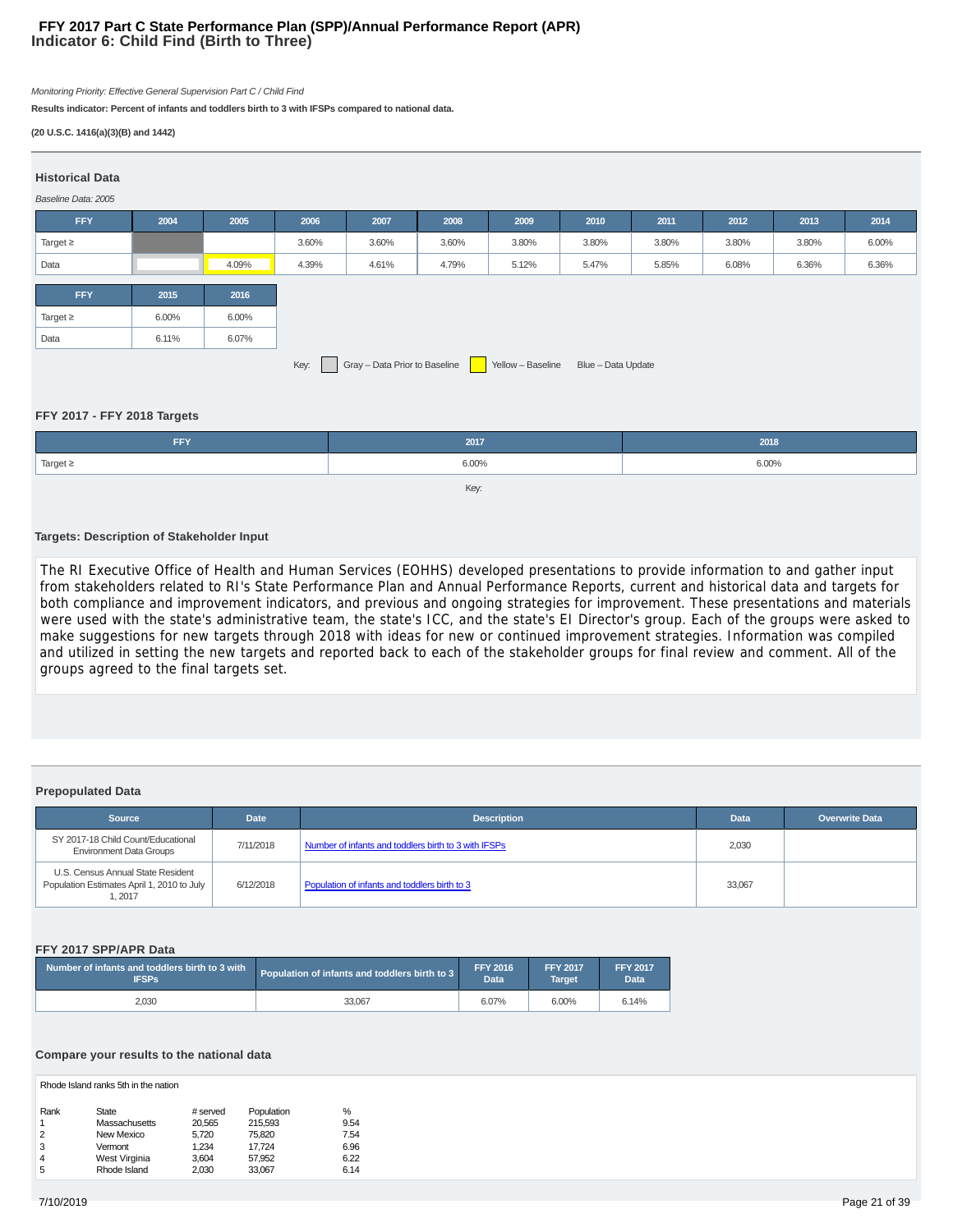<span id="page-21-0"></span>**Actions required in FFY 2016 response**

none

**OSEP Response**

**Required Actions**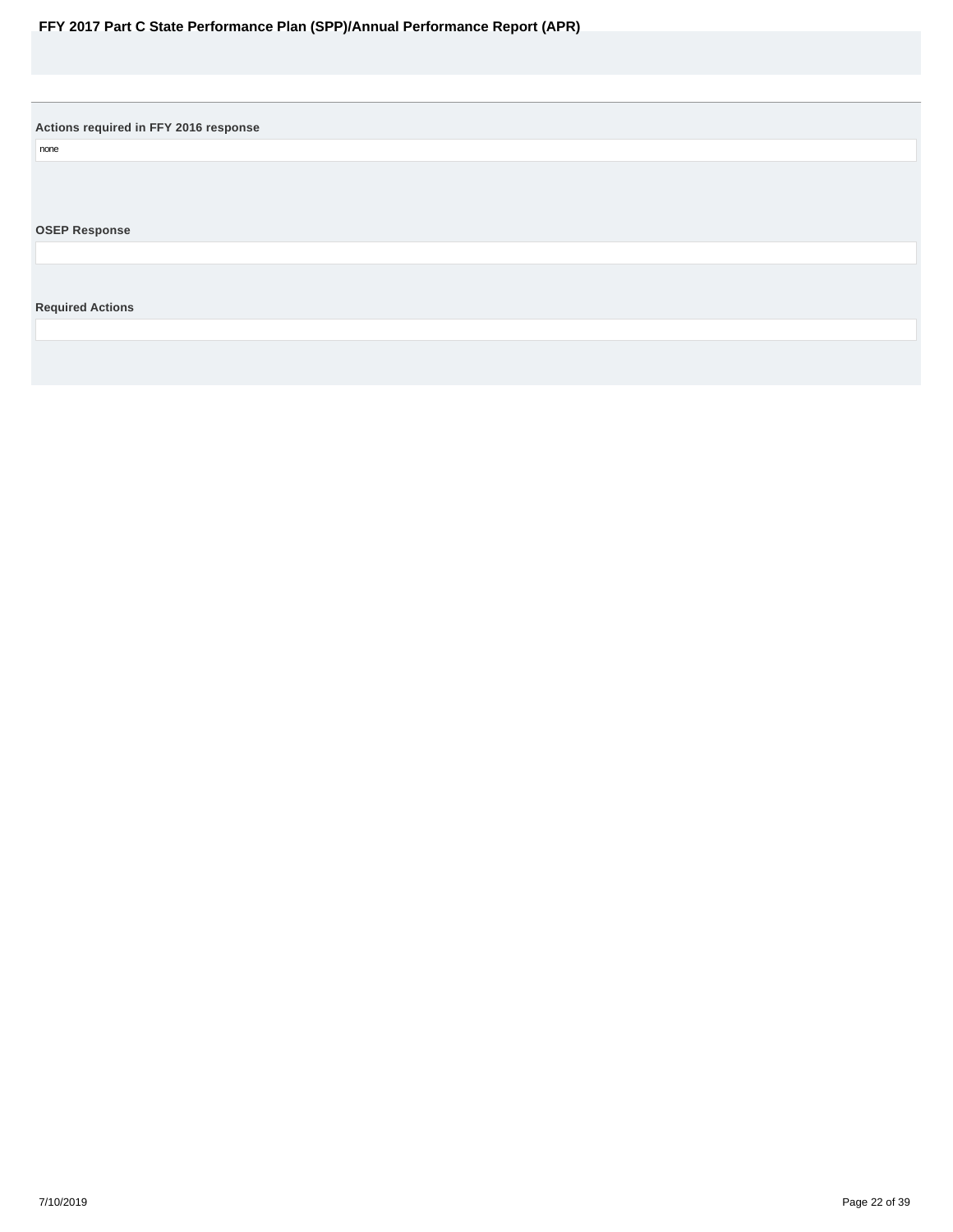#### **Indicator 7: 45-day timeline FFY 2017 Part C State Performance Plan (SPP)/Annual Performance Report (APR)**

Monitoring Priority: Effective General Supervision Part C / Child Find

**Compliance indicator: Percent of eligible infants and toddlers with IFSPs for whom an initial evaluation and initial assessment and an initial IFSP meeting were conducted within Part C's 45-day timeline.**

#### **(20 U.S.C. 1416(a)(3)(B) and 1442)**

| <b>Historical Data</b><br>Baseline Data: 2005 |        |        |        |        |                               |        |                   |        |        |        |        |
|-----------------------------------------------|--------|--------|--------|--------|-------------------------------|--------|-------------------|--------|--------|--------|--------|
| <b>FFY</b>                                    | 2004   | 2005   | 2006   | 2007   | 2008                          | 2009   | 2010              | 2011   | 2012   | 2013   | 2014   |
| Target                                        |        |        | 100%   | 100%   | 100%                          | 100%   | 100%              | 100%   | 100%   | 100%   | 100%   |
| Data                                          |        | 71.70% | 79.73% | 83.33% | 91.07%                        | 93.70% | 93.28%            | 96.41% | 96.91% | 97.98% | 96.20% |
|                                               |        |        |        |        |                               |        |                   |        |        |        |        |
| <b>FFY</b>                                    | 2015   | 2016   |        |        |                               |        |                   |        |        |        |        |
| Target                                        | 100%   | 100%   |        |        |                               |        |                   |        |        |        |        |
| Data                                          | 98.00% | 95.95% |        |        |                               |        |                   |        |        |        |        |
|                                               |        |        |        | Key:   | Gray - Data Prior to Baseline |        | Yellow - Baseline |        |        |        |        |

#### **FFY 2017 - FFY 2018 Targets**

| FFY    | 2017 | 2018 |
|--------|------|------|
| Target | 100% | 100% |

#### **FFY 2017 SPP/APR Data**

| Number of eligible infants and toddlers with IFSPs for<br>whom an initial evaluation and assessment and an<br>initial IFSP meeting was conducted within Part C's<br>45-day timeline | Number of eligible infants and toddlers evaluated and<br>assessed for whom an initial IFSP meeting was<br>required to be conducted                                           | <b>FFY 2016</b><br><b>Data</b> | <b>FFY 2017</b><br><b>Target</b> | <b>FFY 2017</b><br>Data |
|-------------------------------------------------------------------------------------------------------------------------------------------------------------------------------------|------------------------------------------------------------------------------------------------------------------------------------------------------------------------------|--------------------------------|----------------------------------|-------------------------|
| 227                                                                                                                                                                                 | 250                                                                                                                                                                          | 95.95%                         | 100%                             | 98.40%                  |
| Number of documented delays attributable to exceptional family circumstances<br>within Part C's 45-day timeline" field above to calculate the numerator for this indicator.         | This number will be added to the "Number of eligible infants and toddlers with IFSPs for whom an initial evaluation and assessment and an initial IFSP meeting was conducted |                                |                                  |                         |

**What is the source of the data provided for this indicator?**

 **State monitoring**

 **State database**

**Describe the method used to select EIS programs for monitoring.**

All certified providers are selected for program monitoring.

**Provide the time period in which the data were collected (e.g., September through December, fourth quarter, selection from the full reporting period).**

**Describe how the data accurately reflect data for infants and toddlers with IFSPs for the full reporting period.**

#### **Actions required in FFY 2016 response**

none

Note: Any actions required in last year's response table that are related to correction of findings should be responded to on the "Correction of Previous Findings of Noncompliance" page of this indicator. If your State's only actions required in last year's response are related to findings of noncompliance, a text field will 7/10/2019 Page 23 of 39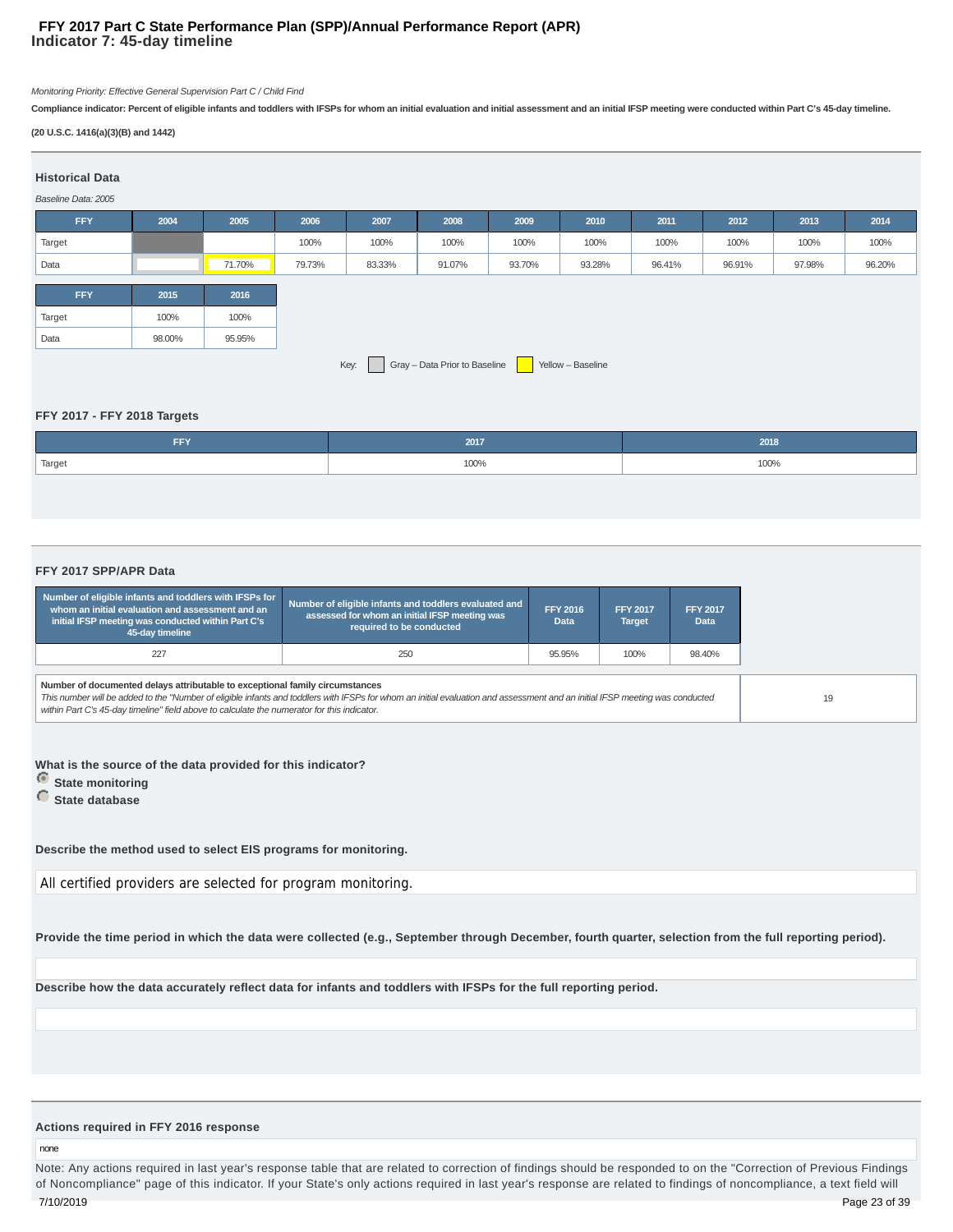#### <span id="page-23-0"></span>**Correction of Findings of Noncompliance Identified in FFY 2016**

| <b>Findings of Noncompliance Identified</b> | <b>Findings of Noncompliance Verified as</b><br><b>Corrected Within One Year</b> | <b>Findings of Noncompliance Subsequently</b><br>Corrected | <b>Findings Not Yet Verified as Corrected</b> |  |  |
|---------------------------------------------|----------------------------------------------------------------------------------|------------------------------------------------------------|-----------------------------------------------|--|--|
|                                             |                                                                                  | null                                                       |                                               |  |  |

#### **FFY 2016 Findings of Noncompliance Verified as Corrected**

Describe how the State verified that the source of noncompliance is correctly implementing the regulatory requirements

3 RI 45-day Timeline findings have been corrected. The State has verified that each EIS program with non compliance reported by the State in FFY16 under this indicator: (1) is correctly implementing the specific regulatory requirements; and (2) has initiated IFSPs for each child, although late, unless the child is no longer within the jurisdiction of the EIS program, consistent with OSEP Memorandum 09-02, dated October 17, 2008 (OSEP Memo 09-02). The Executive Office of Health and Human Services monitored each EIS program through the Welligent data system, yearly program self-assessment, and on-site verification of data. The process included evaluating each provider for an annual determination; notifying each provider of any identified findings of non-compliance; and notifying each provider of any required actions. Each program submitted a Corrective Action Plan for each finding of non-compliance identified in FFY2016 related to 45 day timeline. The Corrective Action Plan included a program analysis of the root cause for the non-compliance and action steps with responsible parties and dates to correct the identified issues that led to non-compliance. Upon completion of the Corrective Action Plan, each program submitted a data sample that was 100% compliant to close the finding of non-compliance.

#### Describe how the State verified that each individual case of noncompliance was corrected

The State verified that the sample was 100%. This indicator has a timeline and consistent with OSEP Memo-09-02, the State verified that for each individual case of non-compliance in FFY16, the EI program completed the required action, although late (the child received an IFSP). Verification occurred during FFY16 focused monitoring. Programs were provided a self-assessment tool to complete for a list of State selected records (10% of each program's enrollment during January 1-June 30 or at least 20 records). The lead agency review team then conducted site visits to all EI programs to review 25% of the records (or a minimum of 10) from the self-assessment to verify accuracy of the data. For each individual case of non-compliance reviewed in FFY16, the state verified that the child received an IFSP, although late, unless the child was no longer in the jurisdiction of the program. Compliant through the State data system. Programs have up until a year to close the finding.

#### **OSEP Response**

Because the State reported less than 100% compliance for FFY 2017, the State must report on the status of correction of noncompliance identified in FFY 2017 for this indicator. When reporting on the correction of noncompliance, the State must report, in the FFY 2018 SPP/APR, that it has verified that each EIS program or provider with noncompliance identified in FFY 2017 for this indicator: (1) is correctly implementing the specific regulatory requirements (i.e., achieved 100% compliance) based on a review of updated data such as data subsequently collected through on-site monitoring or a State data system; and (2) has corrected each individual case of noncompliance, unless the child is no longer within the jurisdiction of the EIS program or provider, consistent with OSEP Memo 09-02. In the FFY 2018 SPP/APR, the State must describe the specific actions that were taken to verify the correction. If the State did not identify any findings of noncompliance in FFY 2017, although its FFY 2017 data reflect less than 100% compliance, provide an explanation of why the State did not identify any of noncompliance in FFY 2017.

#### **Required Actions**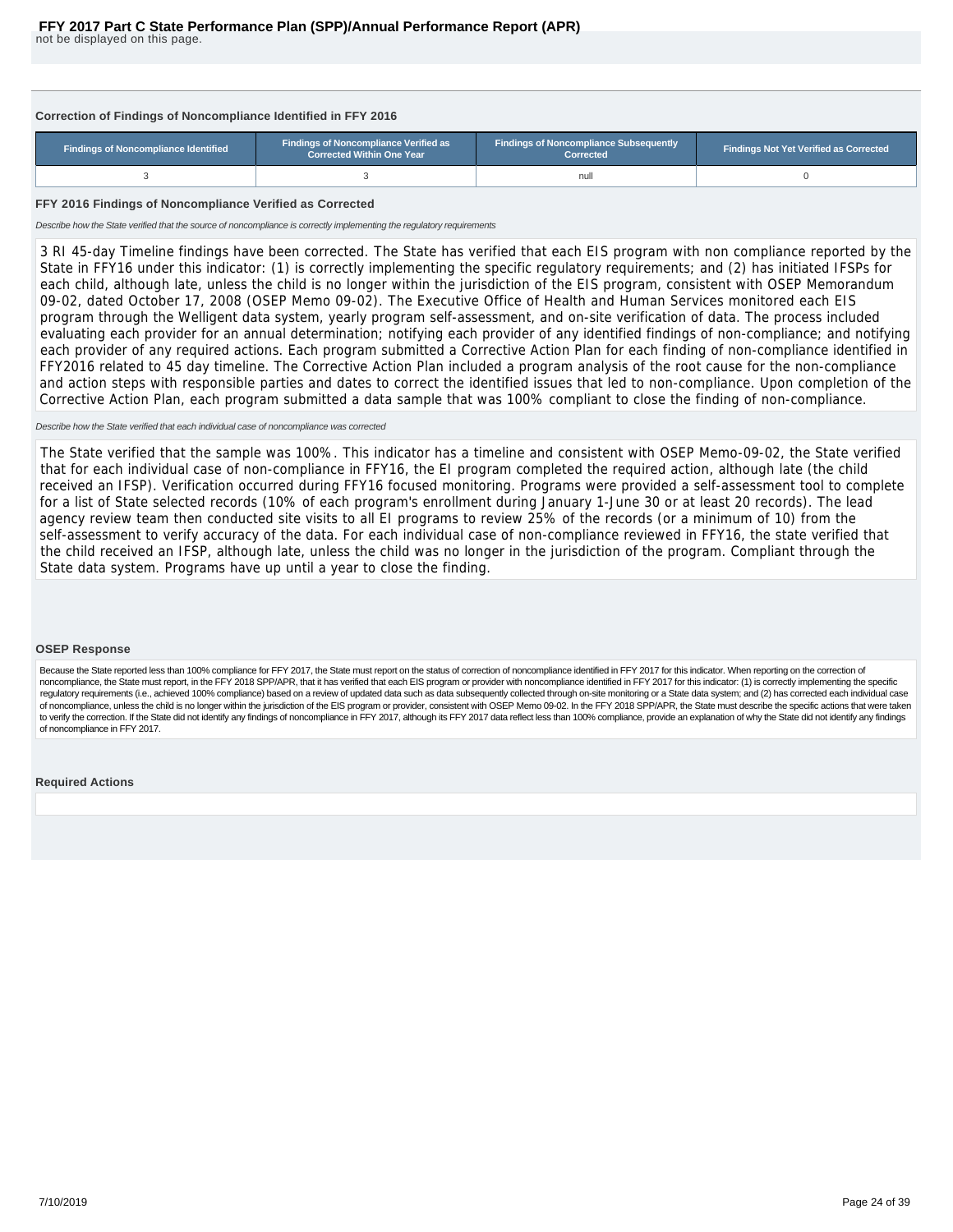#### **Indicator 8A: Early Childhood Transition FFY 2017 Part C State Performance Plan (SPP)/Annual Performance Report (APR)**

#### Monitoring Priority: Effective General Supervision Part C / Effective Transition

**Compliance indicator: The percentage of toddlers with disabilities exiting Part C with timely transition planning for whom the Lead Agency has:**

- **A. Developed an IFSP with transition steps and services at least 90 days, and at the discretion of all parties, not more than nine months, prior to the toddler's third birthday;**
- **Notified (consistent with any opt-out policy adopted by the State) the State educational agency (SEA) and the local educational agency (LEA) where the toddler resides at least 90 days prior to the B. toddler's third birthday for toddlers potentially eligible for Part B preschool services; and**
- C. Conducted the transition conference held with the approval of the family at least 90 days, and at the discretion of all parties, not more than nine months, prior to the toddler's third birthday for **toddlers potentially eligible for Part B preschool services.**

**(20 U.S.C. 1416(a)(3)(B) and 1442)**

#### **Historical Data**

#### Baseline Data: 2005

| <b>FFY</b>                                                 | 2004 | 2005   | 2006   | 2007   | 2008   | 2009   | 2010 | 2011   | 2012   | 2013   | 2014   |
|------------------------------------------------------------|------|--------|--------|--------|--------|--------|------|--------|--------|--------|--------|
| Target                                                     |      |        | 100%   | 100%   | 100%   | 100%   | 100% | 100%   | 100%   | 100%   | 100%   |
| Data                                                       |      | 79.00% | 99.00% | 94.00% | 90.50% | 97.40% | 100% | 97.75% | 95.56% | 99.15% | 96.81% |
|                                                            |      |        |        |        |        |        |      |        |        |        |        |
| <b>FFY</b>                                                 | 2015 | 2016   |        |        |        |        |      |        |        |        |        |
| Target                                                     | 100% | 100%   |        |        |        |        |      |        |        |        |        |
| Data                                                       | 100% | 99.00% |        |        |        |        |      |        |        |        |        |
| Gray - Data Prior to Baseline<br>Key:<br>Yellow - Baseline |      |        |        |        |        |        |      |        |        |        |        |

#### **FFY 2017 - FFY 2018 Targets**

| FFY                 | 2017 | 2018 |
|---------------------|------|------|
| <sup>1</sup> Target | 100% | 100% |
|                     |      |      |

#### **FFY 2017 SPP/APR Data**

**Data include only those toddlers with disabilities exiting Part C with timely transition planning for whom the Lead Agency has developed an IFSP with transition steps and services at least 90 days, and at the discretion of all parties, not more than nine months, prior to the toddler's third birthday.** Yes

 $\bigcirc$   $_{\mathrm{No}}$ 

| Number of children exiting Part C who have an IFSP | Number of toddlers with disabilities exiting Part C | <b>FFY 2016</b> | <b>FFY 2017</b> | <b>FFY 2017</b>   |
|----------------------------------------------------|-----------------------------------------------------|-----------------|-----------------|-------------------|
| with transition steps and services                 |                                                     | Data            | <b>Target</b>   | Data <sup>1</sup> |
| 101                                                | 101                                                 | 99.00%          | 100%            | 100%              |

**Number of documented delays attributable to exceptional family circumstances** Number or documented delays attributable to exceptional family circumstances<br>This number will be added to the "Number of children exiting Part C who have an IFSP with transition steps and services" field to calculate the n

#### **What is the source of the data provided for this indicator?**

**C** State monitoring

State database

#### **Describe the method used to select EIS programs for monitoring.**

All certified providers are selected for program monitoring.

#### **Actions required in FFY 2016 response**

none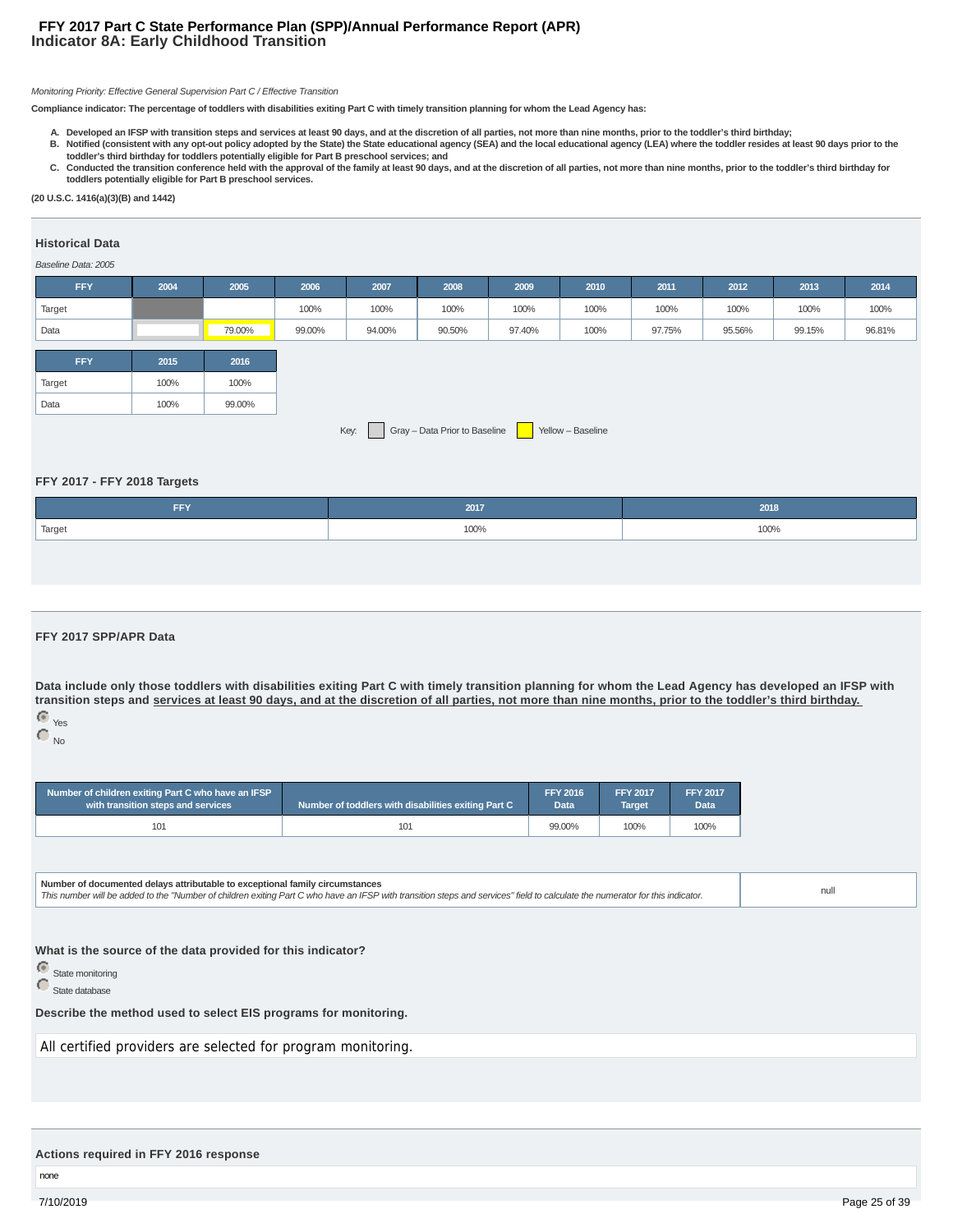<span id="page-25-0"></span>Note: Any actions required in last year's response table that are related to correction of findings should be responded to on the "Correction of Previous Findings of Noncompliance" page of this indicator. If your State's only actions required in last year's response are related to findings of noncompliance, a text field will not be displayed on this page.

#### **Correction of Findings of Noncompliance Identified in FFY 2016**

| Findings of Noncompliance Identified | <b>Findings of Noncompliance Verified as</b><br><b>Corrected Within One Year</b> | <b>Findings of Noncompliance Subsequently</b><br>Corrected | <b>Findings Not Yet Verified as Corrected</b> |  |  |
|--------------------------------------|----------------------------------------------------------------------------------|------------------------------------------------------------|-----------------------------------------------|--|--|
|                                      |                                                                                  | nul                                                        |                                               |  |  |

#### **FFY 2016 Findings of Noncompliance Verified as Corrected**

Describe how the State verified that the source of noncompliance is correctly implementing the regulatory requirements

1 RI transition steps finding has been corrected. The State has verified that each EIS program with noncompliance reported by the State in FFY16 under this indicator: (1) is correctly implementing the specific regulatory requirements; and (2) has initiated services for each child, although late, unless the child is no longer within the jurisdiction of the EIS program, consistent with OSEP Memorandum 09-02, dated October 17, 2008 (OSEP Memo 09-02). The Executive Office of Health and Human Services monitored each EIS program through the Welligent data system, yearly program self-assessment, and on-site verification of data. The process included evaluating each provider for an annual determination; notifying each provider of any identified findings of non-compliance; and notifying each provider of any required actions. Each program submitted a Corrective Action Plan for each finding of non-compliance identified in FFY2016 related to transition. The Corrective Action Plan included a program analysis of the root cause for the non-compliance and action steps with responsible parties and dates to correct the identified issues that led to non-compliance. Upon completion of the Corrective Action Plan, each program submitted a data sample that was 100% compliant to close the finding of non-compliance.

#### Describe how the State verified that each individual case of noncompliance was corrected

The State verified that the sample was 100%. This indicator has a timeline and consistent with OSEP Memo-09-02, the State verified that for each individual case of non-compliance in FFY16, the EI program completed the required action, although late (the child received transtion). Verification occurred during FFY16 focused monitoring. Programs were provided a self-assessment tool to complete for a list of State selected records (10% of each program's enrollment during January 1-June 30 or at least 20 records). The lead agency review team then conducted site visits to all EI programs to review 25% of the records (or a minimum of 10) from the self-assessment to verify accuracy of the data. For each individual case of non-compliance reviewed in FFY16, the state verified that the child transitioned although late, unless the child was no longer in the jurisdiction of the program. Compliant through the State data system. Programs have up until a year to close the finding.

**OSEP Response**

**Required Actions**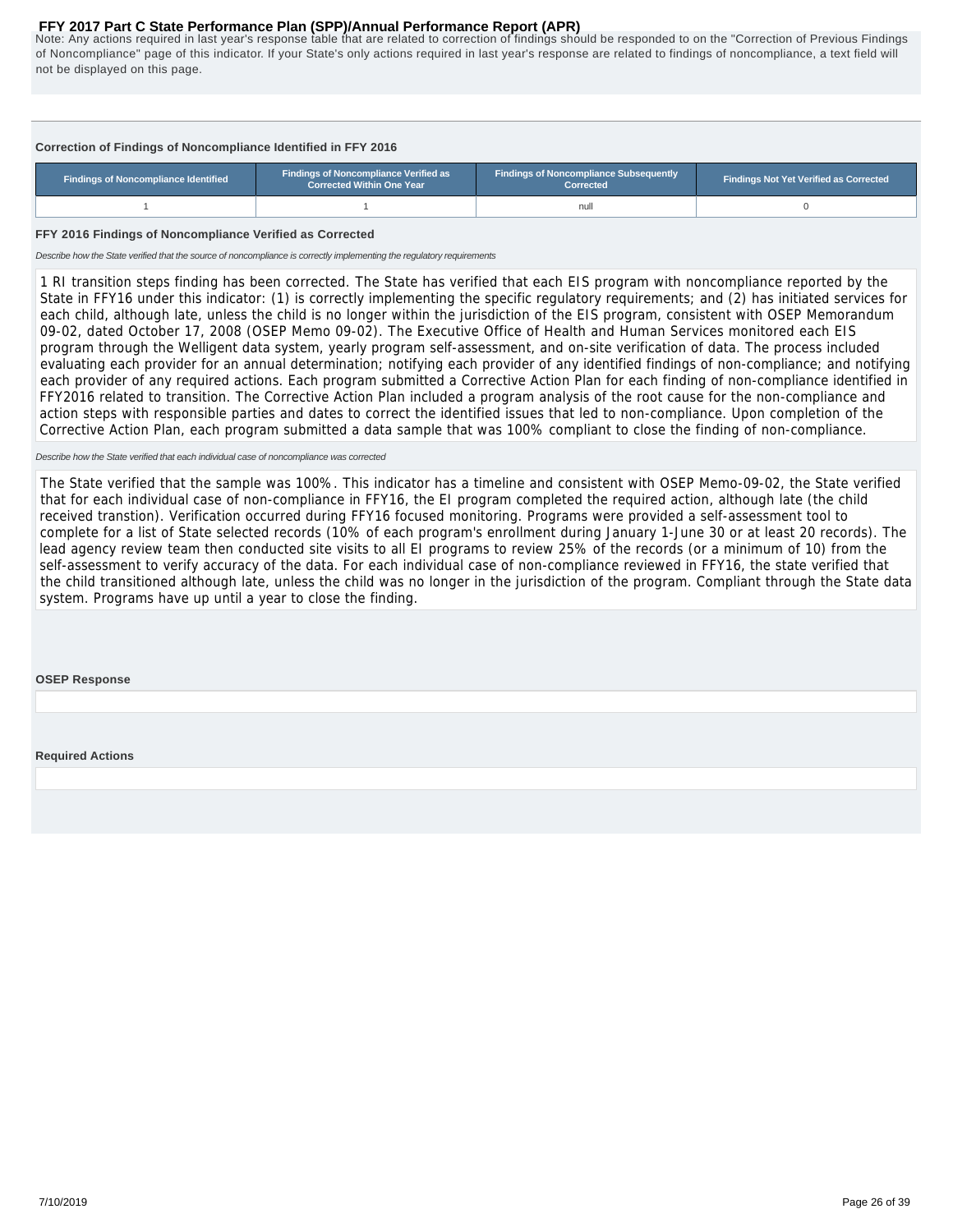#### **Indicator 8B: Early Childhood Transition FFY 2017 Part C State Performance Plan (SPP)/Annual Performance Report (APR)**

#### Monitoring Priority: Effective General Supervision Part C / Effective Transition

**Compliance indicator: The percentage of toddlers with disabilities exiting Part C with timely transition planning for whom the Lead Agency has:**

- **A. Developed an IFSP with transition steps and services at least 90 days, and at the discretion of all parties, not more than nine months, prior to the toddler's third birthday;**
- **Notified (consistent with any opt-out policy adopted by the State) the State educational agency (SEA) and the local educational agency (LEA) where the toddler resides at least 90 days prior to the B. toddler's third birthday for toddlers potentially eligible for Part B preschool services; and**
- C. Conducted the transition conference held with the approval of the family at least 90 days, and at the discretion of all parties, not more than nine months, prior to the toddler's third birthday for **toddlers potentially eligible for Part B preschool services.**

**(20 U.S.C. 1416(a)(3)(B) and 1442)**

#### **Historical Data**

#### Baseline Data: 2005

| <b>FFY</b> | 2004 | 2005   | 2006 | 2007 | 2008                          | 2009 | 2010              | 2011 | 2012   | 2013   | 2014 |
|------------|------|--------|------|------|-------------------------------|------|-------------------|------|--------|--------|------|
| Target     |      |        | 100% | 100% | 100%                          | 100% | 100%              | 100% | 100%   | 100%   | 100% |
| Data       |      | 96.00% | 100% | 100% | 96.65%                        | 100% | 100%              | 100% | 97.56% | 98.28% | 100% |
| <b>FFY</b> |      |        |      |      |                               |      |                   |      |        |        |      |
|            | 2015 | 2016   |      |      |                               |      |                   |      |        |        |      |
| Target     | 100% | 100%   |      |      |                               |      |                   |      |        |        |      |
| Data       | 100% | 98.92% |      |      |                               |      |                   |      |        |        |      |
|            |      |        |      | Key: | Gray - Data Prior to Baseline |      | Yellow - Baseline |      |        |        |      |

**FFY 2017 - FFY 2018 Targets**

| FFY    | 2017 | 2018 |
|--------|------|------|
| Target | 100% | 100% |

#### **FFY 2017 SPP/APR Data**

#### **Data include notification to both the SEA and LEA**

 Yes  $\bigcap_{\text{No}}$ 

| Number of toddlers with disabilities exiting Part C<br>where notification to the SEA and LEA occurred at<br>least 90 days prior to their third birthday for toddlers<br>potentially eligible for Part B preschool services | Number of toddlers with disabilities exiting Part C who<br>were potentially eligible for Part B | <b>FFY 2016</b><br><b>Data</b> | <b>FFY 2017</b><br><b>Target</b> | <b>FFY 2017</b><br><b>Data</b> |  |
|----------------------------------------------------------------------------------------------------------------------------------------------------------------------------------------------------------------------------|-------------------------------------------------------------------------------------------------|--------------------------------|----------------------------------|--------------------------------|--|
| 101                                                                                                                                                                                                                        | 101                                                                                             | 98.92%                         | 100%                             | 100%                           |  |

#### **Number of parents who opted out**

This number will be subtracted from the "Number of toddlers with disabilities exiting Part C who were potentially eligible for Part B" field to calculate the denominator for this indicator.

 $\Omega$ 

#### **Describe the method used to collect these data**

The state used both the statewide data system and focused monitoring to collect data regarding this indicator.

Each program collected and entered transition information in the state web based data system. Information included whether the child wss potentially eligible for Part B; the date of notification to the LEA or the date the parent opted out of notification (and back in if applicable). Notification to the SEA was transmitted electronically from the Part C data system to the Part B data system for all children with IFSPs who are over the age of 28 months. To ensure the validity of this data, the state conducted focused monitoring using the following process.

Programs were provided a self-assessment tool to complete for a list of State selected records (10% of each program's enrollment during January 1-June 30 or at least 20 records. 75% of these records (or at least 20) were newly enrolled children and the other 25% ( at least 10) were children transitioned during this time period. The lead agency review team then conducted site visits to all EI programs and reviewed 25% of the records (or a minimum of 10) from the self-assessment to the verify reliability and validity of 7/10/2019 Page 27 of 39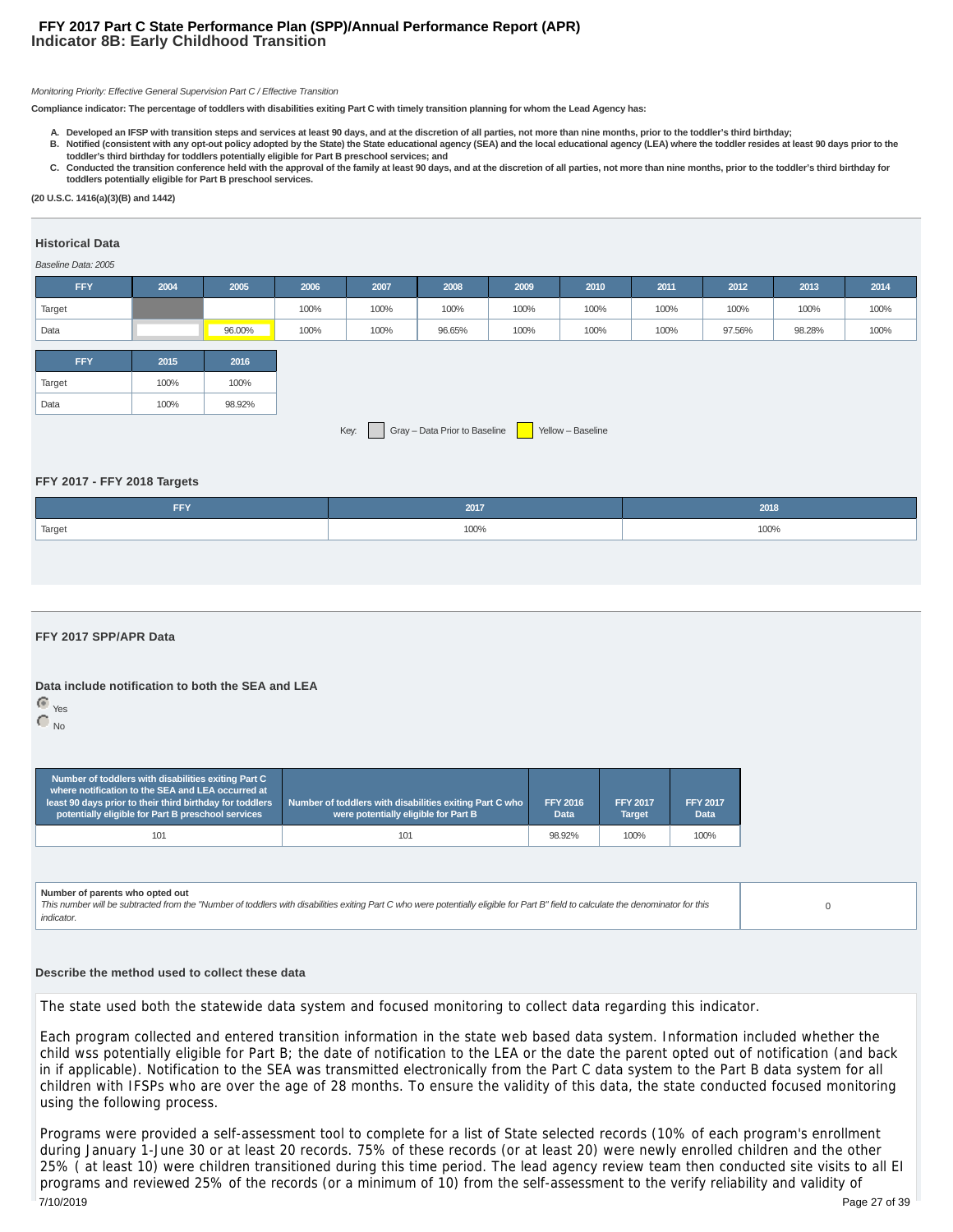#### **Do you have a written opt-out policy? Yes**

**Is the policy on file with the Department? Yes**

**What is the source of the data provided for this indicator?**

State monitoring State database

**Describe the method used to select EIS programs for monitoring.**

All certified providers are selected to participate in program monitoring.

#### **Actions required in FFY 2016 response**

#### none

Note: Any actions required in last year's response table that are related to correction of findings should be responded to on the "Correction of Previous Findings of Noncompliance" page of this indicator. If your State's only actions required in last year's response are related to findings of noncompliance, a text field will not be displayed on this page.

#### **Correction of Findings of Noncompliance Identified in FFY 2016**

| Findings of Noncompliance Identified | <b>Findings of Noncompliance Verified as</b><br><b>Corrected Within One Year</b> |      | <b>Findings Not Yet Verified as Corrected</b> |  |  |
|--------------------------------------|----------------------------------------------------------------------------------|------|-----------------------------------------------|--|--|
|                                      |                                                                                  | null |                                               |  |  |

#### **FFY 2016 Findings of Noncompliance Verified as Corrected**

Describe how the State verified that the source of noncompliance is correctly implementing the regulatory requirements

1 RI transition finding is corrected. The State has verified that each EIS program with non compliance reported by the State in FFY16 under this indicator: (1) is correctly implementing the specific regulatory requirements; and (2) has transitioned each child, although late, unless the child is no longer within the jurisdiction of the EIS program, consistent with OSEP Memorandum 09-02, dated October 17, 2008 (OSEP Memo 09-02). The Executive Office of Health and Human Services monitored each EIS program through the Welligent data system, yearly program self-assessment, and on-site verification of data. The process included evaluating each provider for an annual determination; notifying each provider of any identified findings of non-compliance; and notifying each provider of any required actions. Each program submitted a Corrective Action Plan for each finding of non-compliance identified in FFY2016 related to transition. The Corrective Action Plan included a program analysis of the root cause for the non-compliance and action steps with responsible parties and dates to correct the identified issues that led to non-compliance. Upon completion of the Corrective Action Plan, each program submitted a data sample that was 100% compliant to close the finding of non-compliance.

#### Describe how the State verified that each individual case of noncompliance was corrected

The State verified that the sample was 100%. This indicator has a timeline and consistent with OSEP Memo-09-02, the State verified that for each individual case of non-compliance in FFY16, the EI program completed the required action, although late (the child transitioned). Verification occurred during FFY16 focused monitoring. Programs were provided a self-assessment tool to complete for a list of State selected records (10% of each program's enrollment during January 1-June 30 or at least 20 records). The lead agency review team then conducted site visits to all EI programs to review 25% of the records (or a minimum of 10) from the self-assessment to verify accuracy of the data. For each individual case of non-compliance reviewed in FFY16, the state verified that the child transitioned although late, unless the child was no longer in the jurisdiction of the program. Compliant through the State data system. Programs have up until a year to close the finding.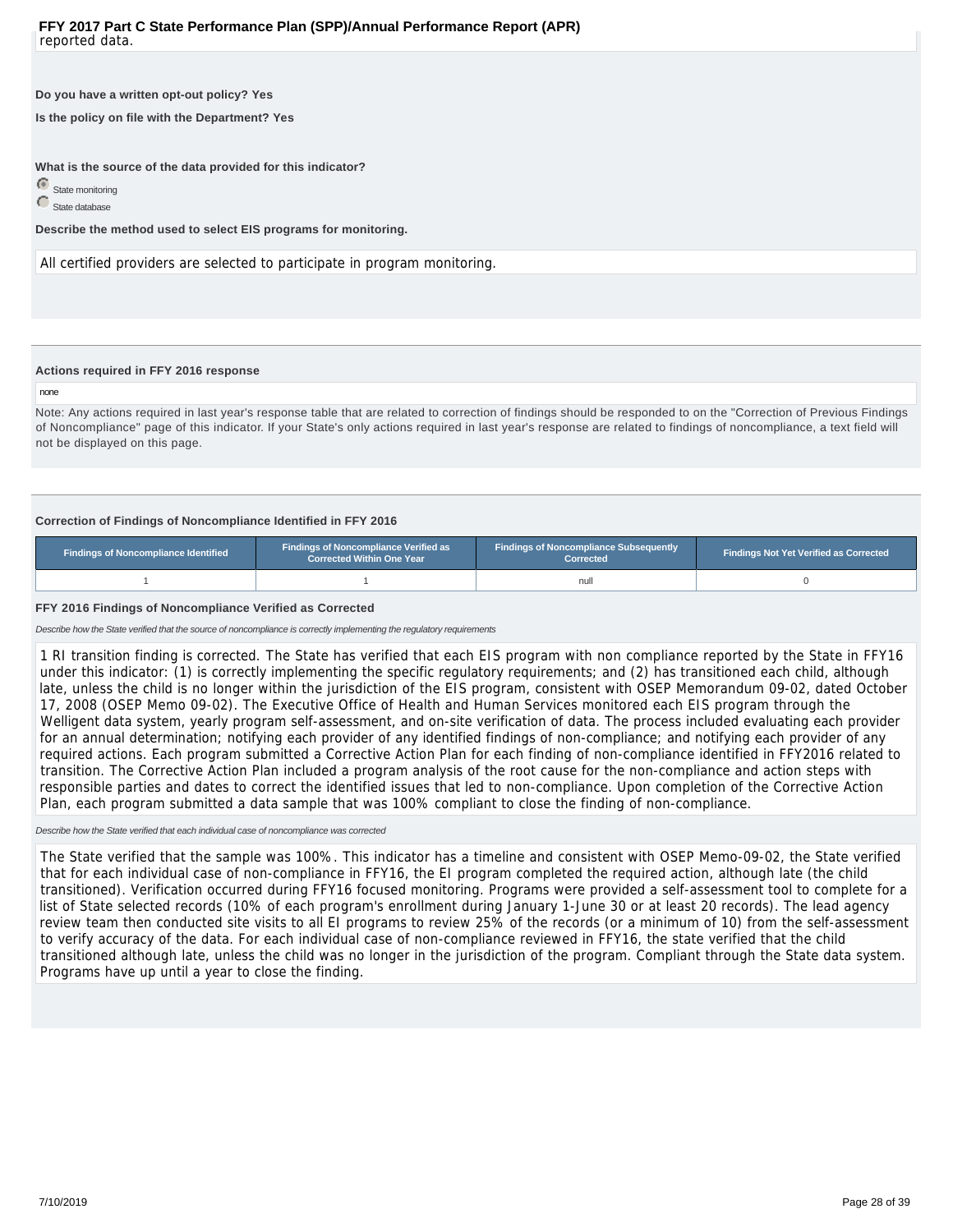<span id="page-28-0"></span>

| Fr (2017 Fail Gotale Ferrormance Fiam (OFF)/Annual Ferrormance Report (AFR) |
|-----------------------------------------------------------------------------|
| <b>OSEP Response</b>                                                        |
|                                                                             |
|                                                                             |
| <b>Required Actions</b>                                                     |
|                                                                             |
|                                                                             |
|                                                                             |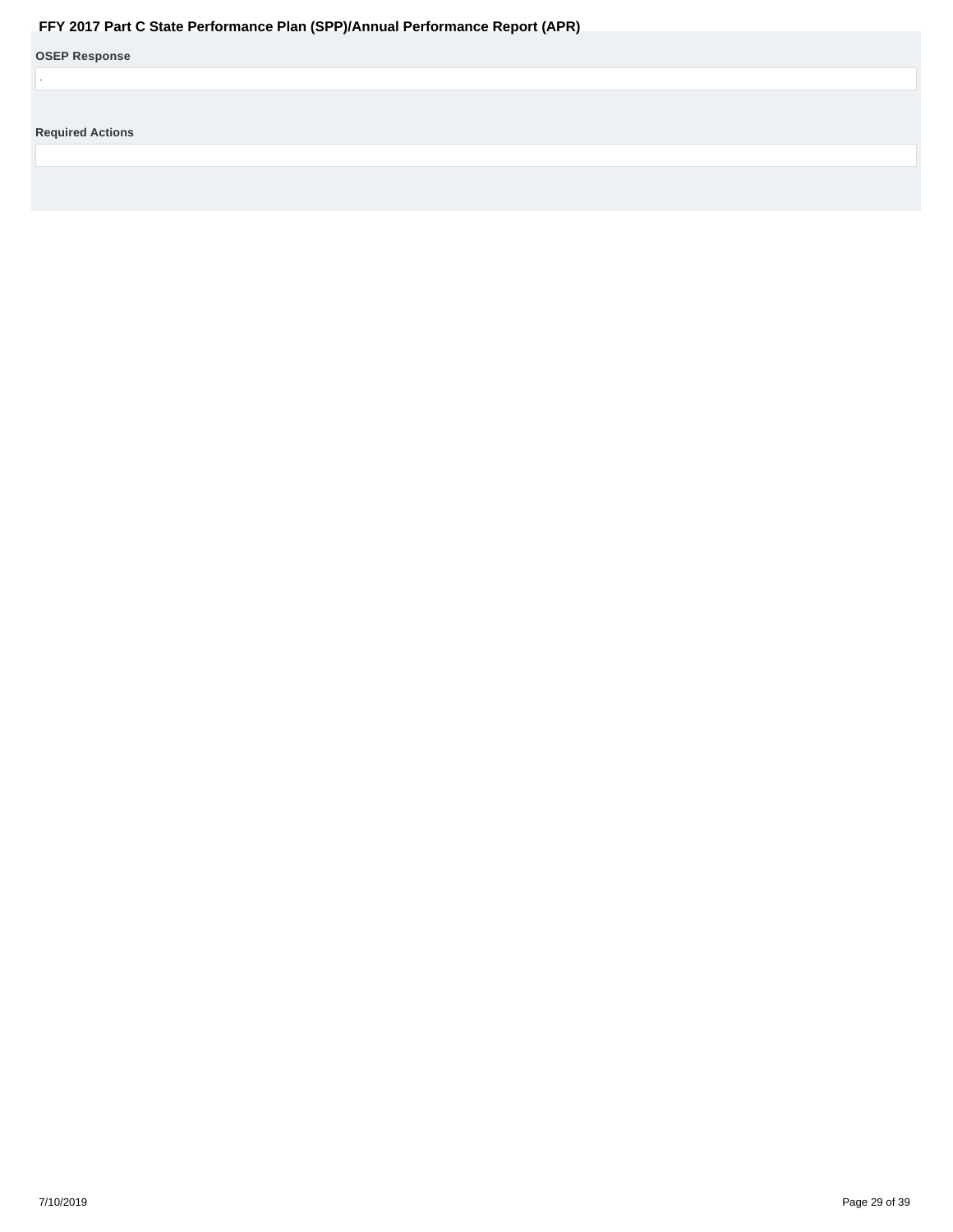#### **Indicator 8C: Early Childhood Transition FFY 2017 Part C State Performance Plan (SPP)/Annual Performance Report (APR)**

#### Monitoring Priority: Effective General Supervision Part C / Effective Transition

**Compliance indicator: The percentage of toddlers with disabilities exiting Part C with timely transition planning for whom the Lead Agency has:**

- **A. Developed an IFSP with transition steps and services at least 90 days, and at the discretion of all parties, not more than nine months, prior to the toddler's third birthday;**
- **Notified (consistent with any opt-out policy adopted by the State) the State educational agency (SEA) and the local educational agency (LEA) where the toddler resides at least 90 days prior to the B. toddler's third birthday for toddlers potentially eligible for Part B preschool services; and**
- C. Conducted the transition conference held with the approval of the family at least 90 days, and at the discretion of all parties, not more than nine months, prior to the toddler's third birthday for **toddlers potentially eligible for Part B preschool services.**

**(20 U.S.C. 1416(a)(3)(B) and 1442)**

#### **Historical Data**

#### Baseline Data: 2005

|      |                                |        |        |      |      |      |        | 2013   |
|------|--------------------------------|--------|--------|------|------|------|--------|--------|
|      | 100%                           | 100%   | 100%   | 100% | 100% | 100% | 100%   | 100%   |
|      | 100%                           | 91.00% | 90.64% | 100% | 100% | 100% | 92.68% | 88.14% |
|      |                                |        |        |      |      |      |        |        |
|      |                                |        |        |      |      |      |        |        |
| 100% |                                |        |        |      |      |      |        |        |
| 100% |                                |        |        |      |      |      |        |        |
|      | 91.00%<br>2015<br>2016<br>100% | 99.00% |        |      |      |      |        |        |

Key: Gray – Data Prior to Baseline Yellow – Baseline

#### **FFY 2017 - FFY 2018 Targets**

| <b>FFY</b> | 2017 | 2018 |
|------------|------|------|
| Target     | 100% | 100% |
|            |      |      |

#### **FFY 2017 SPP/APR Data**

**Data reflect only those toddlers for whom the Lead Agency has conducted the transition conference held with the approval of the family at least 90 days, and at the discretion of all parties, not more than nine months, prior to the toddler's third birthday for toddlers potentially eligible for Part B preschool services**

## Yes  $\bigcap_{\text{No}}$

| Number of toddlers with disabilities exiting Part C<br>where the transition conference occurred at least 90<br>days, and at the discretion of all parties at least nine<br>months prior to the toddler's third birthday for<br>toddlers potentially eligible for Part B | Number of toddlers with disabilities exiting Part C who<br>were potentially eligible for Part B | <b>FFY 2016</b><br>Data | <b>FFY 2017</b><br><b>Target</b> | <b>FFY 2017</b><br><b>Data</b> |
|-------------------------------------------------------------------------------------------------------------------------------------------------------------------------------------------------------------------------------------------------------------------------|-------------------------------------------------------------------------------------------------|-------------------------|----------------------------------|--------------------------------|
| 101                                                                                                                                                                                                                                                                     | 101                                                                                             | 99.00%                  | 100%                             | 100%                           |

| Number of toddlers for whom the parent did not provide approval for the transition conference<br>This number will be subtracted from the "Number of toddlers with disabilities exiting Part C who were potentially eligible for Part B" field to calculate the denominator for this<br>indicator.                                                                                                                                      |  |
|----------------------------------------------------------------------------------------------------------------------------------------------------------------------------------------------------------------------------------------------------------------------------------------------------------------------------------------------------------------------------------------------------------------------------------------|--|
| Number of documented delays attributable to exceptional family circumstances<br>This number will be added to the "Number of toddlers with disabilities exiting Part C where the transition conference occurred at least 90 days, and at the discretion of all parties<br>at least nine months prior to the toddler's third birthday for toddlers potentially eligible for Part B" field to calculate the numerator for this indicator. |  |

#### **What is the source of the data provided for this indicator?**

State monitoring

State database

**Describe the method used to select EIS programs for monitoring.**

All certified providers are selected to participate program monitoring.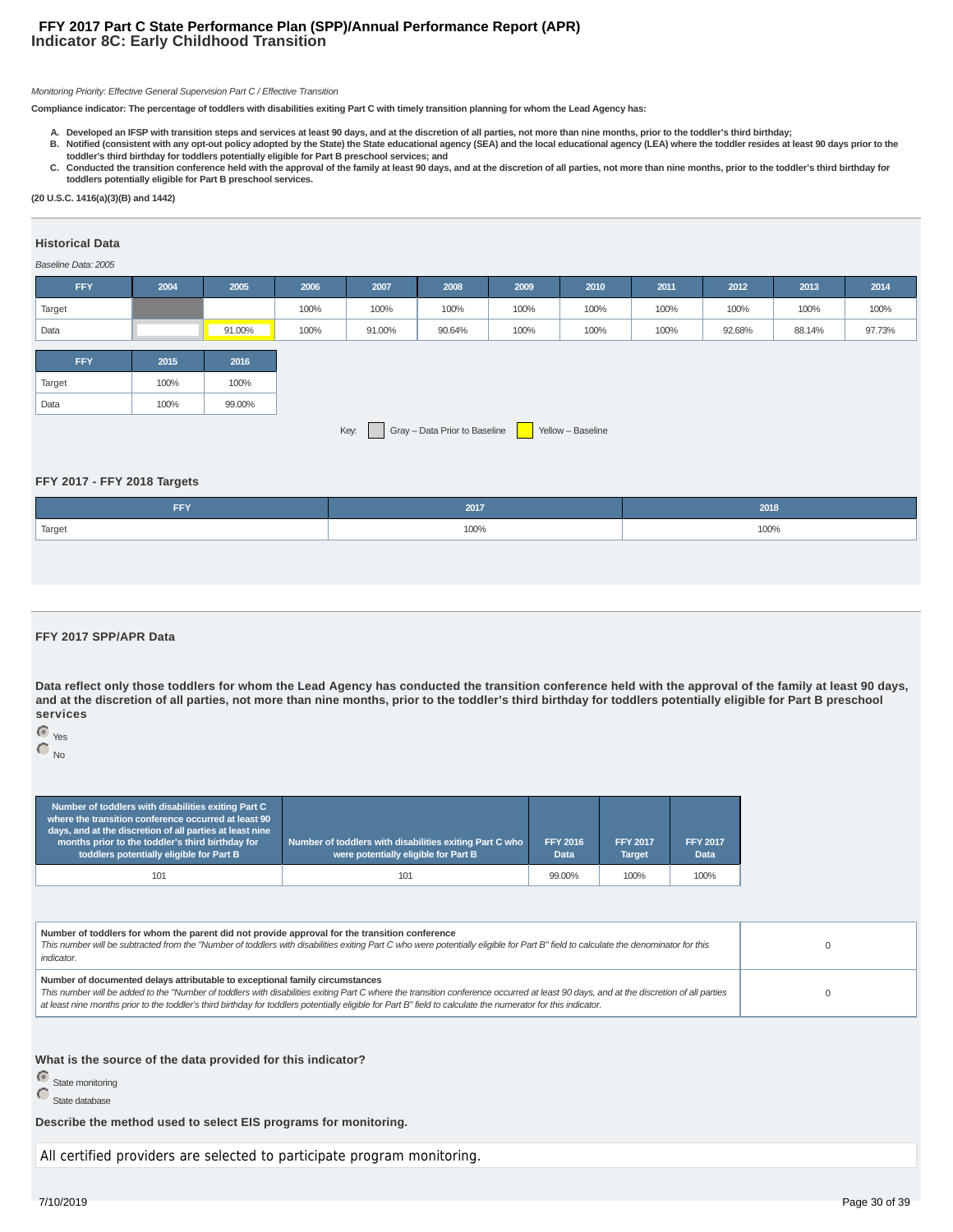#### <span id="page-30-0"></span>**Actions required in FFY 2016 response**

none

Note: Any actions required in last year's response table that are related to correction of findings should be responded to on the "Correction of Previous Findings of Noncompliance" page of this indicator. If your State's only actions required in last year's response are related to findings of noncompliance, a text field will not be displayed on this page.

#### **Correction of Findings of Noncompliance Identified in FFY 2016**

| <b>Findings of Noncompliance Verified as</b><br>Findings of Noncompliance Identified<br><b>Corrected Within One Year</b> |  | <b>Findings of Noncompliance Subsequently</b><br>Corrected | <b>Findings Not Yet Verified as Corrected</b> |  |  |
|--------------------------------------------------------------------------------------------------------------------------|--|------------------------------------------------------------|-----------------------------------------------|--|--|
|                                                                                                                          |  | null                                                       |                                               |  |  |

#### **FFY 2016 Findings of Noncompliance Verified as Corrected**

Describe how the State verified that the source of noncompliance is correctly implementing the regulatory requirements

1 RI transition findings was corrected. The State has verified that each EIS program with non-compliance reported by the State in FFY16 under this indicator: (1) is correctly implementing the specific regulatory requirements; and (2) has transitioned each child, although late, unless the child is no longer within the jurisdiction of the EIS program, consistent with OSEP Memorandum 09-02, dated October 17, 2008 (OSEP Memo 09-02). The Executive Office of Health and Human Services monitored each EIS program through the Welligent data system, yearly program self-assessment, and on-site verification of data. The process included evaluating each provider for an annual determination; notifying each provider of any identified findings of non-compliance; and notifying each provider of any required actions. Each program submitted a Corrective Action Plan for each finding of non-compliance identified in FFY2016 related to transition. The Corrective Action Plan included a program analysis of the root cause for the non-compliance and action steps with responsible parties and dates to correct the identified issues that led to non-compliance. Upon completion of the Corrective Action Plan, each program submitted a data sample that was 100% compliant to close the finding of non-compliance.

#### Describe how the State verified that each individual case of noncompliance was corrected

The State verified that the sample was 100%. This indicator has a timeline and consistent with OSEP Memo-09-02, the State verified that for each individual case of non-compliance in FFY16, the EI program completed the required action, although late (the child transitioned). Verification occurred during FFY16 focused monitoring. Programs were provided a self-assessment tool to complete for a list of State selected records (10% of each program's enrollment during January 1-June 30 or at least 20 records). The lead agency review team then conducted site visits to all EI programs to review 25% of the records (or a minimum of 10) from the self-assessment to verify accuracy of the data. For each individual case of non-compliance reviewed in FFY16, the state verified that the child transitioned although late, unless the child was no longer in the jurisdiction of the program. Compliant through the State data system. Programs have up until a year to close the finding.

#### **OSEP Response**

**Required Actions**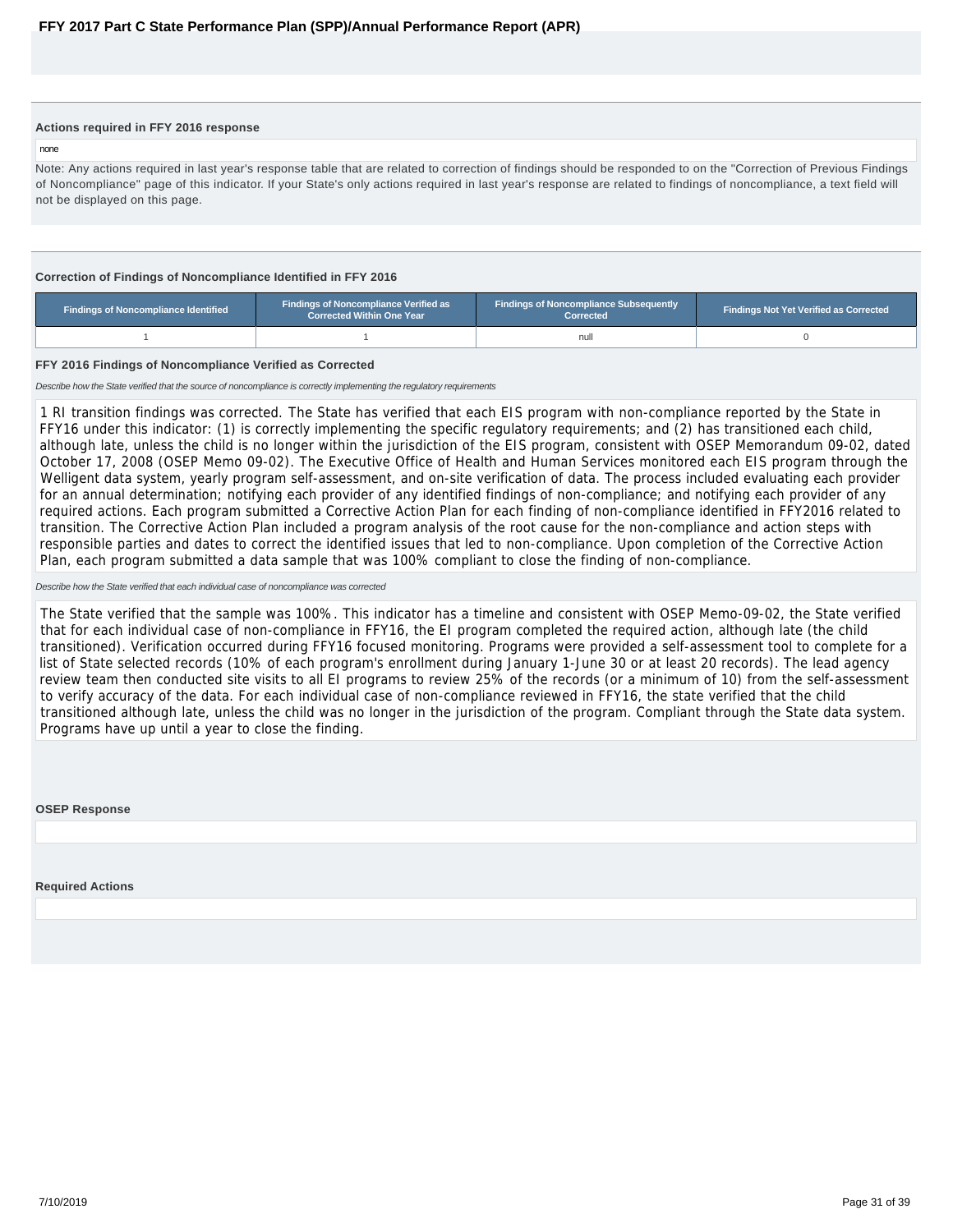#### **Indicator 9: Resolution Sessions FFY 2017 Part C State Performance Plan (SPP)/Annual Performance Report (APR)**

Monitoring Priority: Effective General Supervision Part C / General Supervision

Results indicator: Percent of hearing requests that went to resolution sessions that were resolved through resolution session settlement agreements (applicable if Part B due process procedures under<br>section 615 of the IDEA

#### **(20 U.S.C. 1416(a)(3)(B) and 1442)**

| <b>Historical Data</b><br>Baseline Data:                                   |      |      |      |      |      |      |      |      |      |      |      |
|----------------------------------------------------------------------------|------|------|------|------|------|------|------|------|------|------|------|
| FFY                                                                        | 2004 | 2005 | 2006 | 2007 | 2008 | 2009 | 2010 | 2011 | 2012 | 2013 | 2014 |
| Target $\geq$                                                              |      |      |      |      |      |      |      |      |      |      |      |
| Data                                                                       |      |      |      |      |      |      |      |      |      |      |      |
|                                                                            |      |      |      |      |      |      |      |      |      |      |      |
| <b>FFY</b>                                                                 | 2015 | 2016 |      |      |      |      |      |      |      |      |      |
| Target $\geq$                                                              |      |      |      |      |      |      |      |      |      |      |      |
| Data                                                                       |      |      |      |      |      |      |      |      |      |      |      |
| Gray - Data Prior to Baseline Yellow - Baseline Blue - Data Update<br>Key: |      |      |      |      |      |      |      |      |      |      |      |

#### **FFY 2017 - FFY 2018 Targets**

| FFY                                       | 2017 | 2018 |
|-------------------------------------------|------|------|
| Target $\geq$                             |      |      |
|                                           | Key: |      |
|                                           |      |      |
| Targets: Description of Stakeholder Input |      |      |
|                                           |      |      |
|                                           |      |      |
|                                           |      |      |

#### **Prepopulated Data**

| <b>Source</b>                                                                                          | <b>Date</b> | <b>Description</b>                                                       | <b>Data</b> | <b>Overwrite Data</b> |
|--------------------------------------------------------------------------------------------------------|-------------|--------------------------------------------------------------------------|-------------|-----------------------|
| SY 2017-18 EMAPS IDEA Part C Dispute<br>Resolution Survey; Section C: Due<br><b>Process Complaints</b> | 11/8/2018   | 3.1(a) Number resolution sessions resolved through settlement agreements |             | null                  |
| SY 2017-18 EMAPS IDEA Part C Dispute<br>Resolution Survey; Section C: Due<br><b>Process Complaints</b> | 11/8/2018   | 3.1 Number of resolution sessions                                        |             | null                  |

#### **FFY 2017 SPP/APR Data**

| 3.1(a) Number resolution sessions resolved<br>through settlement agreements | 3.1 Number of resolution sessions | <b>FFY 2016</b><br><b>Data</b> | FFY 2017 Target | <b>FFY 2017</b><br><b>Data</b> |
|-----------------------------------------------------------------------------|-----------------------------------|--------------------------------|-----------------|--------------------------------|
|                                                                             |                                   |                                |                 |                                |

#### **Actions required in FFY 2016 response**

none

#### **OSEP Response**

This Indicator is not applicable to the State.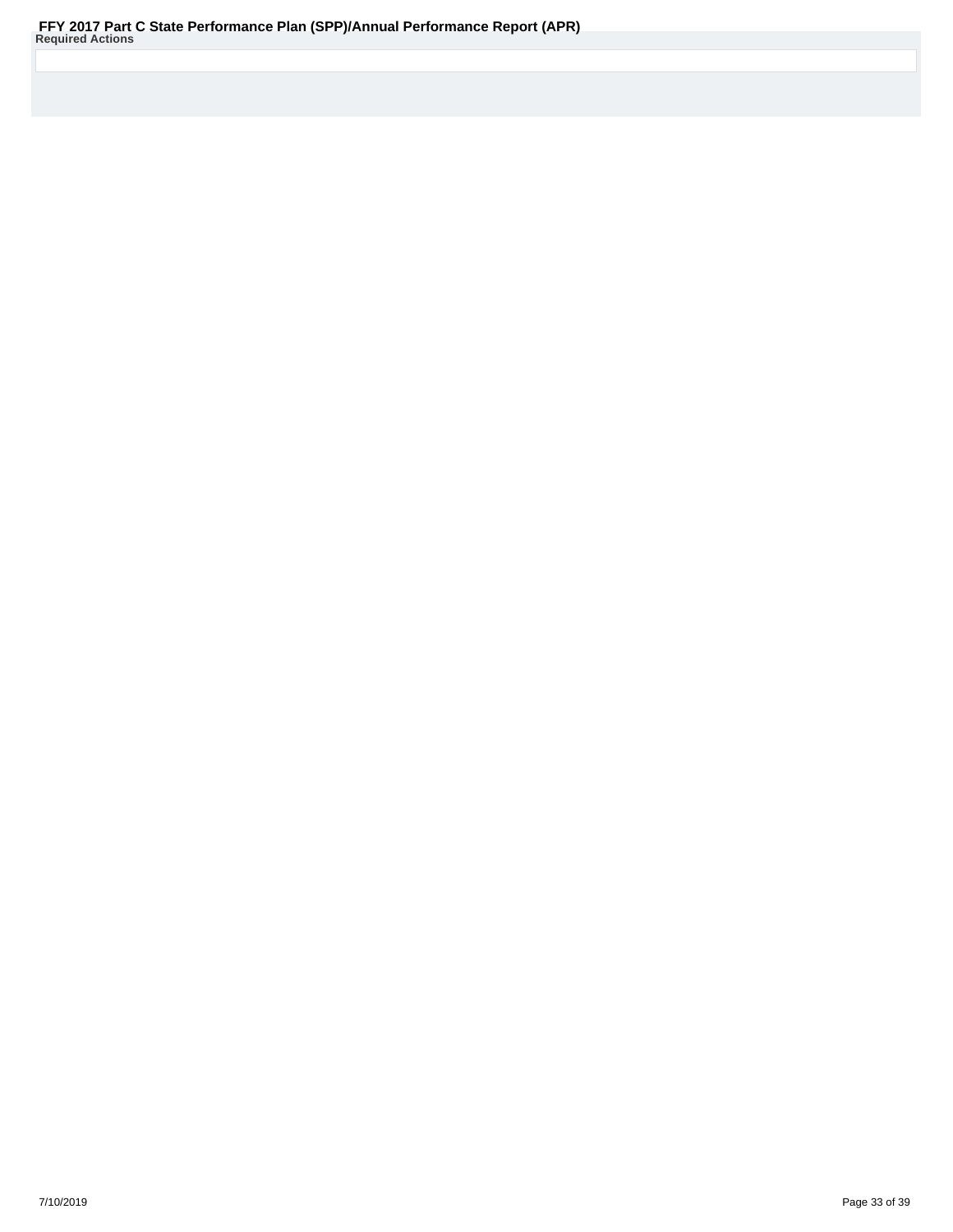#### **Indicator 10: Mediation FFY 2017 Part C State Performance Plan (SPP)/Annual Performance Report (APR)**

Monitoring Priority: Effective General Supervision Part C / General Supervision

**Results indicator: Percent of mediations held that resulted in mediation agreements.**

#### **(20 U.S.C. 1416(a)(3)(B) and 1442)**

| <b>Historical Data</b><br>2004<br>2010<br>2005<br>2006<br>2008<br>2009<br>2011<br>2012<br><b>FFY</b><br>2007<br>2013<br>Target $\geq$<br>Data<br><b>FFY</b><br>2015<br>2016<br>Target $\geq$<br>Data<br>Gray - Data Prior to Baseline Yellow - Baseline Blue - Data Update<br>Key: |                     |  |  |  |  |  |  |  |  |  |  |
|------------------------------------------------------------------------------------------------------------------------------------------------------------------------------------------------------------------------------------------------------------------------------------|---------------------|--|--|--|--|--|--|--|--|--|--|
|                                                                                                                                                                                                                                                                                    |                     |  |  |  |  |  |  |  |  |  |  |
|                                                                                                                                                                                                                                                                                    |                     |  |  |  |  |  |  |  |  |  |  |
|                                                                                                                                                                                                                                                                                    | Baseline Data: 2005 |  |  |  |  |  |  |  |  |  |  |
|                                                                                                                                                                                                                                                                                    |                     |  |  |  |  |  |  |  |  |  |  |
|                                                                                                                                                                                                                                                                                    |                     |  |  |  |  |  |  |  |  |  |  |
|                                                                                                                                                                                                                                                                                    |                     |  |  |  |  |  |  |  |  |  |  |
|                                                                                                                                                                                                                                                                                    |                     |  |  |  |  |  |  |  |  |  |  |
|                                                                                                                                                                                                                                                                                    |                     |  |  |  |  |  |  |  |  |  |  |
|                                                                                                                                                                                                                                                                                    |                     |  |  |  |  |  |  |  |  |  |  |
|                                                                                                                                                                                                                                                                                    |                     |  |  |  |  |  |  |  |  |  |  |
|                                                                                                                                                                                                                                                                                    |                     |  |  |  |  |  |  |  |  |  |  |
|                                                                                                                                                                                                                                                                                    |                     |  |  |  |  |  |  |  |  |  |  |

#### **FFY 2017 - FFY 2018 Targets**

| FFY                                       | 2017 | 2018 |  |  |  |  |  |  |  |
|-------------------------------------------|------|------|--|--|--|--|--|--|--|
| Target $\geq$                             |      |      |  |  |  |  |  |  |  |
|                                           | Key: |      |  |  |  |  |  |  |  |
|                                           |      |      |  |  |  |  |  |  |  |
| Targets: Description of Stakeholder Input |      |      |  |  |  |  |  |  |  |
|                                           |      |      |  |  |  |  |  |  |  |
|                                           |      |      |  |  |  |  |  |  |  |

#### **Prepopulated Data**

| <b>Source</b>                                                                               | <b>Date</b> | <b>Description</b>                                                  | <b>Data</b> | <b>Overwrite Data</b> |
|---------------------------------------------------------------------------------------------|-------------|---------------------------------------------------------------------|-------------|-----------------------|
| SY 2017-18 EMAPS IDEA Part C Dispute<br>Resolution Survey; Section B: Mediation<br>Requests | 11/8/2018   | 2.1.a. iMediations agreements related to due process complaints     | n           | null                  |
| SY 2017-18 EMAPS IDEA Part C Dispute<br>Resolution Survey; Section B: Mediation<br>Requests | 11/8/2018   | 2.1.b.i Mediations agreements not related to due process complaints | n           | null                  |
| SY 2017-18 EMAPS IDEA Part C Dispute<br>Resolution Survey; Section B: Mediation<br>Requests | 11/8/2018   | 2.1 Mediations held                                                 | n           | null                  |

#### **FFY 2017 SPP/APR Data**

| 2.1.a.i Mediations agreements<br>related to due process complaints related to due process complaints | 2.1.b.i Mediations agreements not | 2.1 Mediations held | <b>FFY 2016</b><br>Data | FFY 2017 Target | <b>FFY 2017</b><br>Data |
|------------------------------------------------------------------------------------------------------|-----------------------------------|---------------------|-------------------------|-----------------|-------------------------|
|                                                                                                      |                                   |                     |                         |                 |                         |

#### **Actions required in FFY 2016 response**

none

#### **OSEP Response**

The State reported fewer than ten mediations held in FFY 2017. The State is not required to provide targets until any fiscal year in which ten or more mediations were held.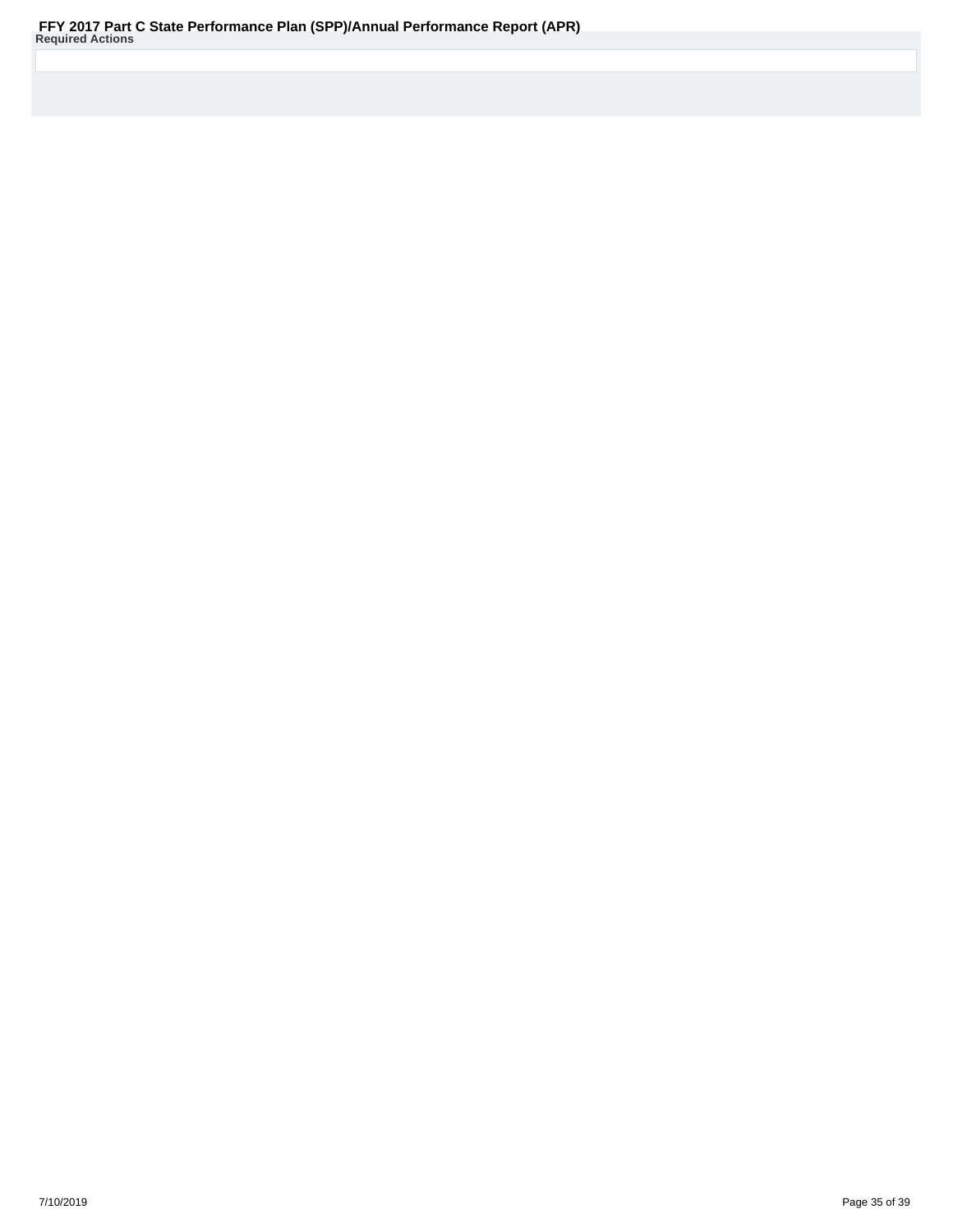#### **Indicator 11: State Systemic Improvement Plan FFY 2017 Part C State Performance Plan (SPP)/Annual Performance Report (APR)**

#### Monitoring Priority: General Supervision

**Results indicator: The State's SPP/APR includes a State Systemic Improvement Plan (SSIP) that meets the requirements set forth for this indicator.**

| <b>Reported Data</b>                                                             |        |        |        |        |        |
|----------------------------------------------------------------------------------|--------|--------|--------|--------|--------|
| Baseline Data: 2014                                                              |        |        |        |        |        |
| <b>FFY</b>                                                                       | 2013   | 2014   | 2015   | 2016   | 2017   |
| Target                                                                           |        | 67.90% | 68.50% | 69.70% | 71.20% |
| Data                                                                             | 67.90% | 65.23% | 67.22% | 57.36% | 50.78% |
| Gray - Data Prior to Baseline<br>Key:<br>Yellow - Baseline<br>Blue - Data Update |        |        |        |        |        |

#### **FFY 2018 Target**

| <b>EEV</b> | 2018   |  |
|------------|--------|--|
| Target     | 72.90% |  |
| Key:       |        |  |

#### **Description of Measure**

As a result of scaling up implementation of the Routines Based Interview and providing professional development related to Routines Based Interventions, we expect that the percentage of children with significantly improved social emotional functioning will be greater for those whose families have participated in the RBI process. As RBI practice becomes statewide, the overall numbers of children whose families have participated in the RBI wil increase and as those children exit the program we expect that the overall percentage of children who demonstrate increased rates of growth of positive social emotional skills will grow. Our targets were set anticipating greater numbers of children whose families participated in the RBI process each year in the overall totals. We plan to report in two ways. One way will be the overall % of children who have increased growth in positive social emotional skills. As more families will participate in the process our overall percentage will grow according to the targets we have set.

In addition, each year we plan to report in the narrative the % of growth in positive social emotional skills for the subset of children whose families have had an RBI. We anticipate that the subset will show greater growt compared to children whose families have not participated in the RBI process. Eventually the subset will grow to be all children**.**

#### **Targets: Description of Stakeholder Input**

Targets were developed by the SSIP Leadership Team with stakeholder input and are aligned with timelines of implementation of improvement strategies. The implementation plan for improvement strategies was presented to the Interagency Coordinating Council in Phase I along with a timeline for expected rate of change for our SIMR. The ICC agreed with and approved the targets.

#### **Overview**

#### **Data Analysis**

A description of how the State identified and analyzed key data, including data from SPP/APR indicators, 618 data collections, and other available data as applicable, to: (1) select the State-identified Measurable Result(s Infants and Toddlers with Disabilities and their Families, and (2) identify root causes contributing to low performance. The description must include information about how the data were disaggregated by multiple variables EIS program and/or EIS provider, geographic region, race/ethnicity, socioeconomic status, gender, etc.) As part of its data analysis, the State should also consider compliance data and whether those data present potential barriers to improvement. In addition, if the State identifies any concerns about the quality of the data, the description must include how the State will address these concerns. Finally, if additional data are needed, the should include the methods and timelines to collect and analyze the additional data.

#### See Attached

#### **Analysis of State Infrastructure to Support Improvement and Build Capacity**

A description of how the State analyzed the capacity of its current infrastructure to support improvement and build capacity in EIS programs and/or EIS providers to implement, scale up, and sustain the use of evidence-base practices to improve results for infants and toddlers with disabilities and their families. State systems that make up its infrastructure include, at a minimum: governance, fiscal, quality standards, professional developme technical assistance, and accountability/monitoring. The description must include current strengths of the systems, the extent the systems are coordinated, and areas for improvement of functioning within and across the sys The State must also identify current State-level improvement plans and other early learning initiatives, such as Race to the Top-Early Learning Challenge and the Home Visiting program and describe the extent that these new initiatives are aligned, and how they are, or could be, integrated with, the SSIP. Finally, the State should identify representatives (e.g., offices, agencies, positions, individuals, and other stakeholders) that were invo developing Phase I of the SSIP and that will be involved in developing and implementing Phase II of the SSIP.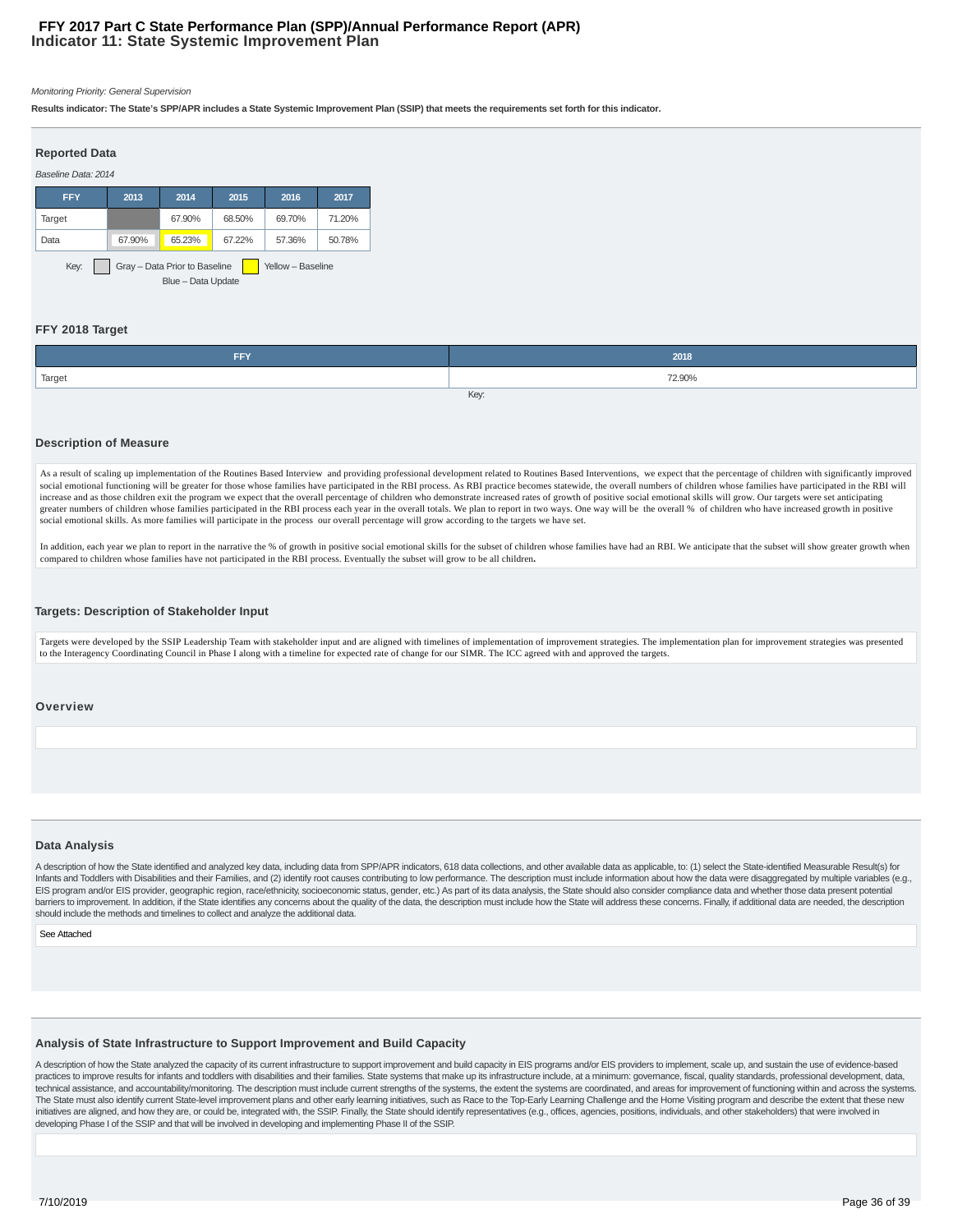#### **State-identified Measurable Result(s) for Infants and Toddlers with Disabilities and Their Families**

A statement of the result(s) the State intends to achieve through the implementation of the SSIP. The State-identified Measurable Result(s) for Infants and Toddlers with Disabilities and their Families must be aligned to an SPP/APR indicator or a component of an SPP/APR indicator. The State-identified Measurable Result(s) for Infants and Toddlers with Disabilities and their Families must be clearly based on the Data and State Infrastructure Analyses and must be a child- or family-level outcome in contrast to a process outcome. The State may select a single result (e.g., increase the rate of growth in infants and toddlers demonstrating positive social-emotiona skills) or a cluster of related results (e.g., increase the percentage reported under child outcome B under Indicator 3 of the SPP/APR (knowledge and skills) and increase the percentage trend reported for families under Indicator 4 (helping their child develop and learn)).

**Statement** 

**Description** 

#### **Selection of Coherent Improvement Strategies**

An explanation of how the improvement strategies were selected, and why they are sound, logical and aligned, and will lead to a measurable improvement in the State-identified Measurable Result(s) for Infants and Toddlers w Disabilities and their Families. The improvement strategies should include the strategies, identified through the Data and State Infrastructure Analyses, that are needed to improve the State infrastructure and to support EIS program and/or EIS provider implementation of evidence-based practices to improve the State-identified result(s) for infants and toddlers with disabilities and their families. The State must describe how implementation of improvement strategies will address identified root causes for low performance and ultimately build EIS program and/or EIS provider capacity to achieve the State-identified Measurable Result(s) for Infants and Toddlers with Disabilities and their Families.

#### **Theory of Action**

A graphic illustration that shows the rationale of how implementing the coherent set of improvement strategies selected will increase the State's capacity to lead meaningful change in EIS programs and/or EIS providers, and achieve improvement in the State-identified Measurable Result(s) for Infants and Toddlers with Disabilities and their Families.

**Submitted Theory of Action: No Theory of Action Submitted** 

**Provide a description of the provided graphic illustration (optional)** 

#### **Infrastructure Development**

(a) Specify improvements that will be made to the State infrastructure to better support EIS programs and providers to implement and scale up EBPs to improve results for infants and toddlers with disabilities and their fam (b) Identify the steps the State will take to further align and leverage current improvement plans and other early learning initiatives and programs in the State, including Race to the Top-Early Learning Challenge, Home Vi Program, Early Head Start and others which impact infants and toddlers with disabilities and their families.

(c) Identify who will be in charge of implementing the changes to infrastructure, resources needed, expected outcomes, and timelines for completing improvement efforts.

(d) Specify how the State will involve multiple offices within the State Lead Agency, as well as other State agencies and stakeholders in the improvement of its infrastructure.

Please see attached for all sections of indicator 11.

#### **Support for EIS programs and providers Implementation of Evidence-Based Practices**

(a) Specify how the State will support EIS providers in implementing the evidence-based practices that will result in changes in Lead Agency, EIS program, and EIS provider practices to achieve the SIMR(s) for infants and toddlers with disabilities and their families.

(b) Identify steps and specific activities needed to implement the coherent improvement strategies, including communication strategies and stakeholder involvement; how identified barriers will be addressed; who will be in of implementing; how the activities will be implemented with fidelity; the resources that will be used to implement them; and timelines for completion.

(c) Specify how the State will involve multiple offices within the Lead Agency (and other State agencies such as the SEA) to support EIS providers in scaling up and sustaining the implementation of the evidence-based pract once they have been implemented with fidelity.

#### **Evaluation**

(a) Specify how the evaluation is aligned to the theory of action and other components of the SSIP and the extent to which it includes short-term and long-term objectives to measure implementation of the SSIP and its impac achieving measurable improvement in SIMR(s) for infants and toddlers with disabilities and their families.

(b) Specify how the evaluation includes stakeholders and how information from the evaluation will be disseminated to stakeholders.

(c) Specify the methods that the State will use to collect and analyze data to evaluate implementation and outcomes of the SSIP and the progress toward achieving intended improvements in the SIMR(s).

#### (d) Specify how the State will use the evaluation data to examine the effectiveness of the implementation; assess the State's progress toward achieving intended improvements; and to make modifications to the SSIP as necess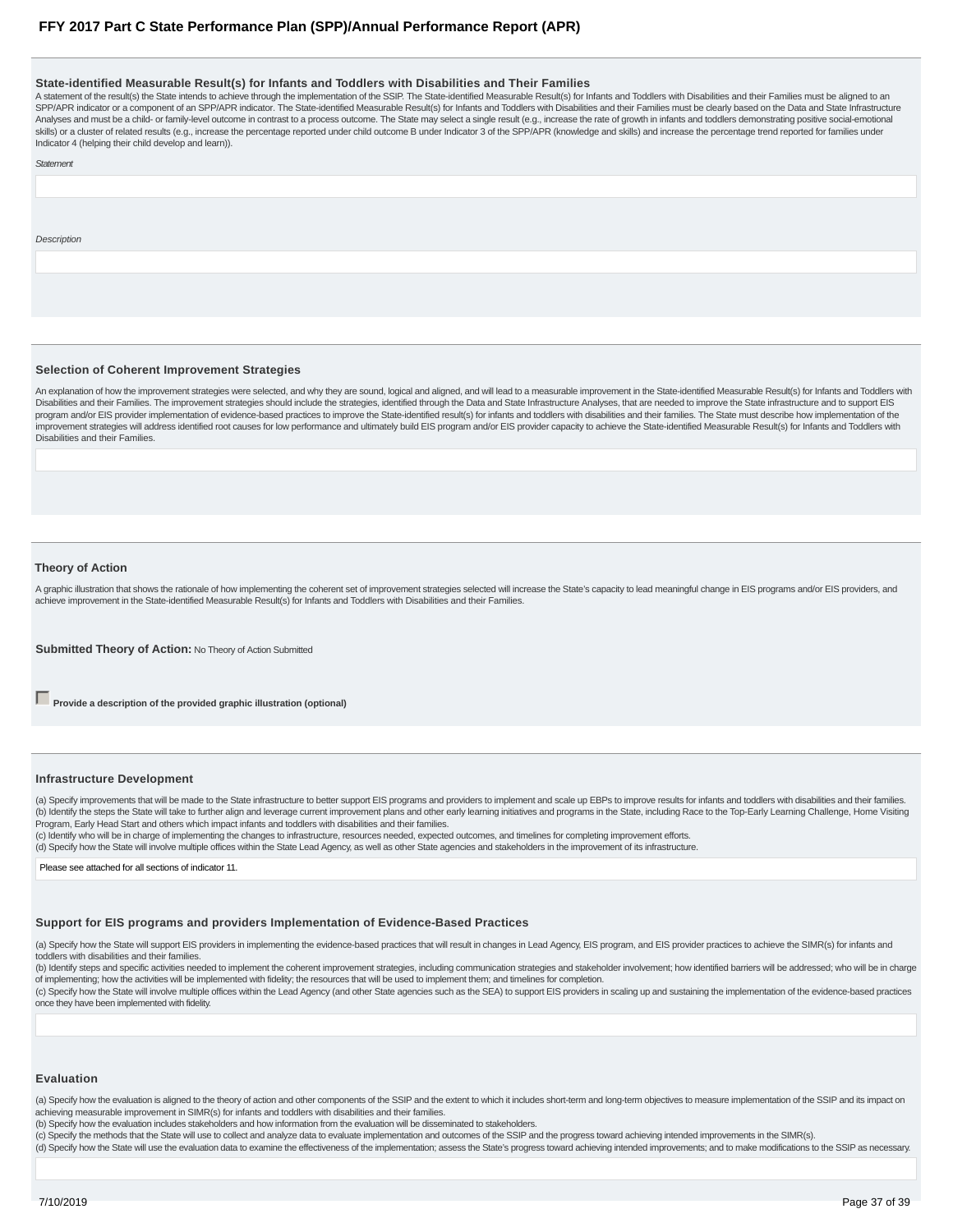<span id="page-37-0"></span>**Technical Assistance and Support**

Describe the support the State needs to develop and implement an effective SSIP. Areas to consider include: Infrastructure development; Support for EIS programs and providers implementation of EBP; Evaluation; and<br>Stakehol